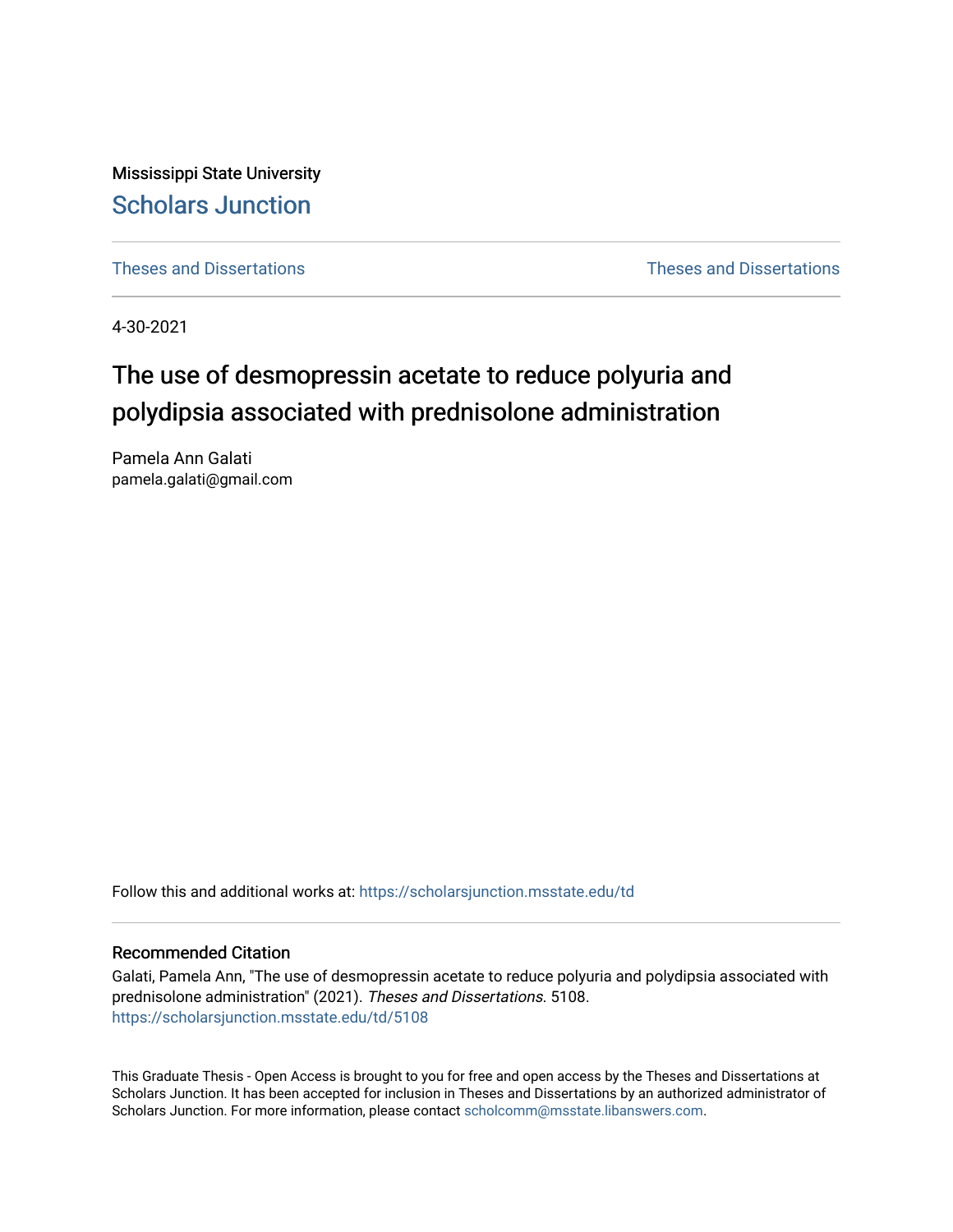# The use of desmopressin acetate to reduce polyuria and polydipsia associated with prednisolone administration

By

Pamela Ann Galati

Approved by:

Todd M. Archer (Major Professor) Patty Lathan Alyssa Sullivant Andrew J. Mackin John Thomason Kent Hoblet (Dean, College of Veterinary Medicine)

A Thesis

Submitted to the Faculty of Mississippi State University in Partial Fulfillment of the Requirements for the Degree of Master of Science in Veterinary Medical Research in the College of Veterinary Medicine Mississippi State, Mississippi April 2021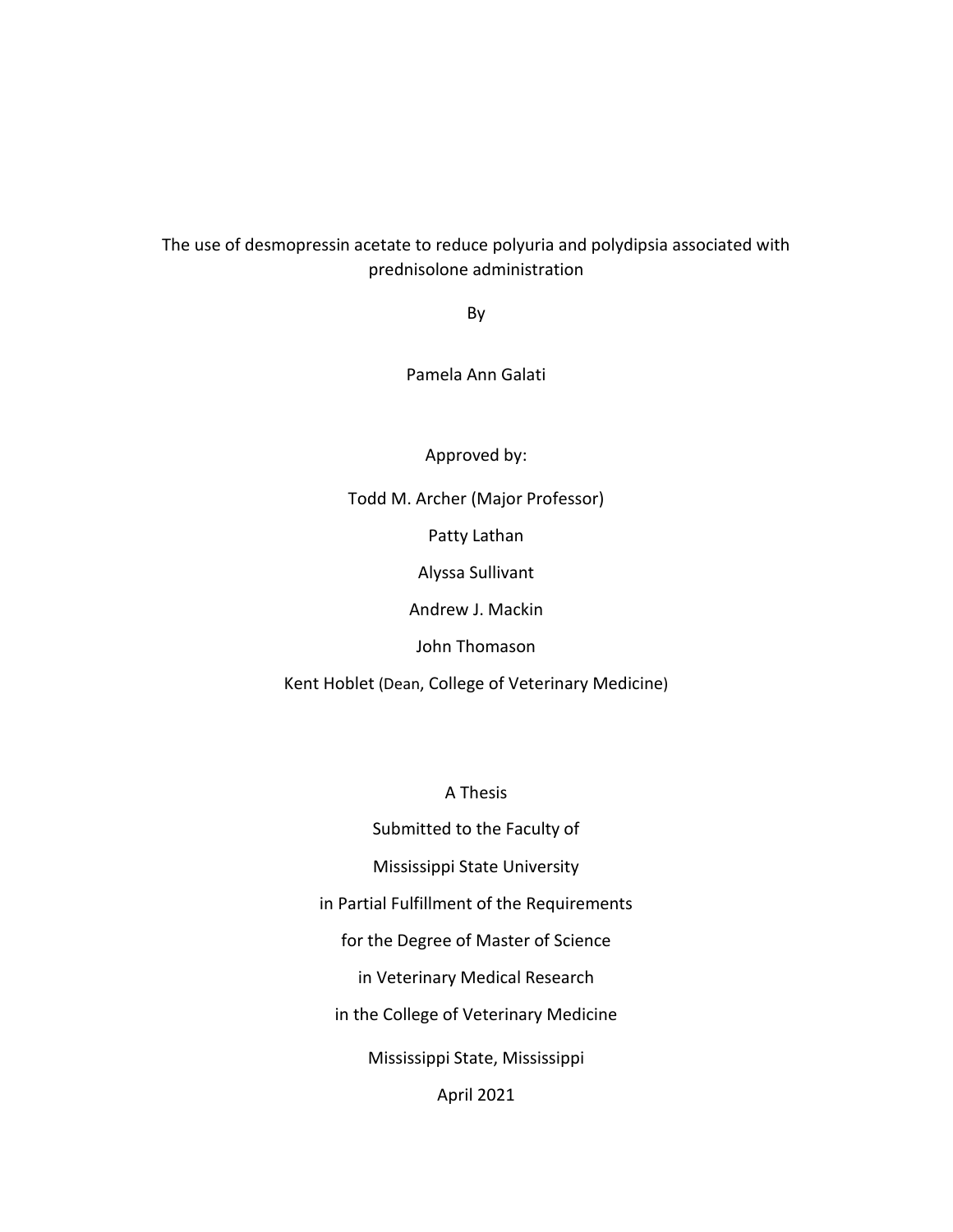Copyright by

Pamela Ann Galati

2021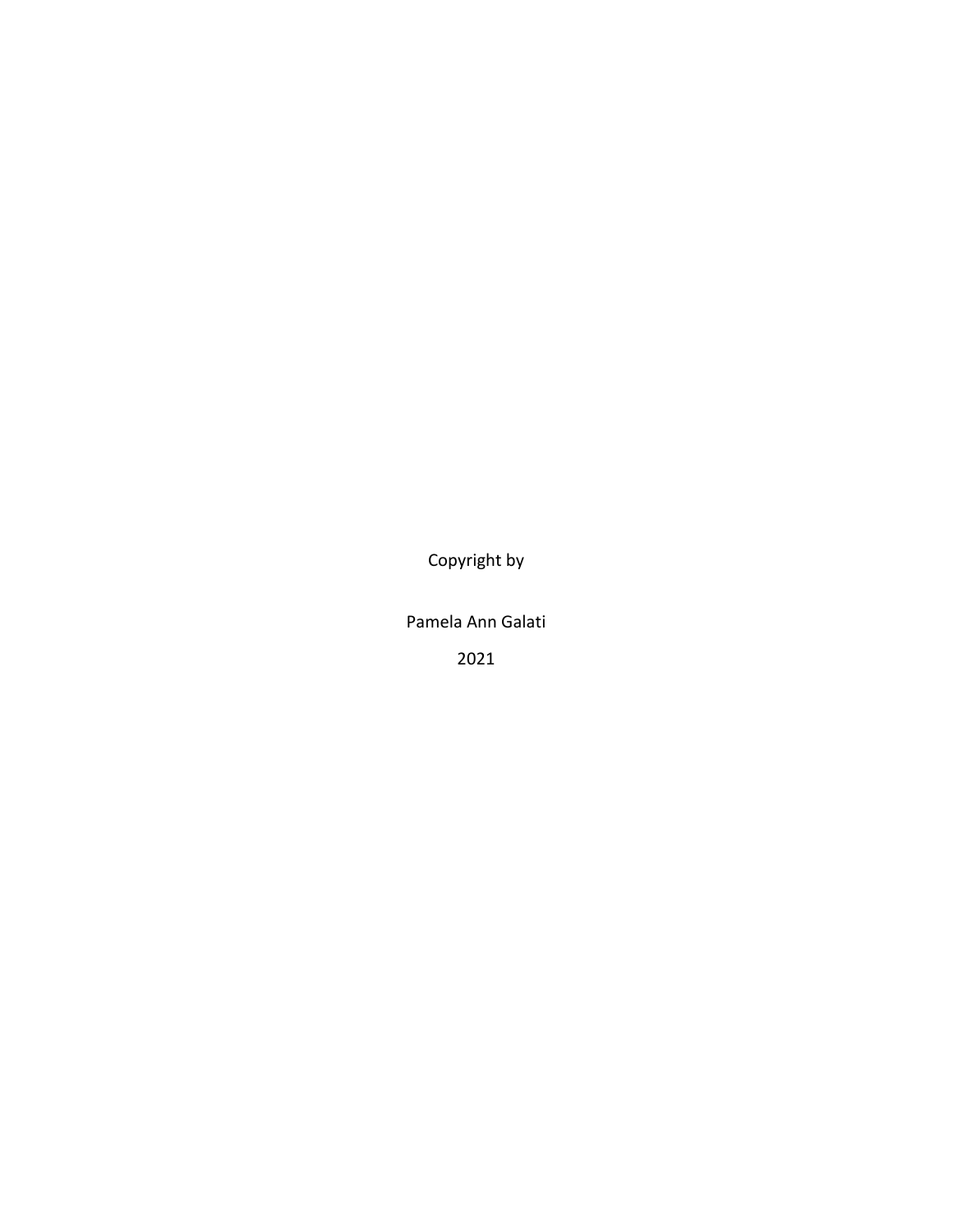Name: Pamela Ann Galati

Date of Degree: April 30, 2021 Institution: Mississippi State University Major Field: Veterinary Medical Research Major Professor: Todd M. Archer Title of Study: The use of desmopressin acetate to reduce polyuria and polydipsia associated with prednisolone administration Pages in Study: 42

Candidate for Degree of Master of Science

Glucocorticoids are used for many purposes in veterinary medicine but often come with significant adverse effects. Polyuria and polydipsia are the most common adverse effects noted by owners. To determine whether administration of desmopressin ameliorated the polyuria and polydipsia, a prospective study with 7 healthy Walker Hounds was performed. Daily water intake and urine specific gravity were measured in dogs under 4 separate conditions: no medications, prednisolone only, prednisolone and desmopressin, and prednisolone immediately after discontinuation of desmopressin. When compared to baseline, six out of seven dogs became polydipsic after administration of prednisolone twice daily. When desmopressin was administered to dogs receiving prednisolone, there was a statistically significant decrease in water intake and sodium concentration, and a significant increase in urine specific gravity. This suggests that desmopressin ameliorates the most significant side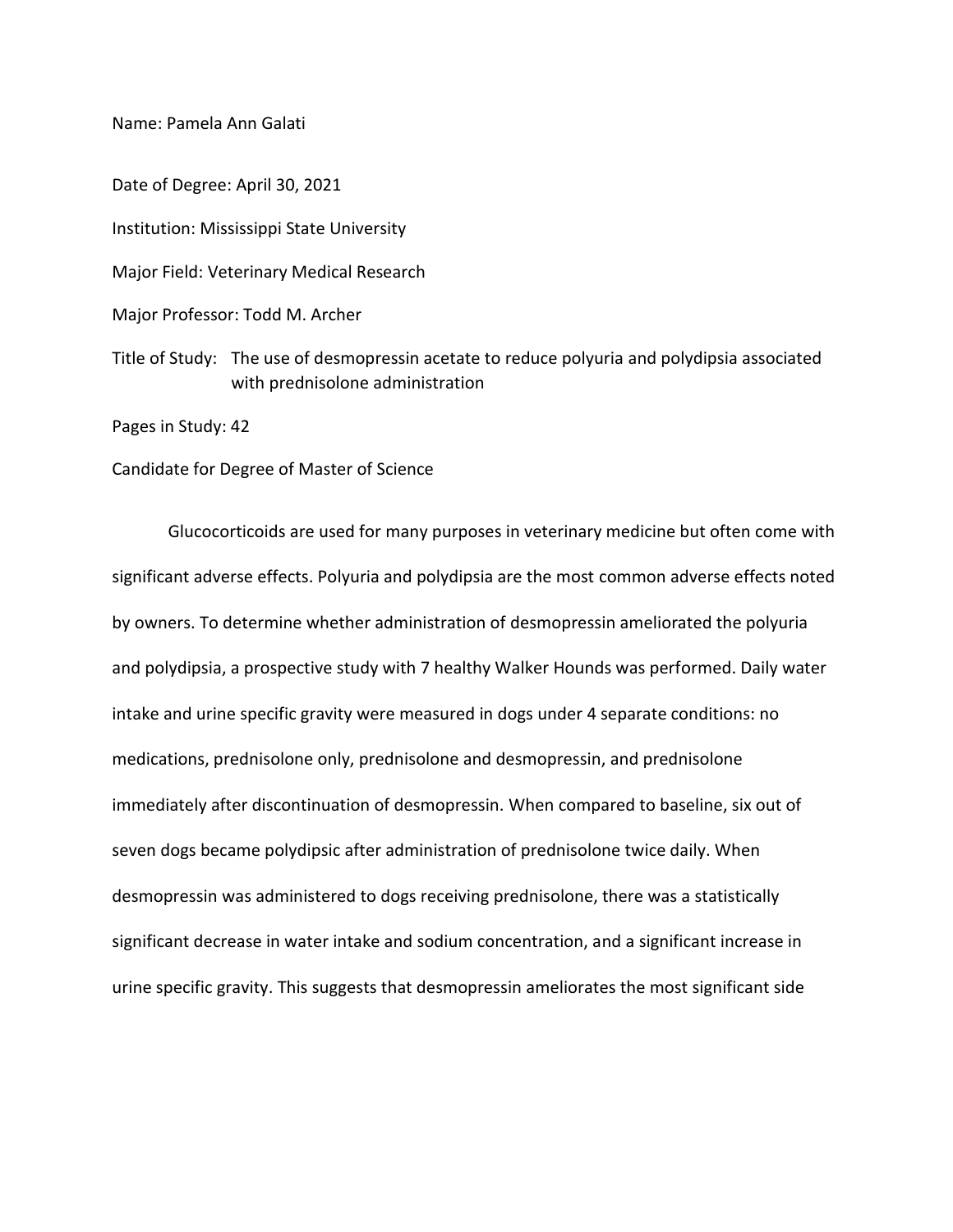effect of prednisolone noted by owners, but that hyponatremia is an important complication associated with desmopressin.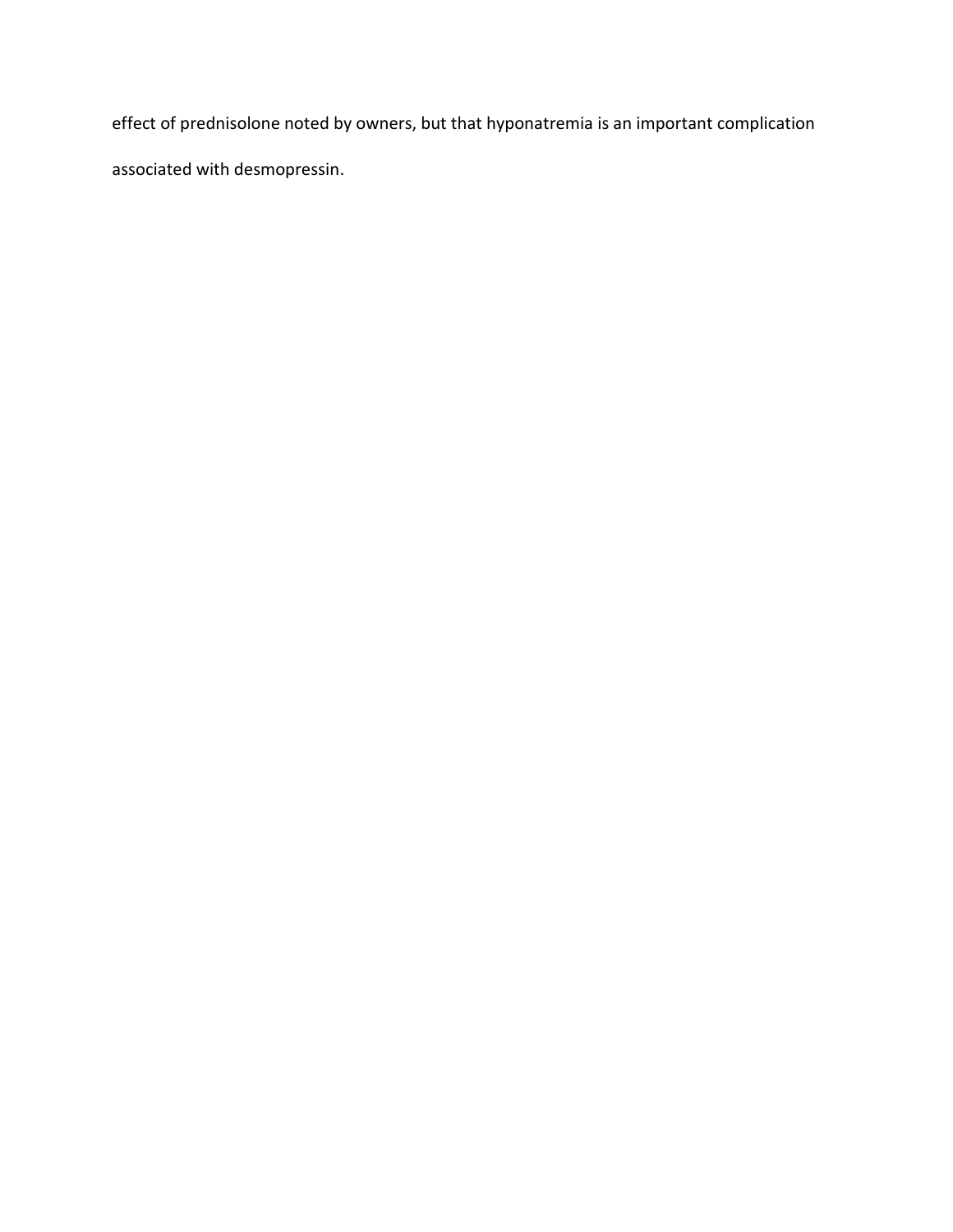# TABLE OF CONTENTS

| <b>CHAPTER</b> |                                                                          |
|----------------|--------------------------------------------------------------------------|
| $\mathsf{L}$   |                                                                          |
|                |                                                                          |
| II.            |                                                                          |
|                |                                                                          |
|                |                                                                          |
|                |                                                                          |
|                |                                                                          |
|                |                                                                          |
|                |                                                                          |
|                |                                                                          |
|                |                                                                          |
|                |                                                                          |
|                |                                                                          |
|                |                                                                          |
| III.           | EFFECTS OF DESMOPRESSIN ACETATE ADMINISTRATION IN HEALTHY DOGS RECEIVING |
|                |                                                                          |
|                |                                                                          |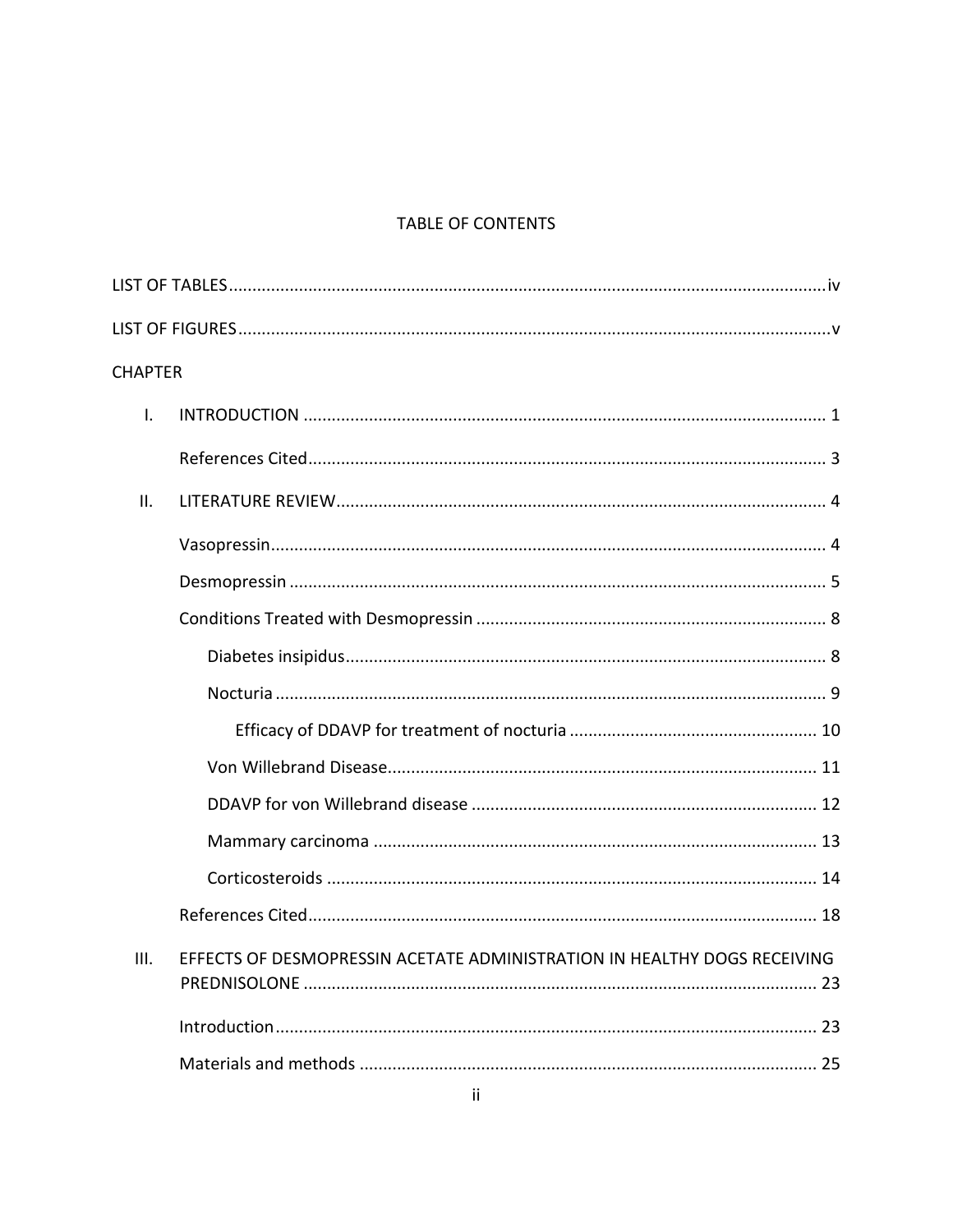IV.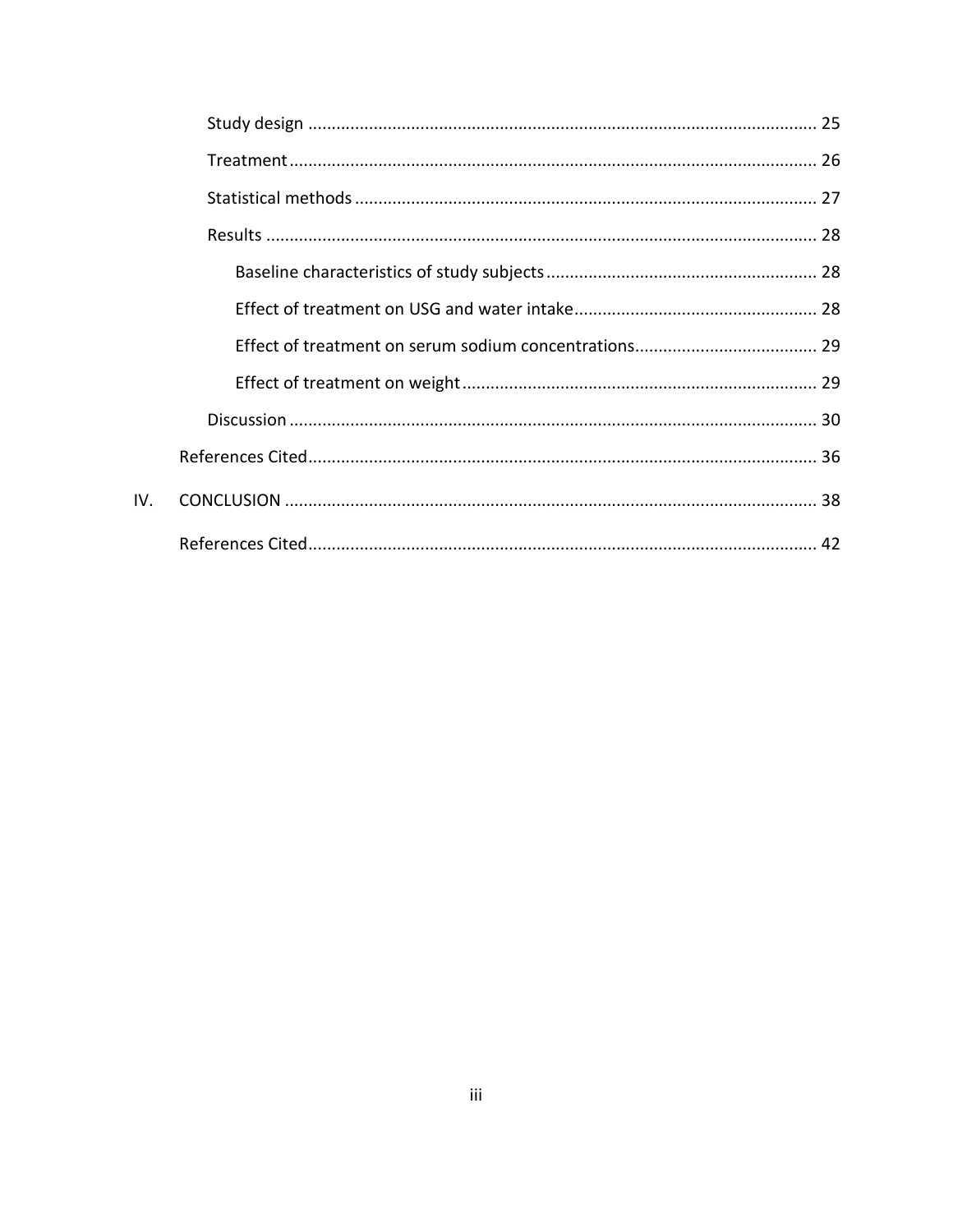# LIST OF TABLES

<span id="page-7-0"></span>

| Table 3.1 Treatment least squares means ± standard errors for urine specific gravity, |  |
|---------------------------------------------------------------------------------------|--|
|                                                                                       |  |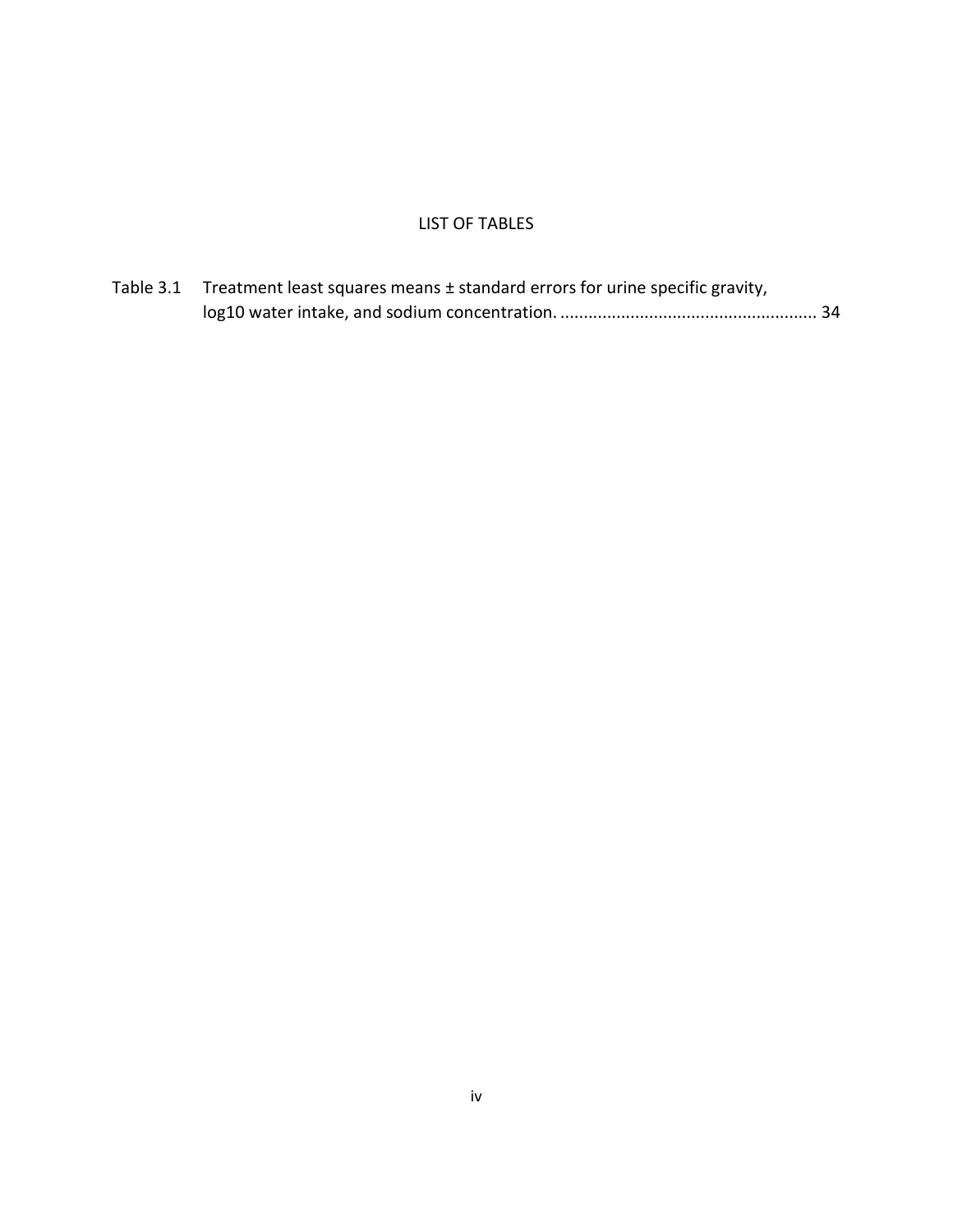# LIST OF FIGURES

<span id="page-8-0"></span>

| Figure 3.1 Box and whisker plot displaying descriptive statistics for urine specific<br>gravity (USG) for the means of dogs during each phase of treatment. Plot<br>displays minimum, 1st quartile, median, mean $(\Delta)$ , 3rd quartile, and | 34 |
|-------------------------------------------------------------------------------------------------------------------------------------------------------------------------------------------------------------------------------------------------|----|
|                                                                                                                                                                                                                                                 |    |
| Figure 3.2 Box and whisker plot displaying descriptive statistics for log10 H2O intake<br>for dogs during each phase of treatment. Plot displays minimum, 1st                                                                                   |    |
| Figure 3.3 Box and whisker plot displaying descriptive statistics of blood sodium<br>concentration during each phase of treatment. Plot displays minimum, 1st                                                                                   |    |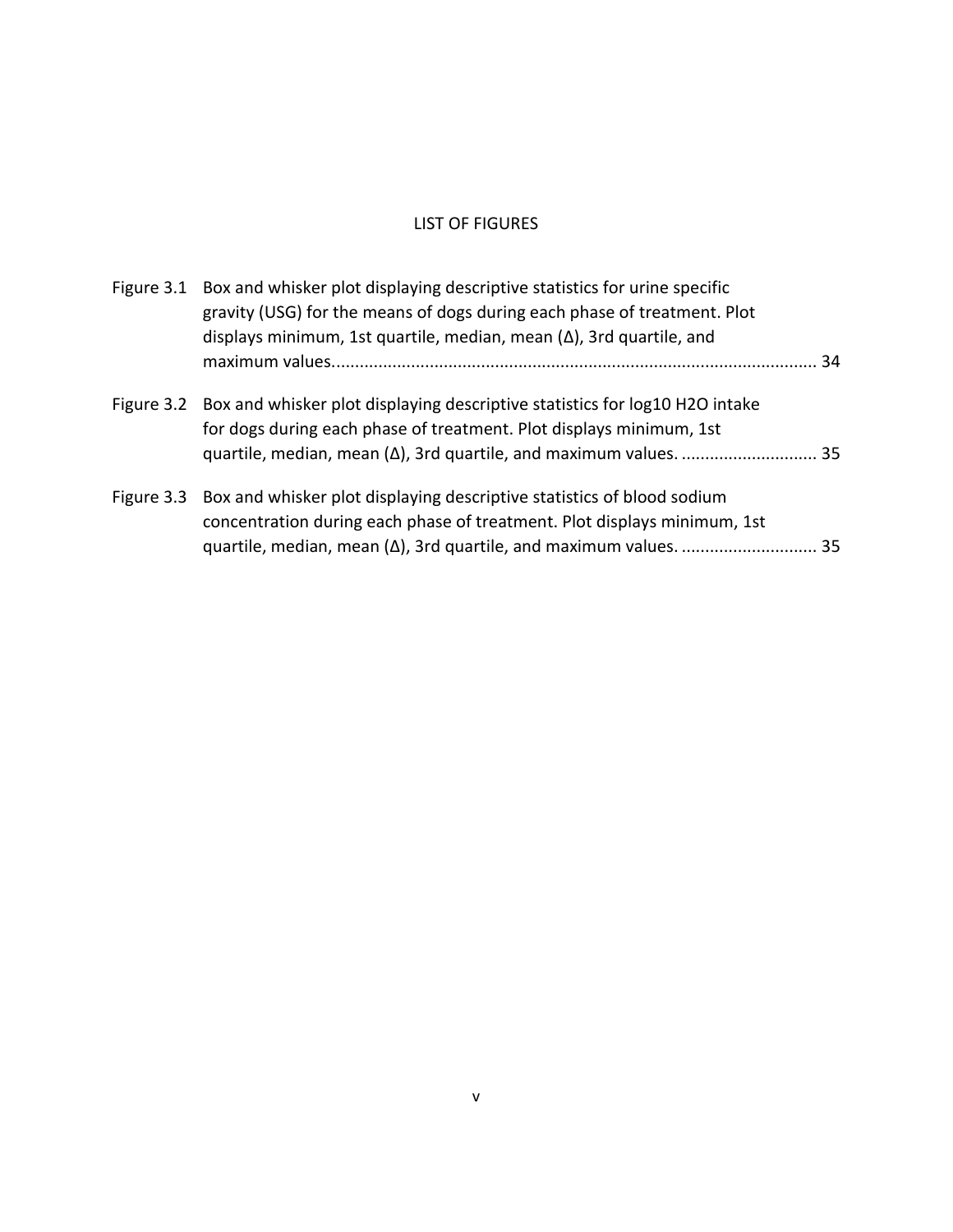# CHAPTER I

# **INTRODUCTION**

<span id="page-9-1"></span><span id="page-9-0"></span>Steroids, particularly prednisone and prednisolone, are used extensively in veterinary medicine. Their use is so universal that it is difficult to identify a practitioner who is uncomfortable prescribing them. It is important, however, to remain vigilant in prescribing these medications as their use is not benign.

The side effects of steroids are vast and have the potential to affect almost every body system. Some of the most well-known and commonly encountered adverse effects include polyuria, polydipsia, and polyphagia. These are experienced by 90.4%, 88.5%, and 86.5%, respectively, of dogs in one study (Lau et al., 2019) in which dogs were treated with high doses of steroids for management of steroid-responsive meningitis-arteritis.

Issues such as gastrointestinal ulceration, renal and hepatic damage, and increased risk of infection are examples of side effects that are not likely to be apparent to owners until they are well-established. In the authors' experience, the cost of treating these adverse effects once they are established may be substantial enough that humane euthanasia is chosen as an alternative to treatment.

Behavioral changes may also be seen. When the owners of 31 mixed breed dogs were surveyed, changes such as increased aggression, increased propensity to startle or bark, and food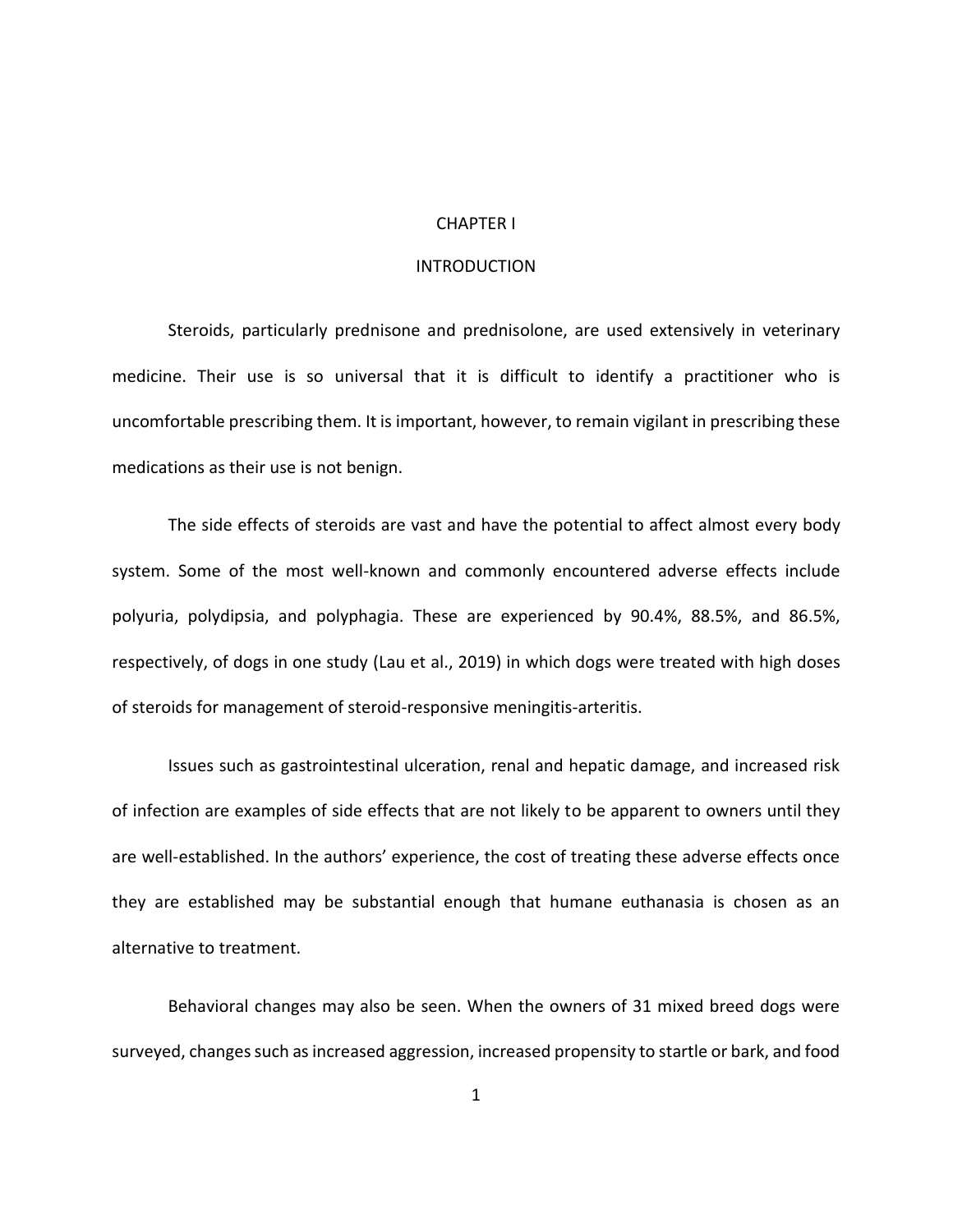guarding were reported (Notari & Mills, 2011). In a review by Lambert et. al (Lambert, Coe, Niel, Dewey, & Sargeant, 2015), behavioral issues were cited as the first or second reason for pet dogs being surrendered to shelters. These surrendered pets may end up being euthanized as behavioral problems are cited as the sole reason for euthanasia in 9.6 to 17.8% of cases (Lambert et al., 2015).

For some owners, the side effects can become so bothersome that owners report a decrease in dogs' quality of life. In Lau et. al, owners of dogs being treated for steroid-responsive meningitis-arteritis were asked to rate quality of life during treatment. Owners reported that higher prednisone doses were associated with more severe side effects. In addition, quality of life was significantly worse during treatment compared to that during clinical resolution. For many pet owners, this would be deemed unacceptable as domesticated dogs for whom owners seek veterinary care are often considered members of the family.

Desmopressin acetate, an analogue of the hormone vasopressin, has been utilized in human medicine for many specific reasons. One of these reasons is the treatment of bed wetting in children, in which intranasal or oral administration prior to bedtime successfully prevented enuresis in almost 90% of patients (Chiozza et al., n.d.; Del Gado et al., 2005). This drug has been used in veterinary medicine, though primarily for the treatment of central diabetes insipidus. Investigation into its use in reducing urine volume has not been previously investigated and may present a solution to the issue of extreme polyuria and polydipsia experienced secondary to prednisone therapy while allowing the pet to remain on doses that are effective for controlling the disease for which corticosteroid therapy is indicated.

2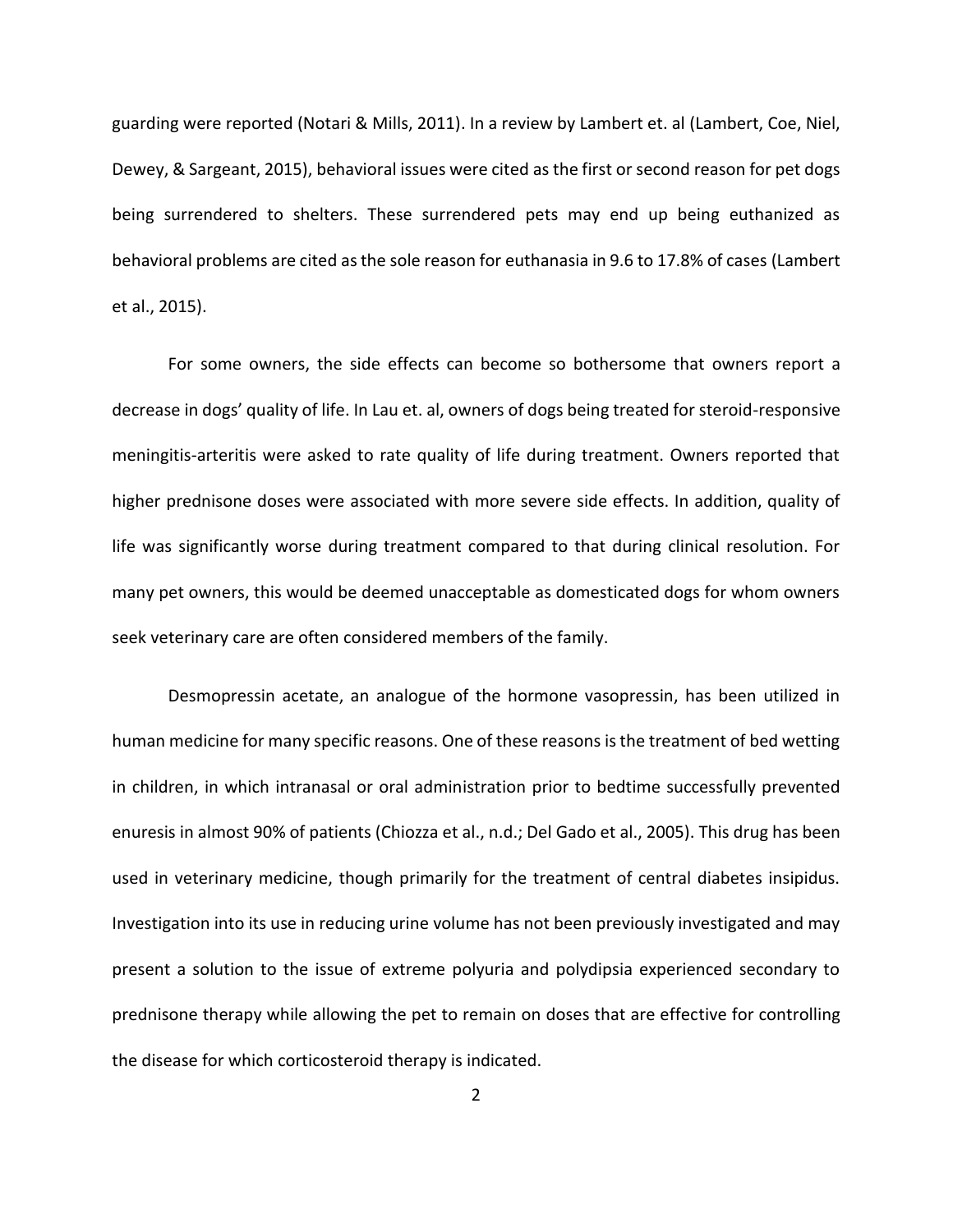# **References Cited**

- <span id="page-11-0"></span>Chiozza, M. L., del Gado, R., di Toro, R., Ferrara, P., Fois, A., Giorgi, P., … Laura Chiozza, M. (1999). *Italian Multicentre Open Trial on DDAVP Spray in Nocturnal Enuresis*.
- Del Gado, R., Del Gaizo, D., Cennamo, M., Auriemma, R., Del Gado, G., & Vernì, M. (2005). Desmopressin is a safe drug for the treatment of enuresis. *Scandinavian Journal of Urology and Nephrology*, *39*(4), 308–312. https://doi.org/10.1080/00365590410018729
- Lambert, K., Coe, J., Niel, L., Dewey, C., & Sargeant, J. M. (2015). A systematic review and metaanalysis of the proportion of dogs surrendered for dog-related and owner-related reasons. *Preventive Veterinary Medicine*, *118*(1), 148–160. https://doi.org/10.1016/j.prevetmed.2014.11.002
- Lau, J., Nettifee, J. A., Early, P. J., Mariani, C. L., Olby, N. J., & Muñana, K. R. (2019). Clinical characteristics, breed differences, and quality of life in North American dogs with acute steroid‐responsive meningitis‐arteritis. *Journal of Veterinary Internal Medicine*, *33*(4), 1719–1727. https://doi.org/10.1111/jvim.15543
- Notari, L., & Mills, D. (2011). Possible behavioral effects of exogenous corticosteroids on dog behavior: A preliminary investigation. *Journal of Veterinary Behavior: Clinical Applications and Research*, *6*(6), 321–327. https://doi.org/10.1016/j.jveb.2011.02.004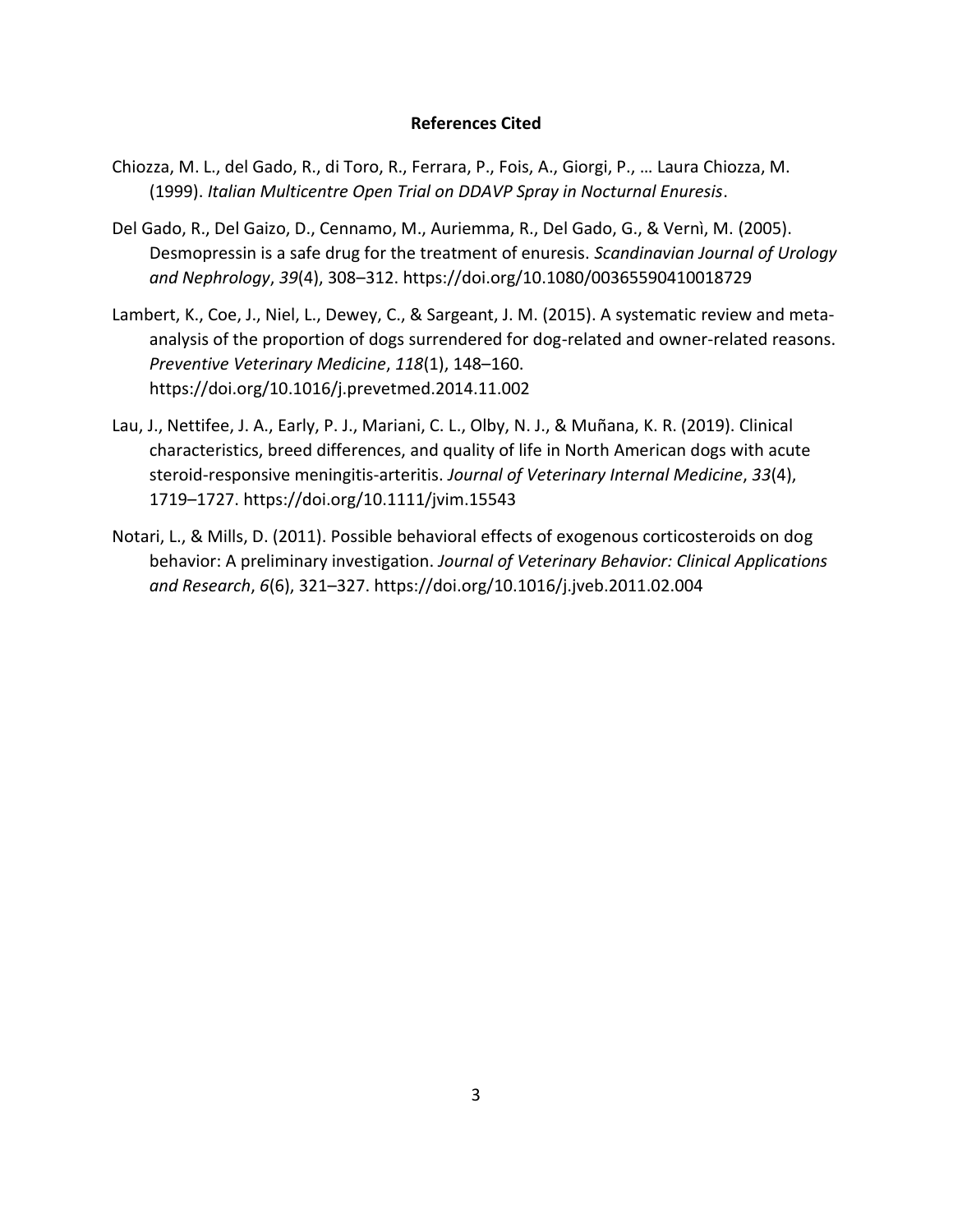## CHAPTER II

# LITERATURE REVIEW

#### **Vasopressin**

<span id="page-12-1"></span><span id="page-12-0"></span>Vasopressin is a hormone synthesized by magnocellular neurons in the posterior hypothalamus, also known as the neurohypophysis. One of the primary functions of vasopressin is to regulate extracellular fluid volume by regulating renal handling of water. Vasopressin is the key antidiuretic hormone (ADH) in all mammals. Release of vasopressin is triggered by both hypovolemia and hypernatremia (Cuzzo, Padala, & Lappin, 2020). An increase in plasma osmolality by as little as 1%, or a decrease in blood volume or blood pressure by 10 to 15%, is sufficient to trigger osmoreceptors in or near the hypothalamus (I. Campbell, 2011; Nelson, 2015a). A drop in blood pressure results in a decrease in atrial pressure, leading to decreased stretch of baroreceptors located in the carotid bodies, aorta, and lungs(I. Campbell, 2011; Nelson, 2015a). Both of these scenarios trigger the generation of vasopressin in the cell bodies of the magnocellular neurons (I. Campbell, 2011; Nelson, 2015a).

Antidiuretic actions are mediated through  $V_2$  cyclic adenosine monophosphate (cAMP)dependent receptors on renal collecting ducts (I. Campbell, 2011; Nelson, 2015a). Vasopressin increases the permeability of the collecting duct to water by inserting aquaporin-2 water channels into the apical membrane of the epithelial cells lining the collecting ducts, thereby allowing an osmotic equilibrium to form between the urine and the hypertonic medullary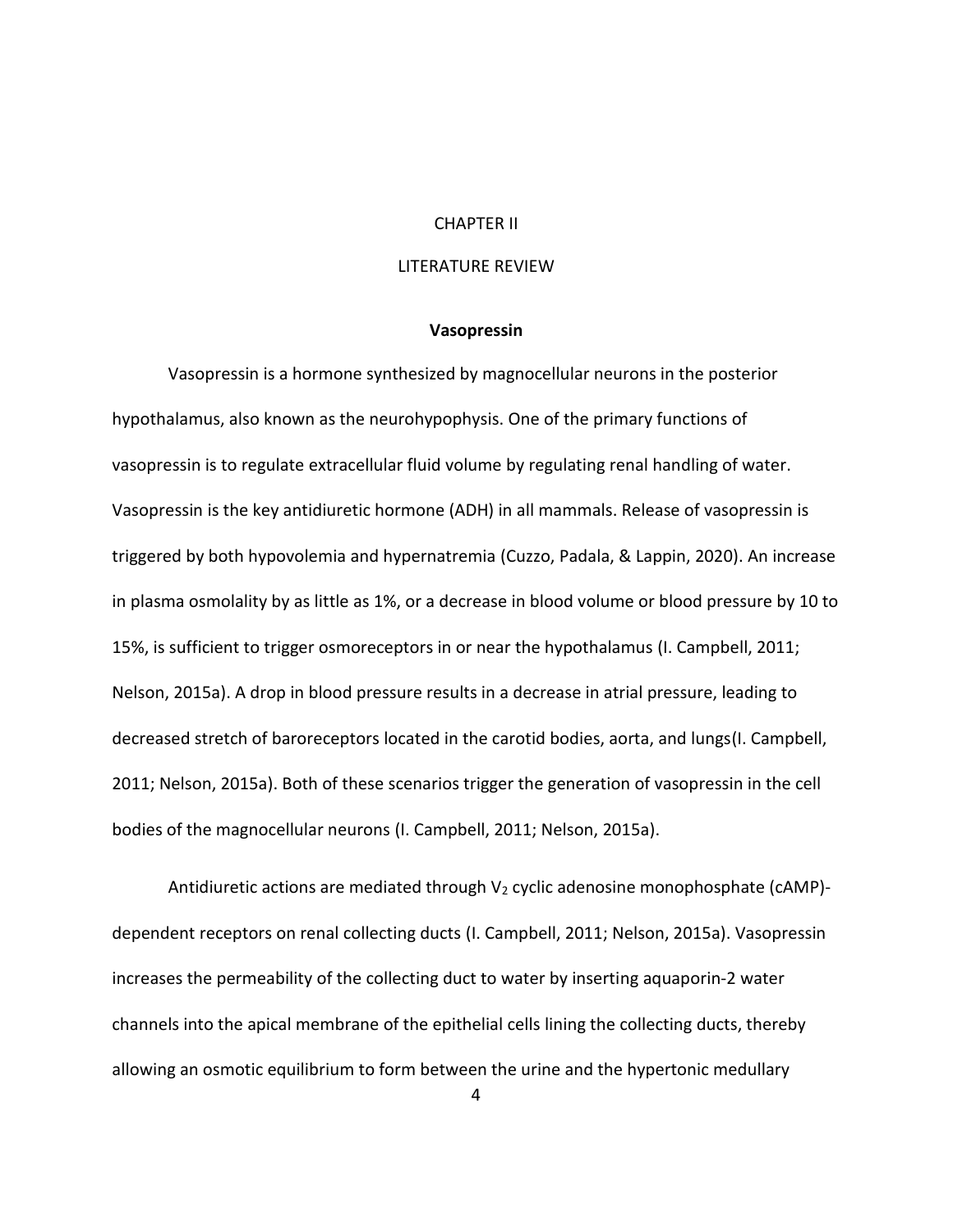interstitium (Nelson, 2015a). In this way, the amount of water absorbed by the collecting duct is increased and the amount lost in the urine is decreased. Once vasopressin separates from the V<sup>2</sup> receptor, intracellular cAMP levels decrease and the aquaporin-2 channels are internalized(Nelson, 2015a).

Other vasopressin receptors include  $V_{1a}$  and  $V_3$  (or  $V_{1b}$ ), which are responsible for vasopressin's other functions, vasoconstrictive actions (pressor effects) and stimulation of ACTH from the anterior pituitary, respectively (Nelson, 2015a).

#### **Desmopressin**

<span id="page-13-0"></span>Desmopressin acetate (DDAVP) is a synthetic commercially available analogue of vasopressin, with a strong affinity for  $V_2$  receptors (Del Gado et al., 2005). Desmopressin is formed when d-arginine is substituted for l-arginine present on vasopressin, and the terminal amino group is removed from the cysteine molecule. These modifications increase the antidiuretic effects of vasopressin while decreasing the pressor effects (Sawyer, Acosta, & Manning, 1974).

DDAVP has many therapeutic uses in both human and veterinary medicine, including but not limited to the treatment of central diabetes insipidus, bed wetting in children, and von Willebrand disease. However, desmopressin must be used with care, as hyponatremia is recognized as a potentially serious side effect.

Hyponatremia is a well-known side effect in people receiving desmopressin for treatment of central diabetes insipidus(Behan et al., 2015; Hossain, Ghazipura, Reddy, Rivera, &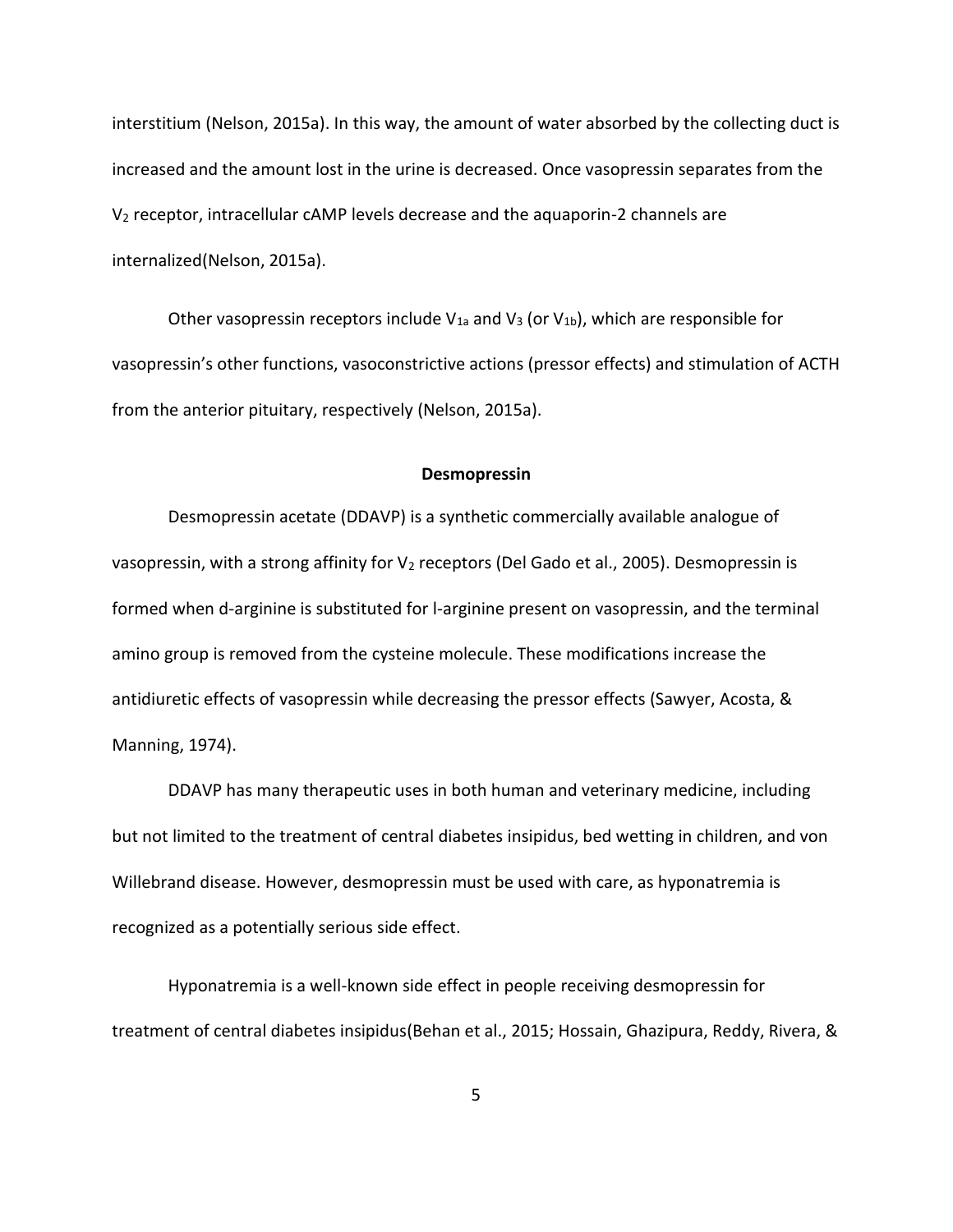Mukherjee, 2018; Stoof, Cnossen, de Maat, Leebeek, & Kruip, 2016; Wang, Lin, Huang, & Chang, 2011). This occurs due to the retention of water in the extracellular fluid, which acts to dilute the sodium within the bloodstream. Clinical signs are not typically encountered unless serum sodium is less than 120mEq/L, or unless the decrease has occurred quickly (Burkitt Creedon, 2014). Any cell that contains sodium-potassium ATPase pumps will swell as water moves from the hypoosmolar extracellular fluid into the relatively hyperosmolar interior of the cell (Burkitt Creedon, 2014). While this change occurs in many cells throughout the body, the central nervous system is most sensitive. Once hyponatremia has existed for more than two to three days, it is considered chronic and osmotically active substances such as potassium and amino acids are extruded from cells(Dewey, 2016). Overly aggressive correction of chronic hyponatremia then leads to axonal shrinkage and subsequent demyelination(Dewey, 2016). The lesions of myelinolysis may not be evident for several days after correction of hyponatremia. There is myelin loss and injury to the oligodendroglial cells in the pons, thalamus, subcortical white matter, and cerebellum(DiBartola, 2012). Seizures, coma, or even death may occur as a result(Burkitt Creedon, 2014).

Case reports of these severe side effects include a 6-year-old boy who experienced generalized convulsions with unconsciousness, a tonic-clonic pattern of movements and cyanosis on the fourth day of DDAVP therapy for nocturnal enuresis (Schwab et al., 1996). This individual had a severe hyponatremia of 125 mmol/L at initial evaluation but this later normalized. Though this individual required intubation and ventilation, he was extubated and

6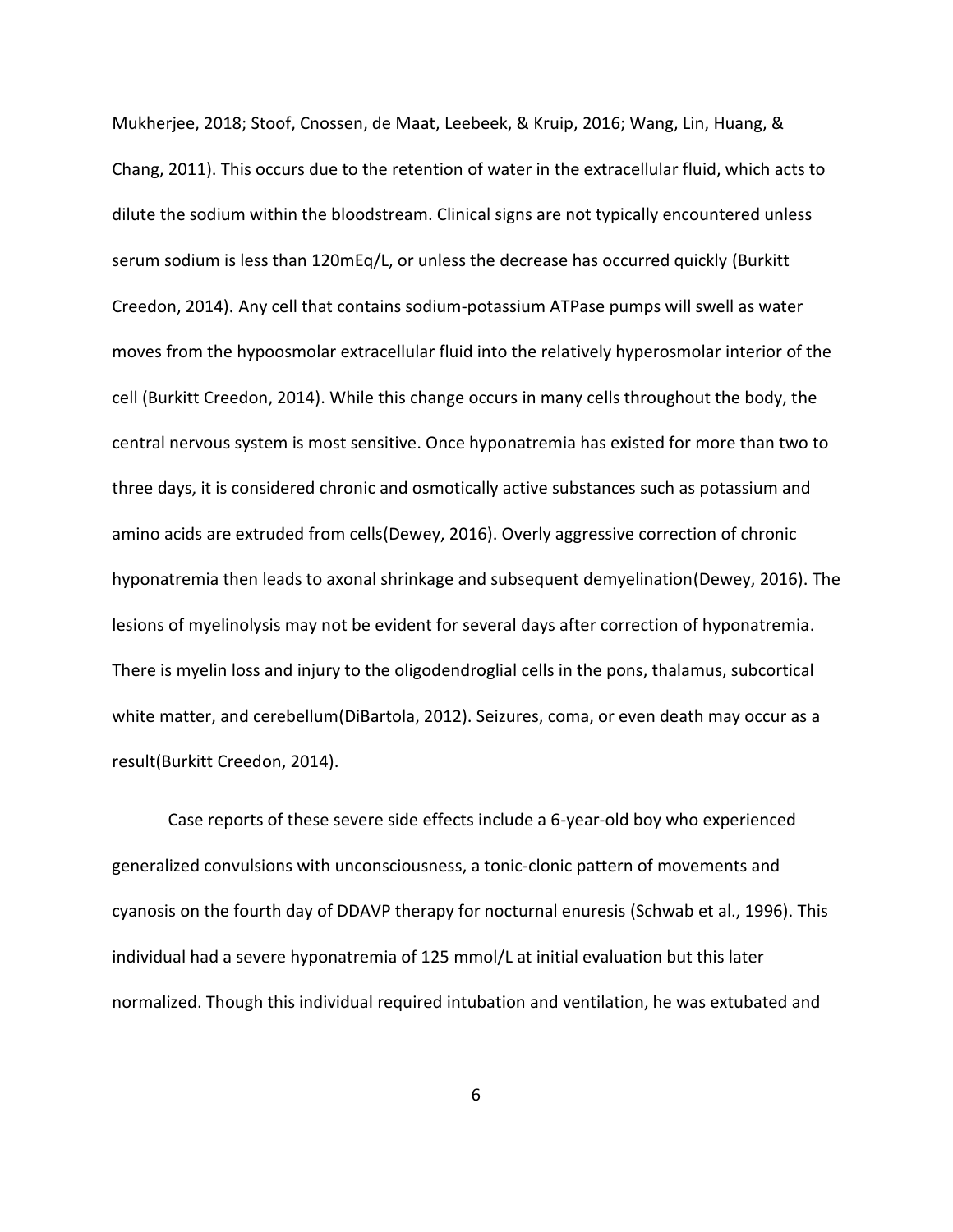recovered successfully. Alternative therapy was initiated for his nocturnal enuresis. This case highlights the risk assoiated with therapeutic use of DDAVP.

A second case report(Hossain et al., 2018) describes a 69-year-old man who presented to the emergency department with a one month history of progressive fatigue, anorexia, dizziness, weakness, and gait instability. This individual was being treated with desmopressin at 10 µg twice daily for central diabetes insipidus. At initial examination, serum sodium was 96 mmol/L, representing a decrease from 125 mmol/L 2.5 months prior to presentation, and also down from 134 mmol/L when desmopressin therapy was initiated 6 months prior. Over the course of 8 days of hospitalization, serum sodium levels stabilized between 130 and 132 mmol/L and mental status and neurologic symptoms improved. Magnetic resonance imaging (MRI) of the brain performed 25 days after admission, however, revealed central pontine myelinolysis which was not present on MRI on day 3 of hospitalization. The authors speculate that despite the slow correction of hyponatremia, abrupt discontinuation of the individual's desmopressin may have had an adverse effect and recommend tapering the drug in future cases.

Interestingly, reports such as these have appeared with decreasing frequency since the 1990s, likely indicating an increased knowledge and subsequent avoidance.

7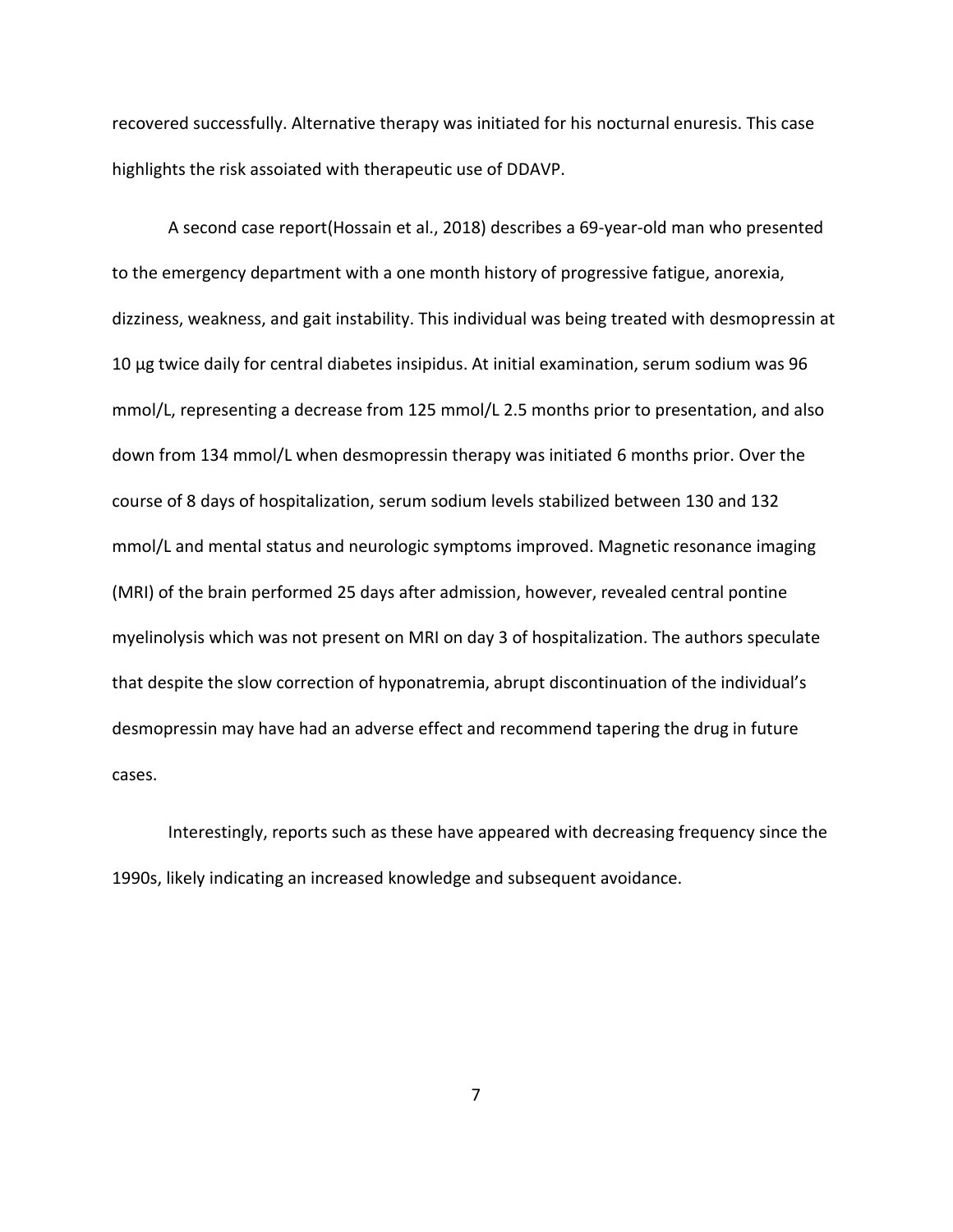#### **Conditions Treated with Desmopressin**

#### <span id="page-16-1"></span><span id="page-16-0"></span>**Diabetes insipidus**

Diabetes insipidus is the disease resulting from decreased production or action of vasopressin. Central diabetes insipidus (CDI) is the manifestation of destruction or failure of production of the magnocellular neurons that secrete vasopressin. It can be caused by destruction of the production sites of ADH in the hypothalamus (ie the supraoptic and paraventricular nuclei), loss of the axons that carry it to its storage sites in the posterior pituitary, or disruption of the ability to release ADH(Engelking, 2012; Hall, 2016; Nelson, 2015b). In essence, any sort of damage to the brain including external trauma or destruction of neural tissue secondary to neoplasia, infection, or disrupted blood supply(Engelking, 2012; Hall, 2016; Nelson, 2015b) may lead to CDI. In people, CDI occurs in 26-28% of cases of moderate to severe traumatic brain injury (Agha et al., 2004). Though this is a rare phenomenon in veterinary medicine, it has also been reported in dogs and cats following traumatic brain injury (Foley, Bracker, & Drellich, 2009) (F. E. Campbell & Bredhauer, 2005). Other commonly recognized causes of CDI in veterinary medicine include neoplasia, hypothalamic or pituitary malformation, cysts, lymphocytic hypophysitis, migration of parasites, and hypophysectomy (Nelson, 2015a).

In both human and veterinary medicine, supplementation with DDAVP is the standard of care for CDI. It is available as tablets, injectable solution, and an intranasal spray, which is commonly administered in the conjunctival sac of affected dogs for owner convenience. Since CDI is rare in dogs, there is no universally accepted treatment protocol. Alterations in dose are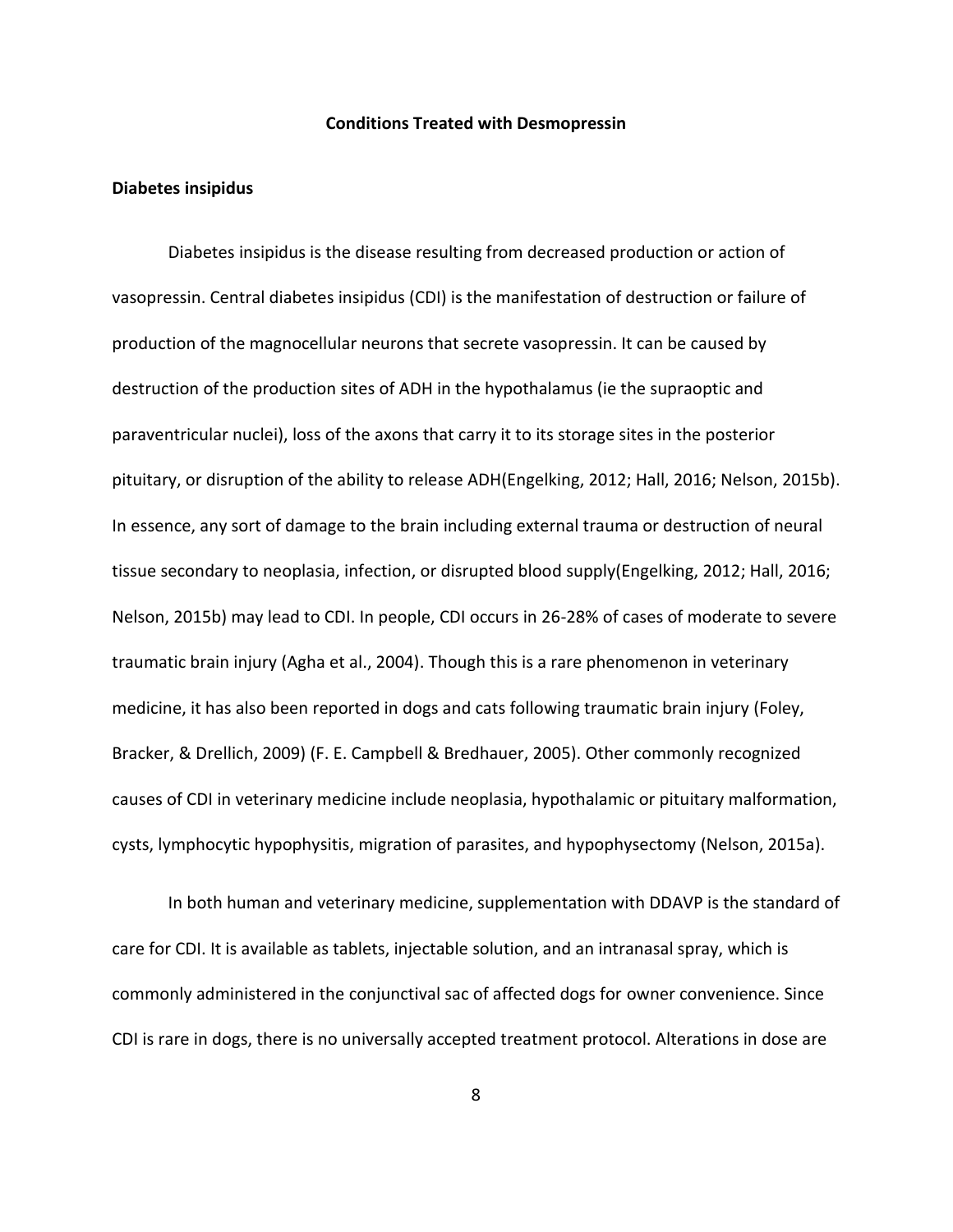often made based on the individual's response. If treatment with DDAVP cannot be provided, dogs with CDI may have an acceptable quality of life as long as they are provided free access to water and access to a place to urinate.

Diabetes insipidus may also be nephrogenic in origin and is, in those cases, identified by that qualifying adjective. Nephrogenic diabetes insipidus is a form of the disease in which there is a deficiency or complete lack of interaction between vasopressin and its receptors on the renal tubules(Nelson, 2015a). In veterinary medicine, nephrogenic diabetes insipidus most often occurs secondary to other disorders (Cohen & Post, 2002), such as hyperadrenocorticism, pyometra, pyelonephritis, and hypercalcemia. For example, in cases of hypercalcemia, diabetes insipidus is believed to be caused by damage to ADH receptors located on the membranes of the renal collecting ducts. Therefore, in hypercalcemia, as well as the other causes listed above, treatment of the underlying disease is the most appropriate management option. Further discussion of acquired nephrogenic diabetes insipidus will not be included. We will, however, discuss some of the lesser known applications of DDAVP.

#### <span id="page-17-0"></span>**Nocturia**

One of the most common uses of DDAVP in human medicine is for treatment of nocturia, which is defined as 2 or more episodes of urination during normal sleeping hours. Nocturia is estimated to affect 15.5% of men and 20.9% of women (Kupelian et al., 2011). A more specific term, enuresis, refers to the transitory urinary incontinence that most frequently affects young children before adequate control of urinary sphincters is achieved. Nocturnal

9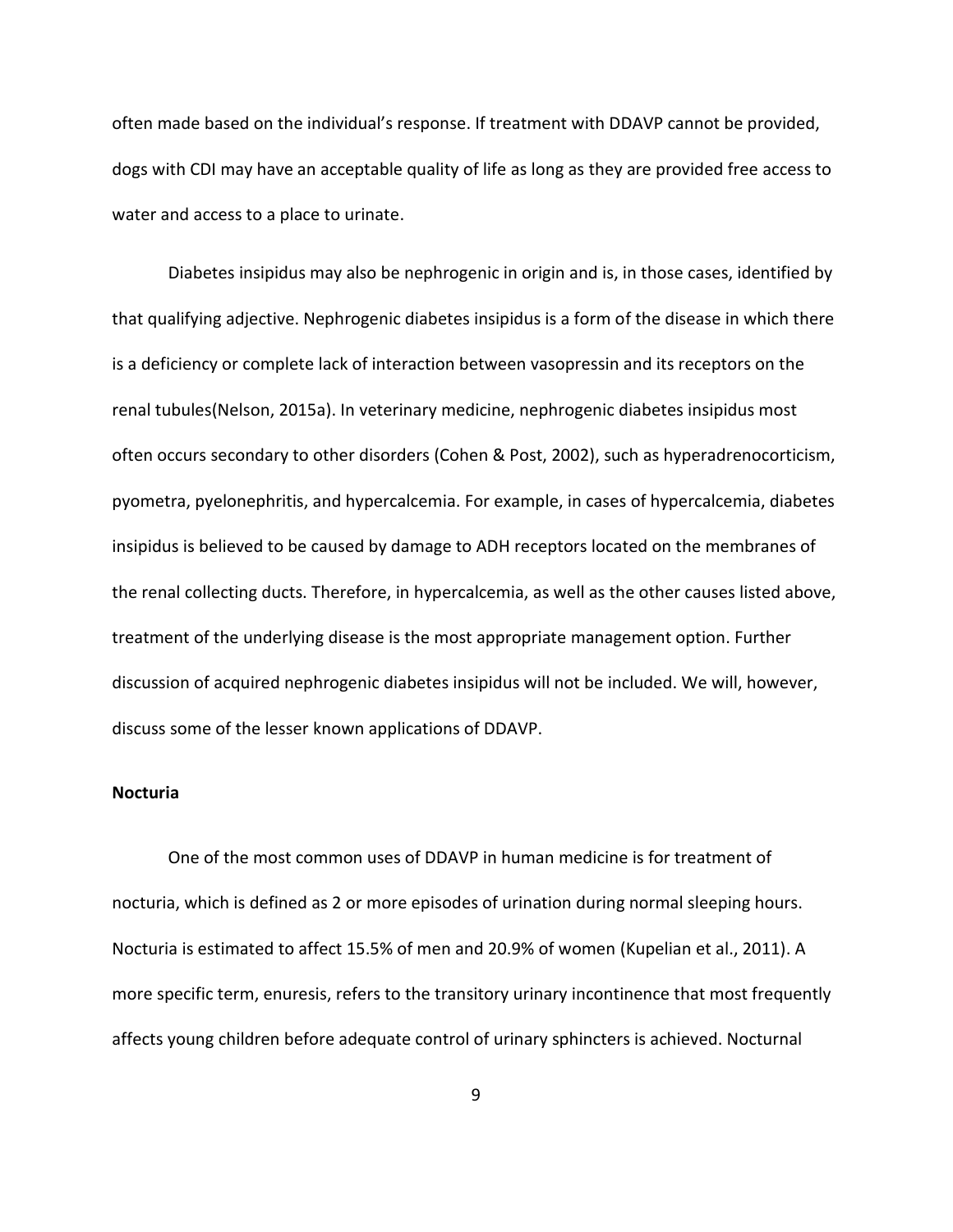enuresis is not exclusively a disorder of young children, and persists beyond 6 years of age in approximately 10% of children (Del Gado et al., 2005). Pharmacologic treatment options include imipramine, a tricyclic antidepressant (Fritz, Rockney, & Yeung, 1994), while alternative management options include restriction of fluid intake in the hours before bedtime and the use of an enuresis alarm (Nevéus et al., 2020). Finally, DDAVP has evolved as an effective pharmacologic treatment option for nocturnal enuresis, and has been in use for more than 20 years (Del Gado et al., 2005).

# *Efficacy of DDAVP for treatment of nocturia*

<span id="page-18-0"></span>In a study by Chiozza and others (Chiozza et al., 1999) involving Italian children aged 5 to 17 years, intranasal administration of DDAVP was used in 5 different treatment schedules. The first 2 groups involved administration of DDAVP at doses of 20mcg/day and 30mcg/day at bedtime for 6 weeks. In groups 3 and 4, DDAVP was administered at 20mcg and 30mcg, respectively, for the first two weeks. A 2-week washout period then followed, after which group 3 received 30mcg and group 4 received 20mcg. For group 5, DDAVP was administered at increasing dosages, from a minimum of 20mcg to a maximum of 40mcg to assess response in relation to dose. For each group, efficacy was assessed via recording the number of nights that passed without any involuntary urination. In the first two groups, there was a significant decrease in the number of "wet nights". This held true for the third and fourth groups as well. In fact, although interruption of therapy during the 2-week washout periods lead to an increase in the number of "wet nights," the incidence still remained lower than that in the baseline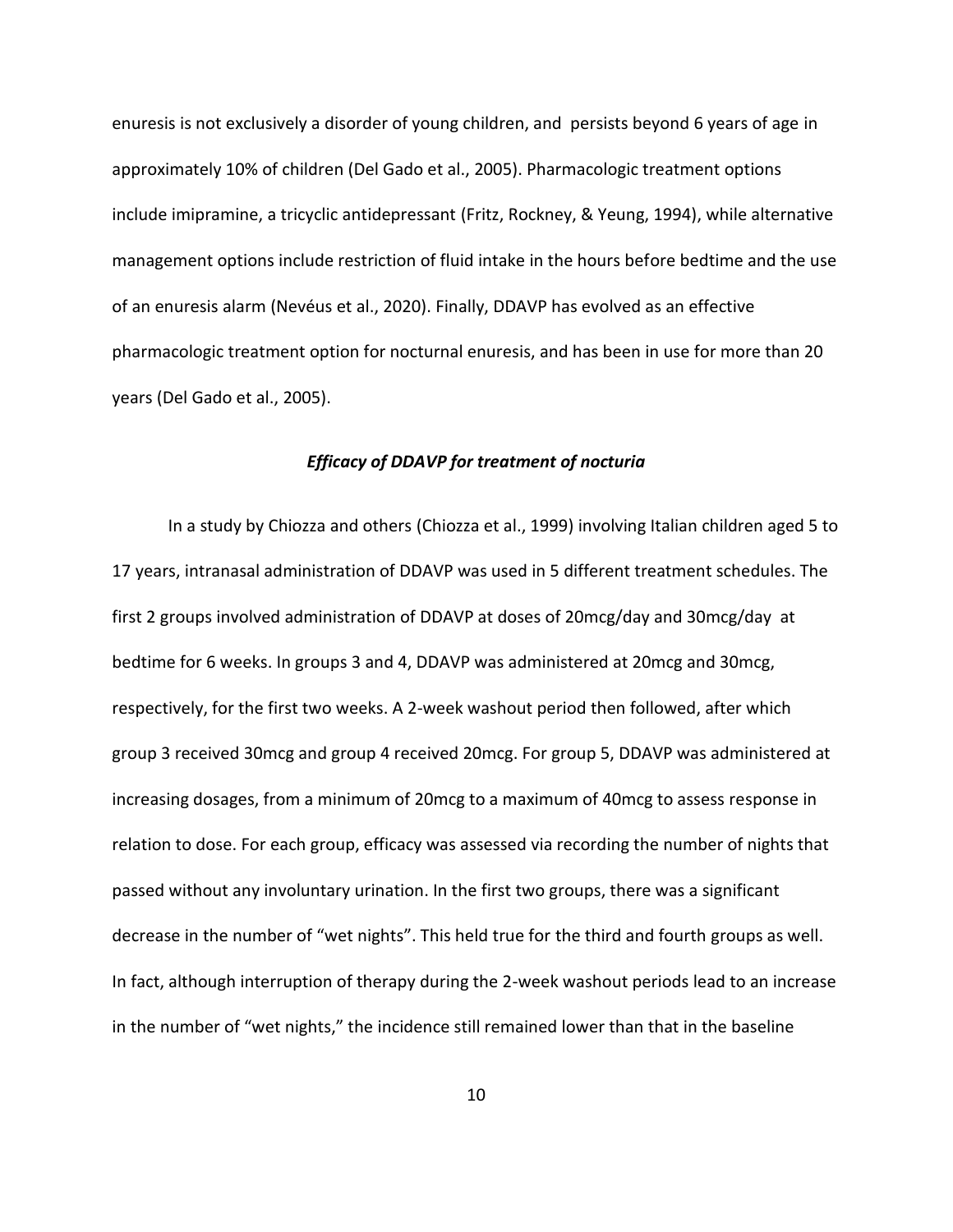periods before the study was commenced, and in the follow-up periods. There was no significant difference between efficacy for those groups that received 20 mcg/day and those that received 30 mcg/day. Treatment was also deemed safe, although serum electrolytes were not monitored, as only 3 of 218 patients experienced side effects, including local irritation in 2 patients and rhinitis in 1.

Efficacy of DDAVP for treatment of enuresis was demonstrated in a second study by Del Gado et.al, which investigated DDAVP use in either intranasal or oral forms in 541 patients. Success was defined as resolution of enuresis within 6 months, and was achieved in 89.6% of participants. An additional 4.4% were considered partial responders, defined as a reduction of more than 50% but less than 90% in the number of wet nights. Urine volume was not measured in this study, however.Only 5. 9% of the total numbers of participants experienced side effects. Serum levels of sodium, potassium, and chloride were within respective reference ranges both at baseline and at the end of treatment. This is an important finding because hyponatremia is arguably the greatest risk associated with the use of DDAVP.

### <span id="page-19-0"></span>**Von Willebrand Disease**

Von Willebrand disease (vWD) is the most common inherited bleeding disorder in both humans (Swami & Kaur, 2017) and dogs (Thomas, 1996), and was first described by Dr. Eric von Willebrand in 1926. The affected individual was a 13-year-old female in which excessive hemorrhage during a menstrual period lead to her demise (von Willebrand, 1926). vWD results from deficient or defective plasma levels of von Willebrand factor (vWF), which is produced by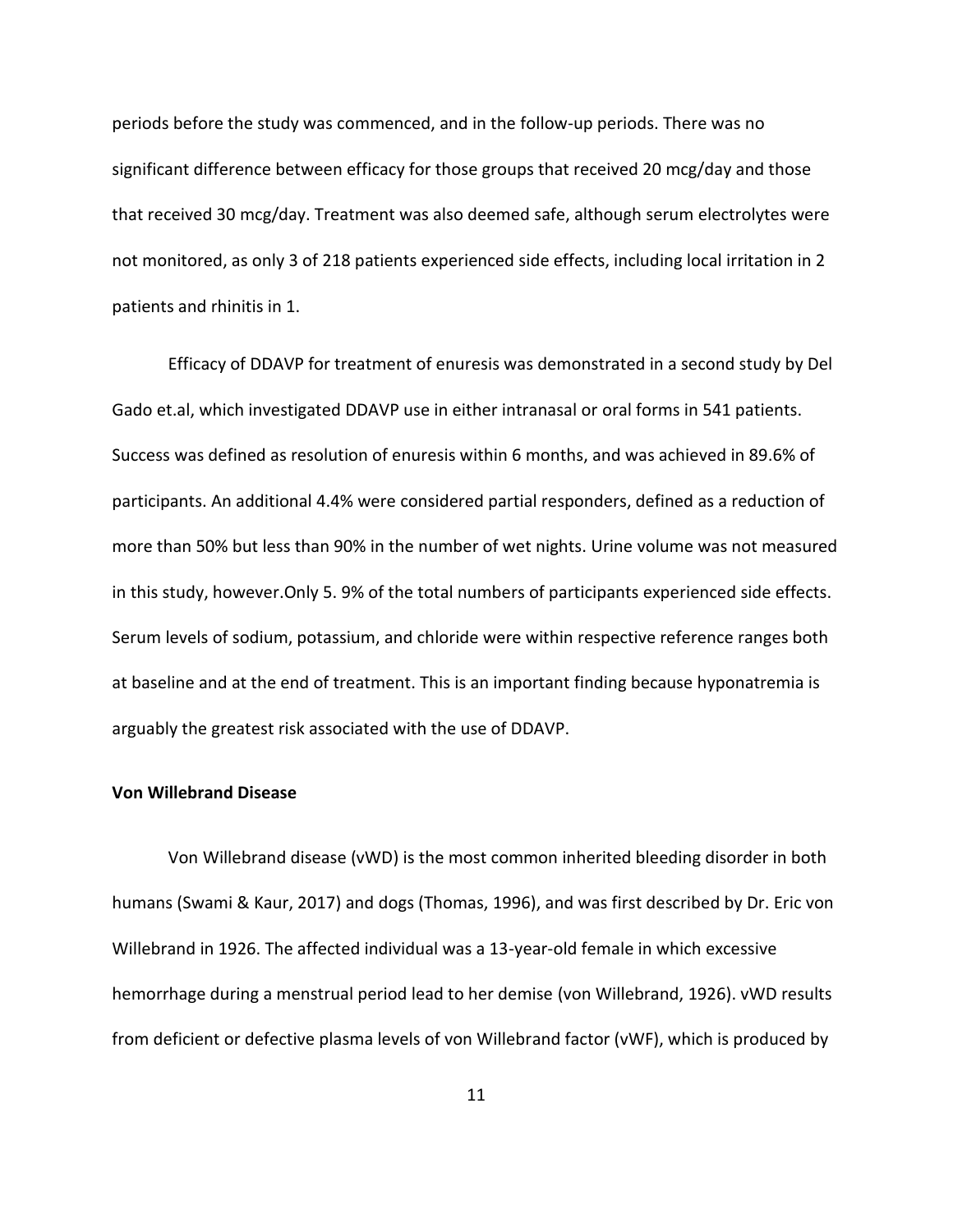megakaryocytes and endothelial cells. In endothelial cells, vWF is stored in cytoplasmic granules known as Weibal-Palade bodies and in the alpha granules of platelets. The disease exists as three different types. Type 1 is the most common in man (Swami & Kaur, 2017) and dogs (Callan, Gigers, & Catalfamo, 2005), and is characterized by a decrease in the concentration of vWF to <50% of reference ranges. vWD affects approximately half of Doberman Pinschers, and has been reported in more than seventy other breeds (Callan et al., 2005). These individuals may be asymptomatic or have only mild signs of mucocutaneous bleeding. In type 2 vWD, there is a qualitative deficiency of vWF activity.

# <span id="page-20-0"></span>**DDAVP for von Willebrand disease**

In humans with vWD, administration of desmopressin results in an increase in both factor 8 and vWF. This is proposed to be due to the release of vWF from endothelial cell Weibel-Palade bodies. A series of studies by Mannucci et al. revealed a 2- to 5-fold increase with DDAVP in vWF in normal adults and those with type-1 vWD (Mannucci, Canciani, Rota, & Donovan, 1981; Mannucci, Pareti, Ruggeri, & Capitanio, 1977). Another study performed at Harvard Medical School supported these results, and also determined that levels of vWF were highest at 60 minutes post-DDAVP injection(Guddati, Rosovsky, Van Cott, & Kuter, 2019). In dogs, however, there was no statistically significant increase in vWF after desmopressin administration in healthy dogs or Doberman Pinschers with von Willebrand's disease (Giger & Dodds, 1989). In addition, there was no substantial change in factor 8 activity up to 6 hours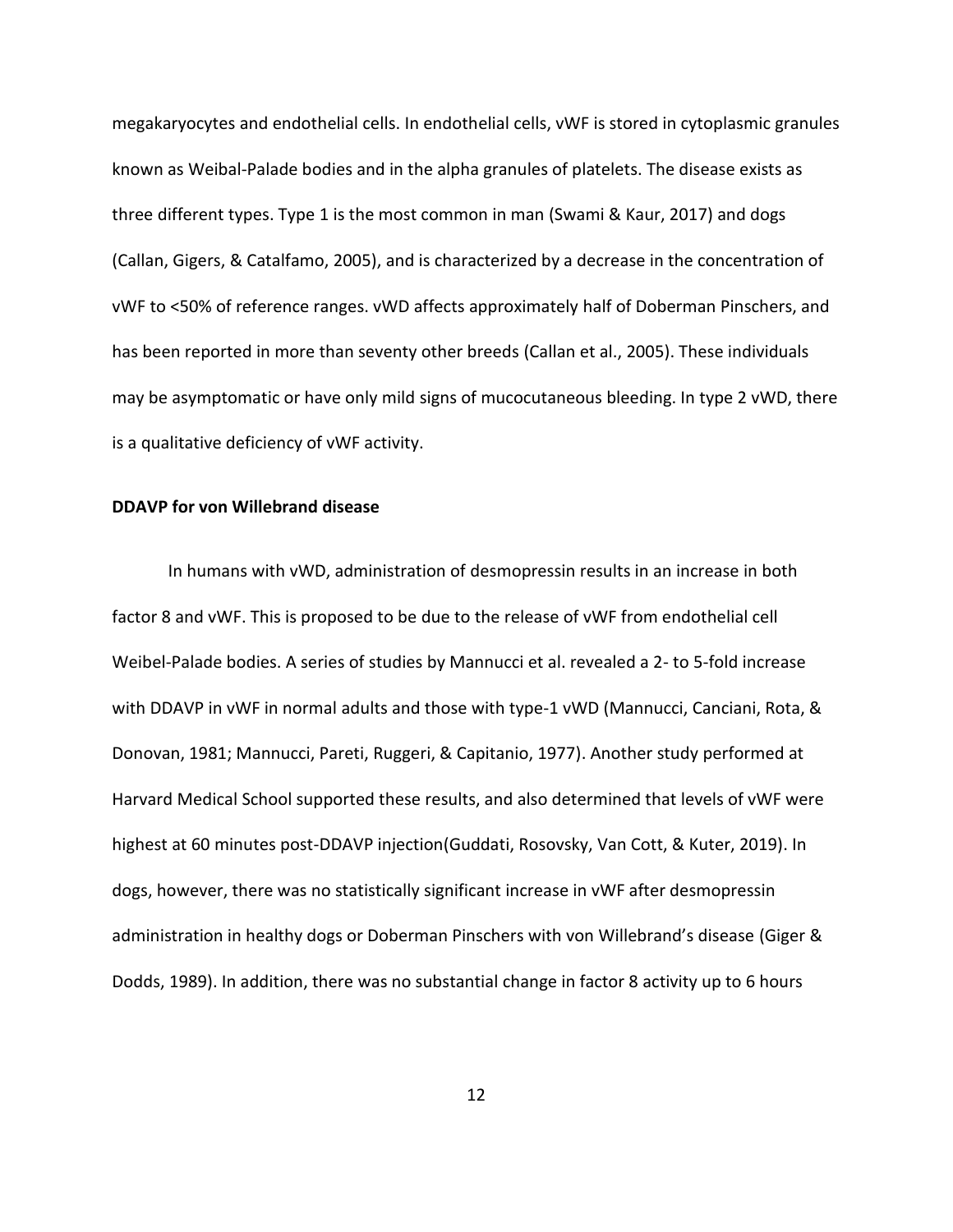after subcutaneous DDAVP administration (Mansell & Parry, 1991). Therefore, the therapeutic use of DDAVP in canine vWD is rather limited.

This finding was echoed in a 2002 study performed by the University of Pennsylvania in which administration of DDAVP at a dose of 1 µg/kg subcutaneously did not elevate levels of vWF to within reference range in any of the sixteen dogs tested. In addition, when hemostasis was evaluated in this same group of dogs by buccal mucosal bleeding time and PFA-100<sup>®</sup>, although there was a significant decrease in both parameters, neither of which resulted in values within reference range (Callan & Giger, 2002). This suggests that procedures with the potential to cause hemorrhage would not be safe in DDAVP-treated individuals with vWD.

# <span id="page-21-0"></span>**Mammary carcinoma**

There was once interest in DDAVP as supplemental treatment for mammary carcinoma when it was determined that DDAVP inhibited lung colonization by aggressive carcinoma cells *in vitro* (Alonso, Skilton, Farïas, Bal De Kier Joffé, & Gomez, 1999). In an attempt to evaluate these results in canine veterinary medicine, DDAVP was administered in a similar fashion (intravenously 30 minutes prior to and 24 hours following surgery) to bitches undergoing surgical resection of stage 3 or 4 mammary gland tumors(Hermo et al., 2008). When mammary carcinomas were evaluated separately, both median disease-free time and overall survival times were >600 days in the DDAVP versus 97 days and 351 days for the placebo group, respectively. Unfortunately, these findings were contradicted in the most recent study to address this question. When 24 dogs with mammary carcinomas were split into equal groups of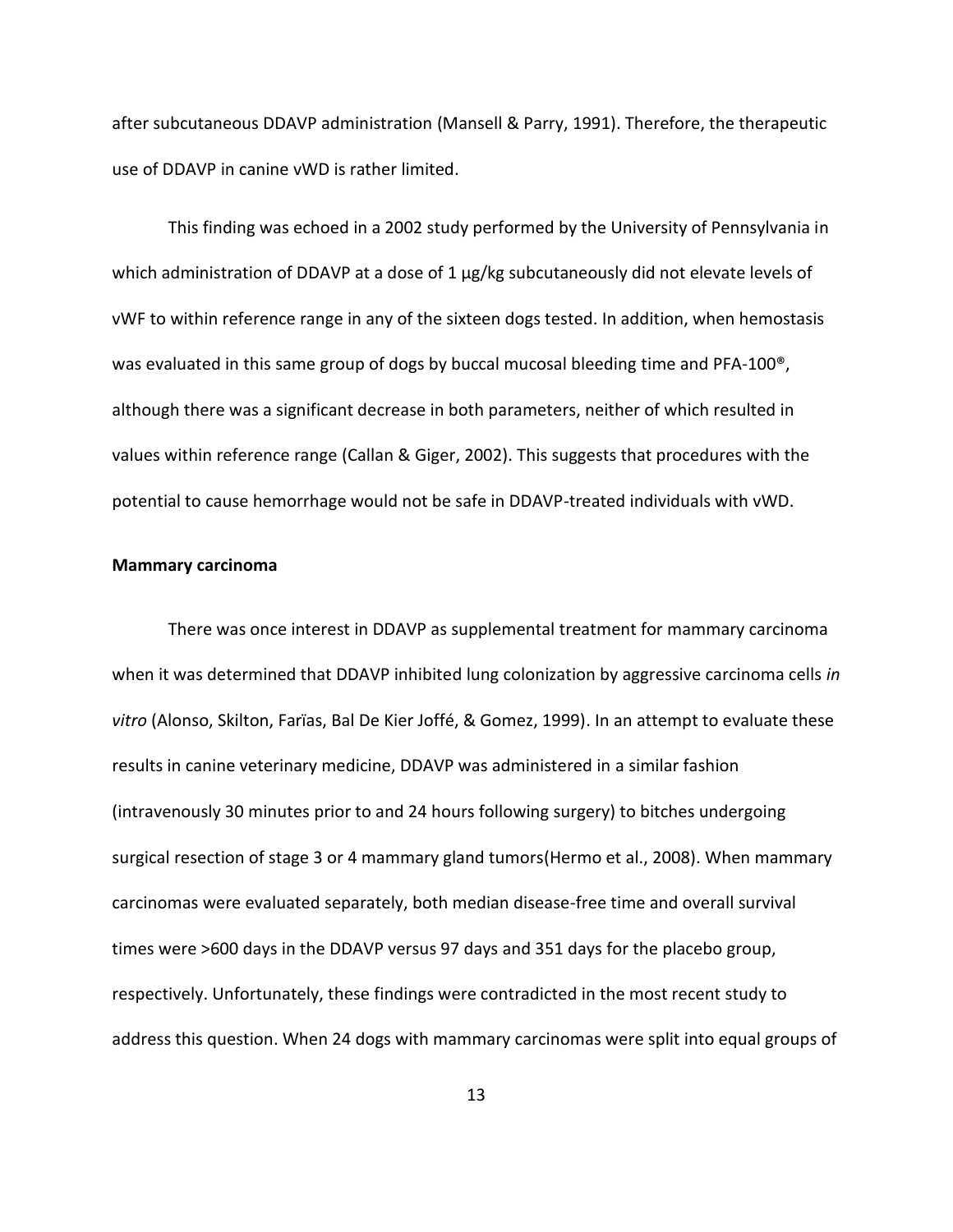12 each, there was no difference in time to metastasis or overall survival between those who received DDAVP at 3mcg/kg subcutaneously as part of their anesthestic pre-medication and then again 24 hours post-operatively, and those who received a placebo(Sorenmo, Durham, Evans, Scavello, & Stefanovski, 2020)

# <span id="page-22-0"></span>**Corticosteroids**

Steroid hormones are produced by the three layers of the adrenal cortex: the zona glomerulosa, zona fasciculata, and zona reticularis. Aldosterone is the main product of the zona glomerulosa, although it may also produce corticosterone (I. Campbell, 2011). Cortisol is the main product of the zona fasciculata. Androgens, mainly dehydroepiandrosterone and andreostenedione, are the main products of the innermost zona reticularis. Cholesterol is the main precursor of all adrenal steroids and is provided to the adrenal gland from the source of low-density lipoproteins via receptors located on adrenal tissue (Arlt & Stewart, 2005).

Exogenous glucocorticoid therapy is widely used in both human and veterinary medicine. Glucocorticoid use primarily falls into one of three modalities: anti-inflammatory, immunosuppressive, and replacement therapy in the case of hypoadrenocorticism. Glucocorticoids act through intracellular receptors of the steroid receptor superfamily and through membrane-bound receptors that are located on most cells in the body (Thacker, 2010). Glucocorticoids exert anti-inflammatory activity by reducing the production of several interleukins, including IL-3, IL-4, IL-5, and IL-10, tumor necrosis factor alpha, and granulocyte monocyte colony stimulating factor (Thacker, 2010).When used at immunosuppressive doses,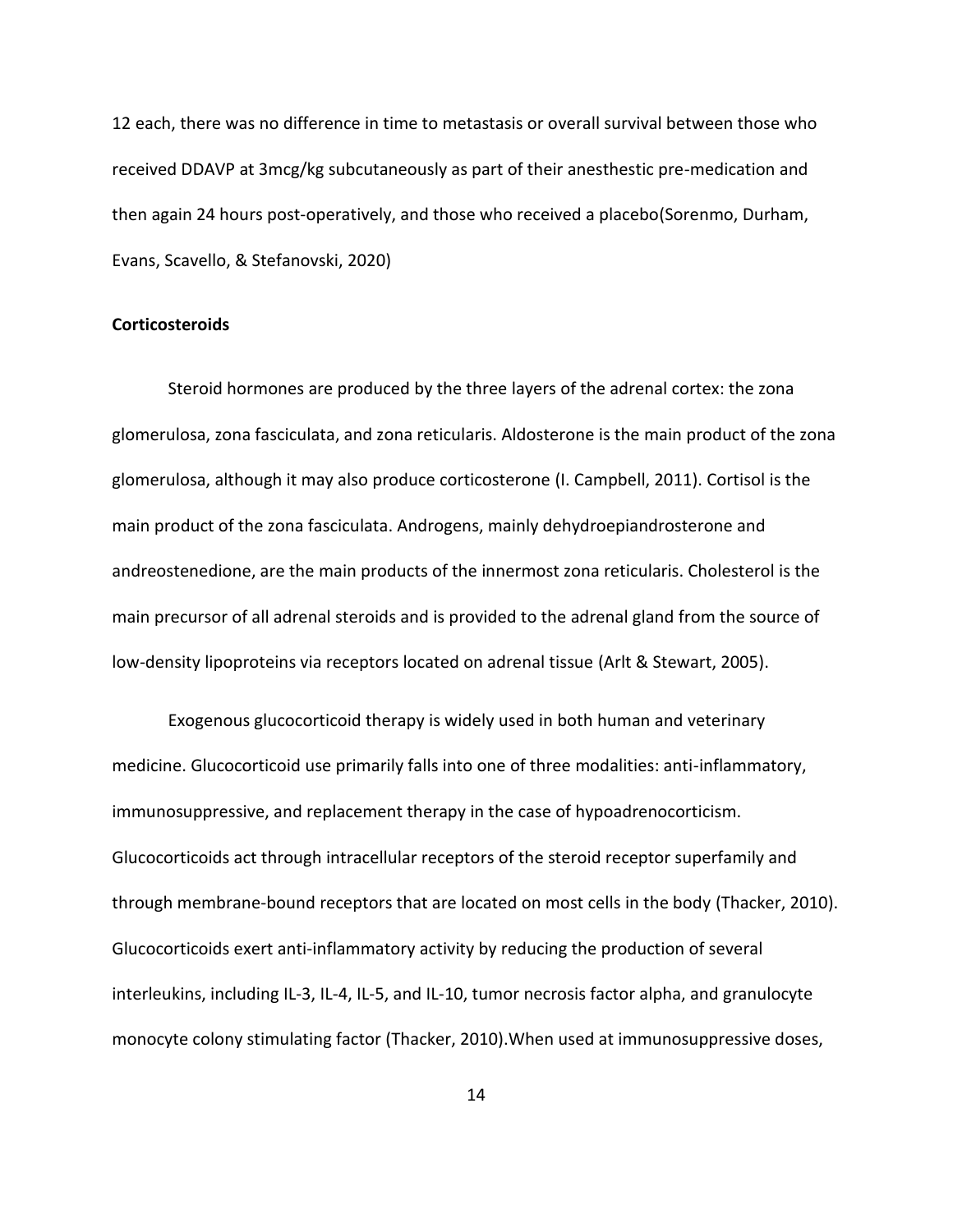glucocorticoids also decrease phagocytosis and IL-1 production by macrophages, decrease antigen presentation, and reduce extravasation of white blood cells, including the margination and migration of neutrophils (Viviano, 2013).

Because of these varied mechanisms, the use of steroids has become the mainstay of treatment for many immune-mediated disorders, including primary immune-mediated anemia, primary immune-mediated thrombocytopenia, idiopathic immune-mediated polyarthritis, and steroid-responsive meningitis-arteritis. However, there are drawbacks associated with this treatment, including side effects such as polyuria and polydipsia, which are observed in approximately 90% of dogs (Lau et al., 2019).

Although it is common for other immunosuppressive agents to be used concurrently with glucocorticoids in order to allow for more rapid tapering of glucocorticoid doses, considerations such as the high cost of modified cyclosporine (approx. \$200 per month for a dog weighing 25 kilograms), the gastrointestinal side effects of mycophenolate, and the need for monitoring of liver enzymes with azathioprine can make the use of secondary immunosuppressive medications impractical and expensive. The cost of DDAVP is \$50-100 for five milliliters of the 0.01% intranasal preparation. If dosed similarly to the doses used in our study, this amount would be sufficient to treat a 25kg dog for over 3 months. In addition, if a future study reveals that oral DDAVP is also efficacious in dogs, tablets are available at an even lower cost.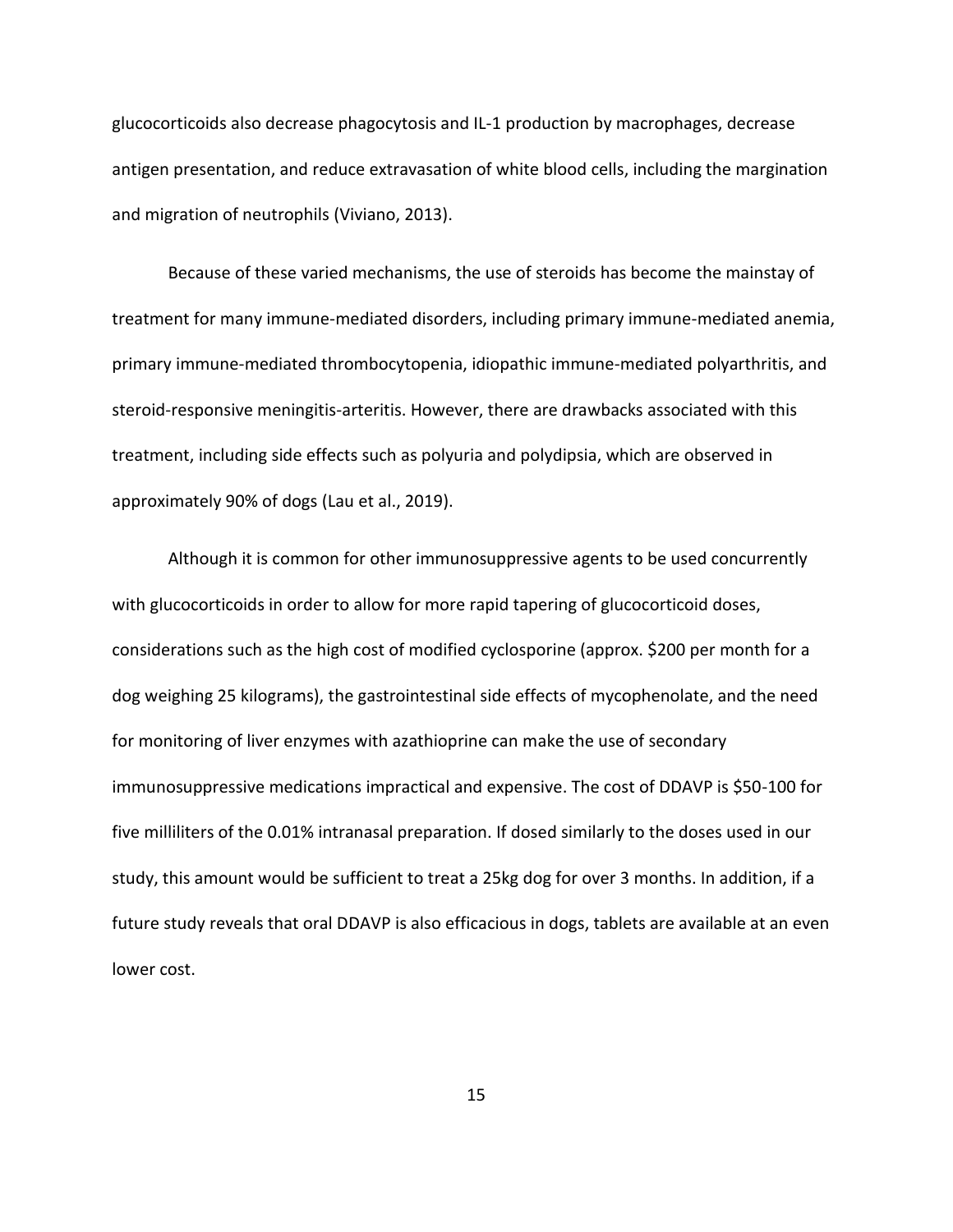Steroid side effects continue to be an issue with pets and pet owners. For some, steroid side effects may culminate in pets being surrendered to shelters and may end up with euthanasia, as disease accounts for 21 to 63% of shelter euthanasias (Lambert, Coe, Niel, Dewey, & Sargeant, 2015).

Understanding the mechanism of polyuria and polydipsia with glucocorticoid is paramount to trying to dampen it. Proposed mechanisms include primary polydipsia, antagonism of the anti-diuretic hormone (ADH) receptor (Nelson, 2015a; Reusch, 2015), and inhibition of ADH release from the pituitary(Reusch, 2015). This last theory is supported by research performed by Papanek and Raff(Papanek & Raff, 1994) in which 5 healthy dogs received continuous infusions of either hypertonic saline or cortisol in sequential protocols. Arterial blood samples were obtained to measure hematocrit, plasma sodium, plasma potassium proteins, vasopression, cortisol, and osmolality. The results indicated that infusion of cortisol caused a significantly decreased vasopressin concentration on days 4 and 7 when compared to the control period. The authors speculate that cortisol directly inhibits vasopressin release or suppression of vasopressin from magnocellular cells, similar to the case in central diabetes insipidus. They also speculate that cortisol may induce changes at the osmoreceptor.

Due to the success of DDAVP in reducing urine volume in nocturia and the other indications described above, my thesis research was designed to determine whether its use would be efficacious in reducing polyuria and polydipsia in dogs being treated with corticosteroids. If the theory of Papanek and Raff holds true and there is corticosteroid-induced inhibition of vasopressin release or synthesis, we would expect DDAVP to be effective. We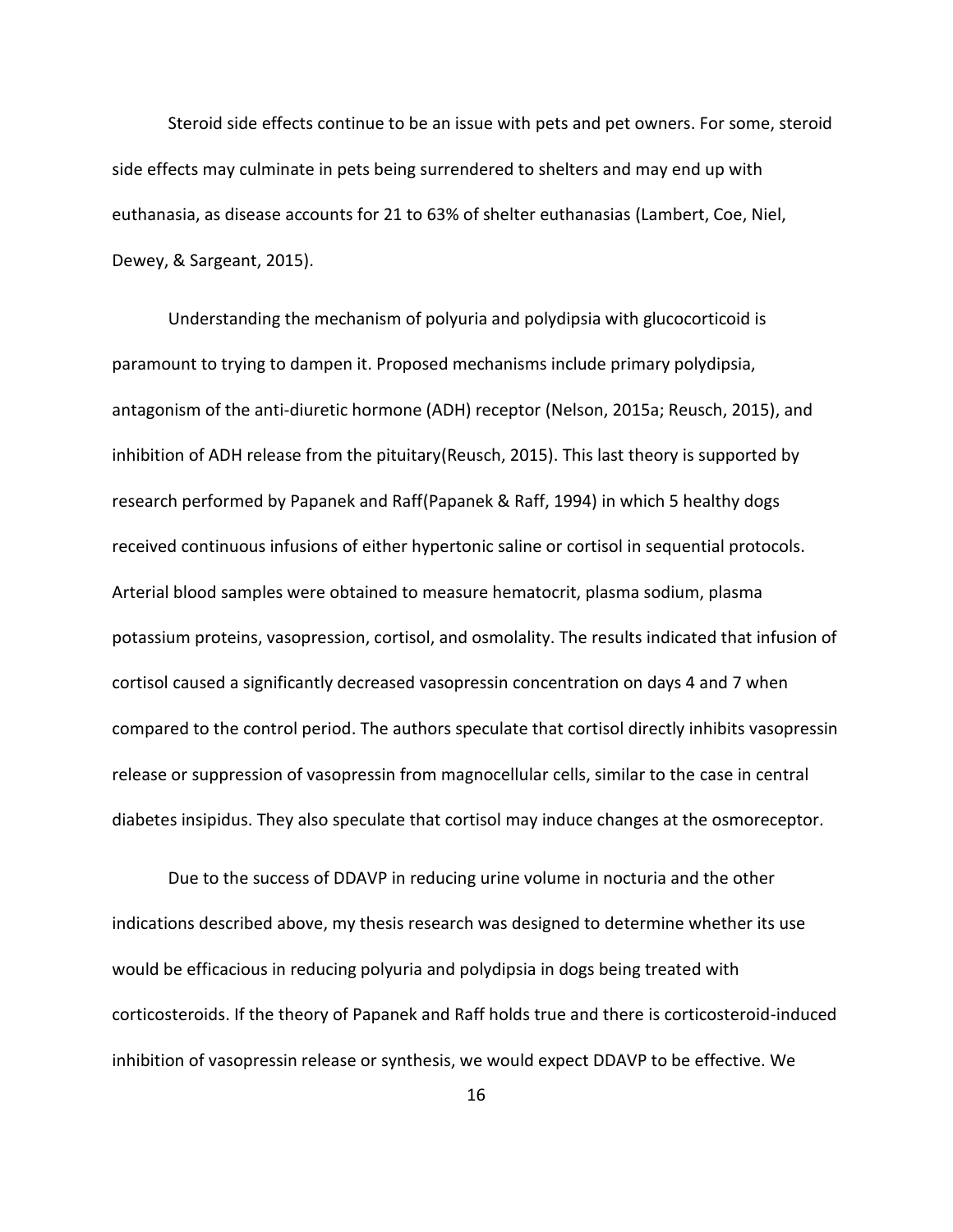specifically investigated the use of subcutaneous administration of DDAVP. Although DDAVP is available in both tablet forms and as eye drops for subconjunctival application, and these are likely to be more convenient for owners, tablet forms were purposefilly avoided in this study due to the fact that oral hormones in dogs typically have poor bioavailability compared to bioavailabity in people. In regards to ocular administration, it has been my mentors' experience that subcutaneous administration leads to more consistent absorption when compared to the subconjunctival route.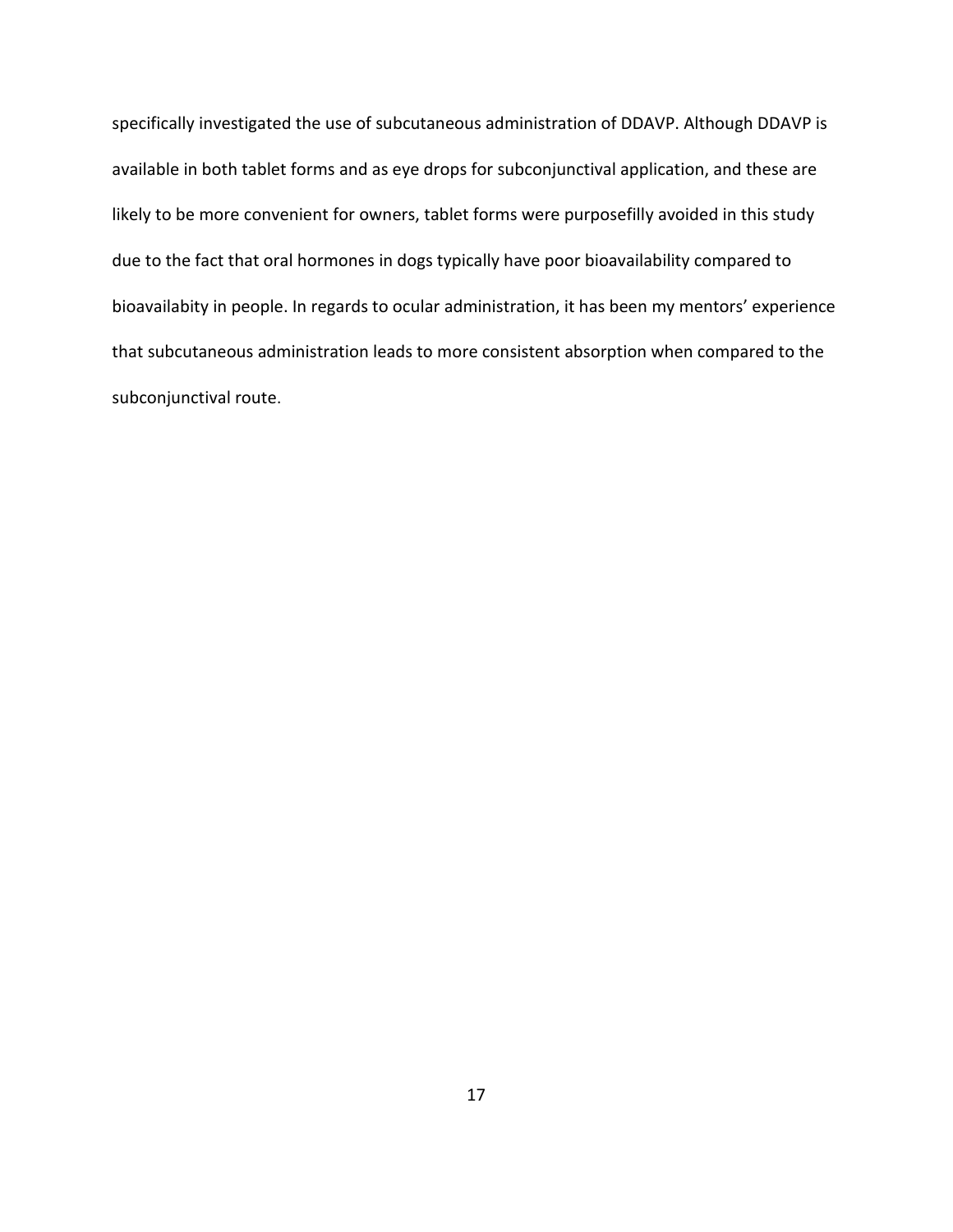### **References Cited**

- <span id="page-26-0"></span>Agha, A., Rogers, B., Mylotte, D., Taleb, F., Tormey, W., Phillips, J., & Thompson, C. J. (2004). Neuroendocrine dysfunction in the acute phase of traumatic brain injury. *Clinical Endocrinology*, *60*(5), 584–591. https://doi.org/10.1111/j.1365-2265.2004.02023.x
- Alonso, D. F., Skilton, G., Farïas, E. F., Bal De Kier Joffé, E., & Gomez, D. E. (1999). Antimetastatic effect of desmopressin in a mouse mammary tumor model. *Breast Cancer Research and Treatment*, *57*(3), 271–275. https://doi.org/10.1023/A:1006291607871
- Arlt, W., & Stewart, P. M. (2005, June 1). Adrenal corticosteroid biosynthesis, metabolism, and action. *Endocrinology and Metabolism Clinics of North America*. W.B. Saunders. https://doi.org/10.1016/j.ecl.2005.01.002
- Behan, L. A., Sherlock, M., Moyles, P., Renshaw, O., Thompson, C. J. T., Orr, C., … Thompson, C. J. (2015). Abnormal plasma sodium concentrations in patients treated with desmopressin for cranial diabetes insipidus: Results of a long-term retrospective study. *European Journal of Endocrinology*, *172*(3), 243–250. https://doi.org/10.1530/EJE-14-0719
- Burkitt Creedon, J. M. (2014). Sodium disorders. In D. C. Silverstein & K. Hopper (Eds.), *Small Animal Critical Care Medicine, Second Edition* (2nd ed., pp. 263–268). Elsevier. https://doi.org/10.1016/B978-1-4557-0306-7.00050-7
- Callan, M. B., & Giger, U. (2002). Effect of desmopressin acetate administration on primary hemostasis in doberman pinschers with type-1 von willebrand disease as assessed by a point-of-care instrument. *American Journal of Veterinary Research*, *63*(12), 1700–1706. https://doi.org/10.2460/ajvr.2002.63.1700
- Callan, M. B., Gigers, U., & Catalfamo, J. L. (2005). Effect of desmopressin on von Willebrand factor multimers in Doberman Pinschers with type 1 von Willebrand disease. *American Journal of Veterinary Research*, *66*(15), 861–867.
- Campbell, F. E., & Bredhauer, B. (2005). Trauma-induced central diabetes insipidus in a cat. *Australian Veterinary Journal*. https://doi.org/10.1111/j.1751-0813.2005.tb11578.x
- Campbell, I. (2011). Adrenocortical hormones. In *Anaesthesia and Intensive Care Medicine* (13th ed., Vol. 12, pp. 461–464). Philadelphia: Elsevier. https://doi.org/10.1016/j.mpaic.2011.07.004
- Chiozza, M. L., del Gado, R., di Toro, R., Ferrara, P., Fois, A., Giorgi, P., … Laura Chiozza, M. (1999). *Italian Multicentre Open Trial on DDAVP Spray in Nocturnal Enuresis*.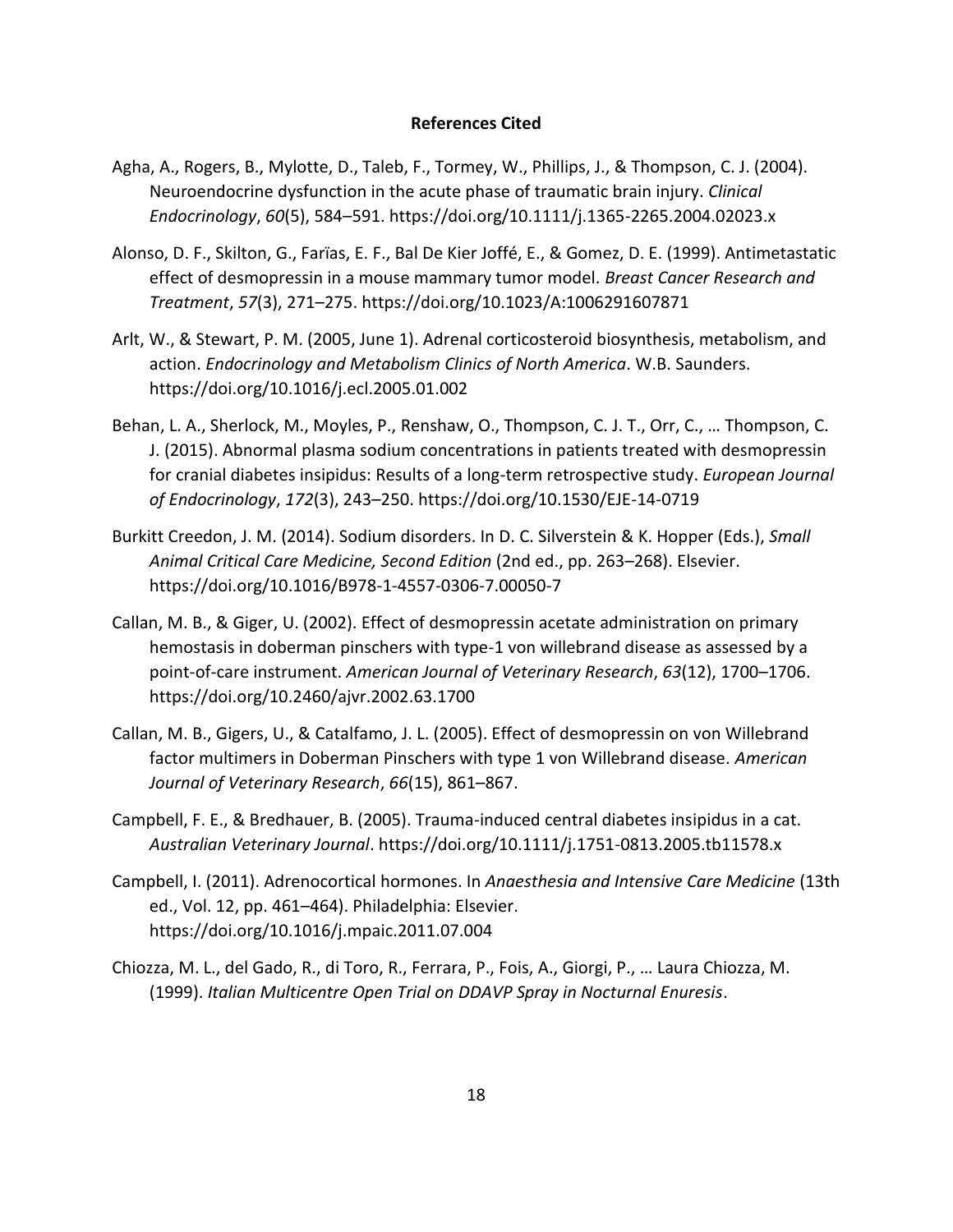- Cohen, M., & Post, G. S. (2002). Water Transport in the Kidney and Nephrogenic Diabetes Insipidus. *Journal of Veterinary Internal Medicine*, *16*(5), 510–517. https://doi.org/10.1111/j.1939-1676.2002.tb02379.x
- Cuzzo, B., Padala, S. A., & Lappin, S. L. (2020). *Physiology, Vasopressin (Antidiuretic Hormone, ADH)*. *StatPearls*. StatPearls Publishing. Retrieved from http://www.ncbi.nlm.nih.gov/pubmed/30252325
- Del Gado, R., Del Gaizo, D., Cennamo, M., Auriemma, R., Del Gado, G., & Vernì, M. (2005). Desmopressin is a safe drug for the treatment of enuresis. *Scandinavian Journal of Urology and Nephrology*, *39*(4), 308–312. https://doi.org/10.1080/00365590410018729
- Dewey, C. W. (2016). Encephalopathies. In C. W. Dewey & R. C. da Costa (Eds.), *Practical Guide to Canine and Feline Neurology* (3rd ed., pp. 141–236). Wiley Blackwell.
- DiBartola, S. (2012). *Fluid, Electrolyte, and Acid-Base Disorders in Small Animal Practive* (4th ed.). St. Louis: Elsevier20.
- Engelking, L. R. (2012). *Metabolic and Endocrine Physiology* (3rd ed.). Jackson, Wyoming: Teton New Media.
- Foley, C., Bracker, K., & Drellich, S. (2009). Hypothalamic-pituitary axis deficiency following traumatic brain injury in a dog. *Journal of Veterinary Emergency and Critical Care*, *19*(3), 269–274. https://doi.org/10.1111/j.1476-4431.2009.00409.x
- Fritz, G. K., Rockney, R. M., & Yeung, A. S. (1994). Plasma Levels and Efficacy of Imipramine Treatment for Enuresis. *Journal of the American Academy of Child and Adolescent Psychiatry*, *33*(1), 60–64. https://doi.org/10.1097/00004583-199401000-00009
- Giger, U., & Dodds, W. J. (1989). Effect of Desmopresssin in Normal Dogs and Dogs with von Willebrand's Disease. *Veterinary Clinical Pathology*, *18*(2), 39–42. https://doi.org/10.1111/j.1939-165X.1989.tb00512.x
- Guddati, A. K., Rosovsky, R. P., Van Cott, E. M., & Kuter, D. J. (2019). Quantitative analysis of desmopressin (DDAVP) response in adult patients with type 1 von Willebrand disease. *International Journal of Laboratory Hematology*, *41*, 325–330. https://doi.org/10.1111/ijlh.12978
- Hall, J. E. (2016). Pituitary hormones and their control by the hypothalamus. In *Guyton and Hall Textbook of Medical Physiology* (13th ed., pp. 939–950). Philadelphia: Elsevier.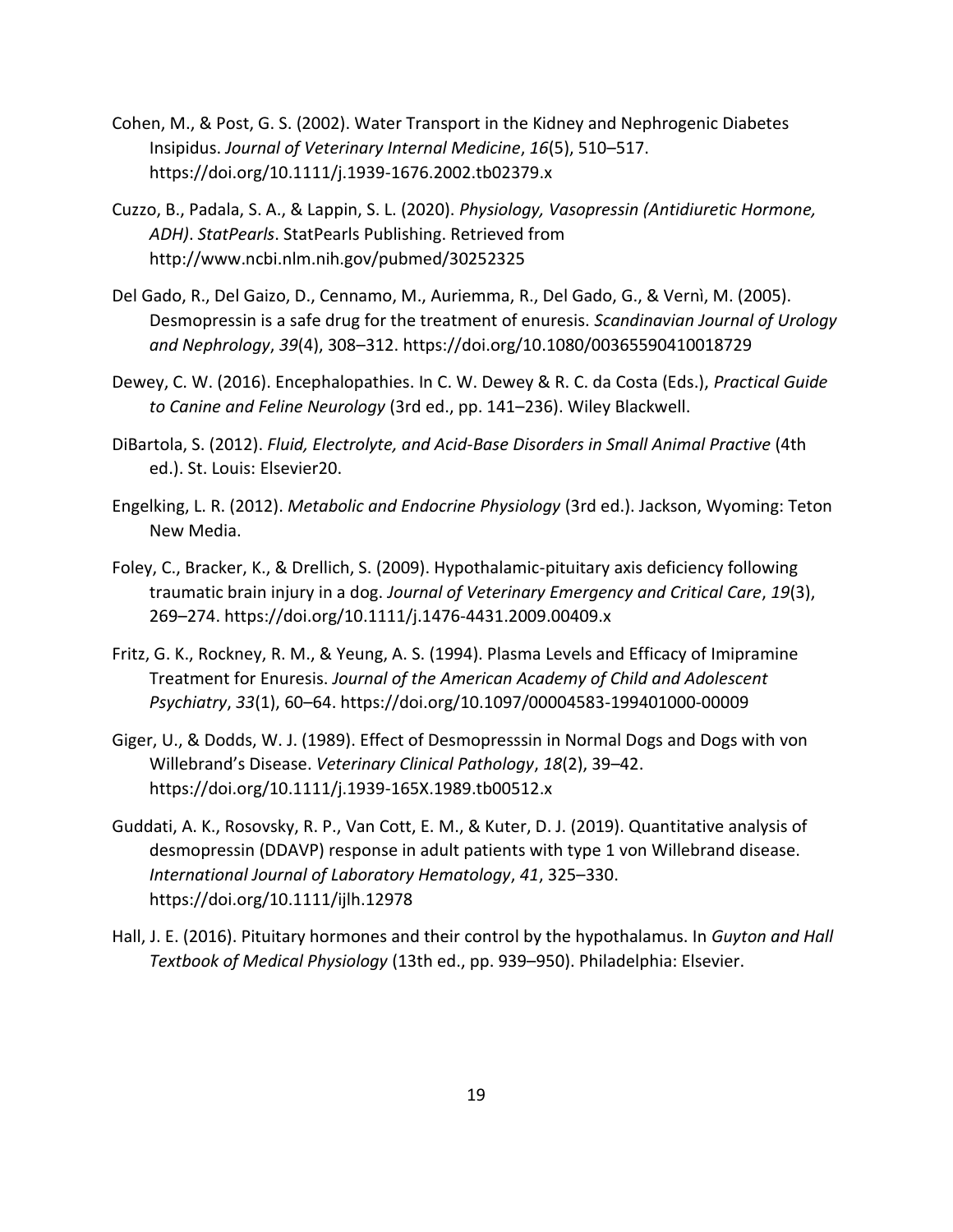- Hermo, G. A., Torres, P., Ripoll, G. V., Scursoni, A. M., Gomez, D. E., Alonso, D. F., & Gobello, C. (2008). Perioperative desmopressin prolongs survival in surgically treated bitches with mammary gland tumours: A pilot study. *Veterinary Journal*, *178*(1), 103–108. https://doi.org/10.1016/j.tvjl.2007.06.015
- Hossain, T., Ghazipura, M., Reddy, V., Rivera, P. J., & Mukherjee, V. (2018). Desmopressin-Induced Severe Hyponatremia with Central Pontine Myelinolysis: A Case Report. *Drug Safety - Case Reports*, *5*(19). https://doi.org/10.1007/s40800-018-0084-1
- Kupelian, V., Fitzgerald, M. P., Kaplan, S. A., Norgaard, J. P., Chiu, G. R., & Rosen, R. C. (2011). Association of Nocturia and Mortality: Results From the Third National Health and Nutrition Examination Survey. *Journal of Urology*, *185*(2), 571–577. https://doi.org/10.1016/j.juro.2010.09.108
- Lambert, K., Coe, J., Niel, L., Dewey, C., & Sargeant, J. M. (2015). A systematic review and metaanalysis of the proportion of dogs surrendered for dog-related and owner-related reasons. *Preventive Veterinary Medicine*, *118*(1), 148–160. https://doi.org/10.1016/j.prevetmed.2014.11.002
- Lau, J., Nettifee, J. A., Early, P. J., Mariani, C. L., Olby, N. J., & Muñana, K. R. (2019). Clinical characteristics, breed differences, and quality of life in North American dogs with acute steroid‐responsive meningitis‐arteritis. *Journal of Veterinary Internal Medicine*, *33*(4), 1719–1727. https://doi.org/10.1111/jvim.15543
- Mannucci, P. M., Canciani, M. T., Rota, L., & Donovan, B. S. (1981). Response of Factor VIII/von Willebrand Factor to DDAVP in Healthy Subjects and Patients with Haemophilia A and von Willebrand's Disease. *British Journal of Haematology*, *47*(2), 283–293. https://doi.org/10.1111/j.1365-2141.1981.tb02789.x
- Mannucci, P. M., Pareti, F. I., Ruggeri, Z. M., & Capitanio, A. (1977). 1-DEAMINO-8-D-ARGININE VASOPRESSIN: A NEW PHARMACOLOGICAL APPROACH TO THE MANAGEMENT OF HAEMOPHILIA AND VON WILLEBRAND'S DISEASE. *The Lancet*, *309*(8017), 869–872. https://doi.org/10.1016/S0140-6736(77)91197-7
- Mansell, P. D., & Parry, B. W. (1991). Changes in Factor VIII:Coagulant Activity and von Willebrand Factor Antigen Concentration After Subcutaneous Injection of Desmopressin in Dogs with Mild Hemophilia A. *Journal of Veterinary Internal Medicine*, *5*(3), 191–194. https://doi.org/10.1111/j.1939-1676.1991.tb00946.x
- Nelson, R. W. (2015a). Water Metabolism and Diabetes Insipidus. In *Canine and Feline Endocrinology: Fourth Edition* (pp. 1–36). St. Louis: Elsevier.
- Nelson, R. W. (2015b). Water Metabolism and Diabetes Insipidus. In *Canine and Feline Endocrinology: Fourth Edition* (pp. 1–36).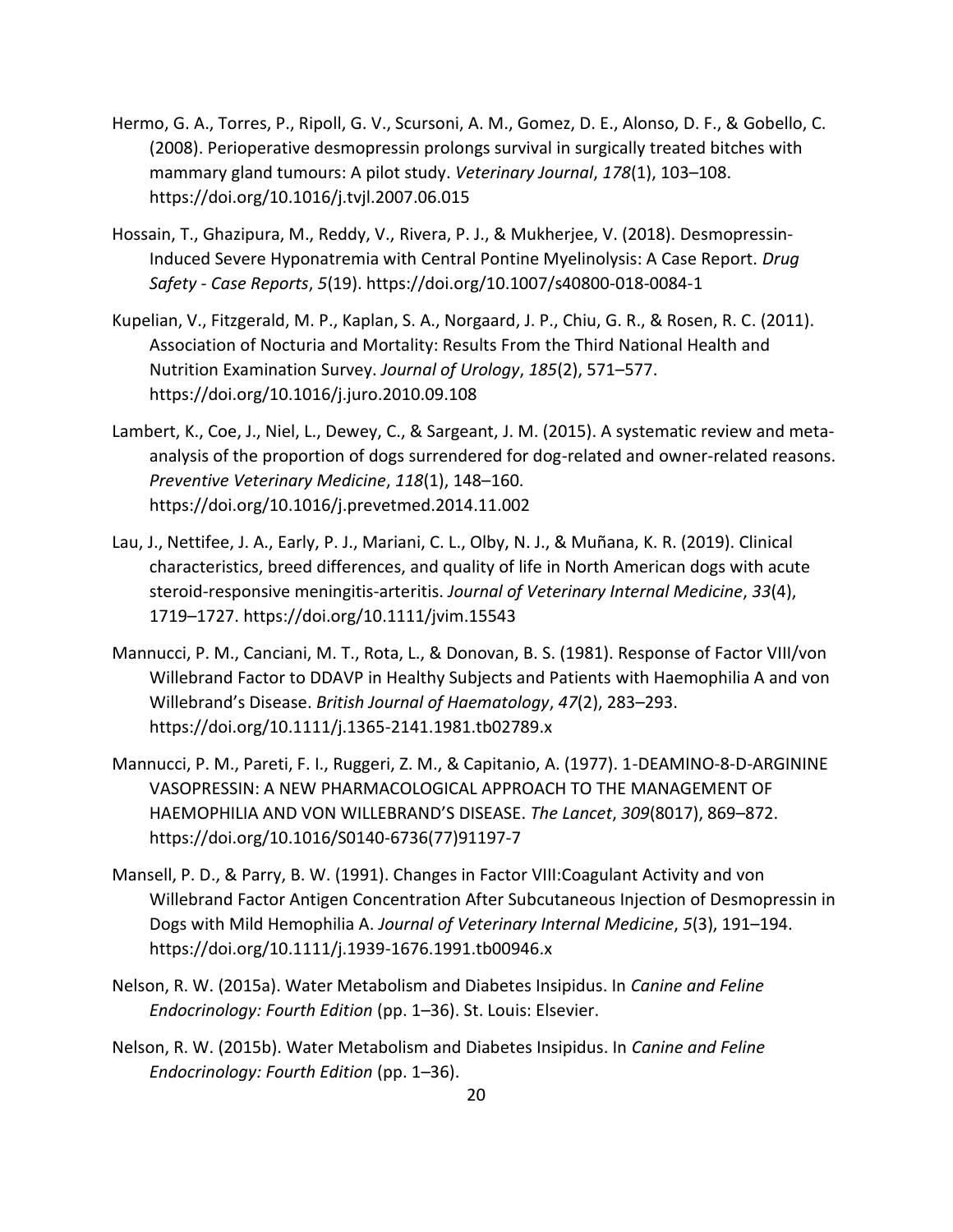- Nevéus, T., Fonseca, E., Franco, I., Kawauchi, A., Kovacevic, L., Nieuwhof-Leppink, A., … Rittig, S. (2020, February 1). Management and treatment of nocturnal enuresis—an updated standardization document from the International Children's Continence Society. *Journal of Pediatric Urology*. Elsevier Ltd. https://doi.org/10.1016/j.jpurol.2019.12.020
- Papanek, P. E., & Raff, H. (1994). Chronic physiological increases in cortisol inhibit the vasopressin response to hypertonicity in conscious dogs. *American Journal of Physiology*, 1342–1349.
- Reusch, C. E. (2015). Glucocorticoid Therapy. In *Canine and Feline Endocrinology: Fourth Edition* (pp. 555–577). St. Louis: Elsevier.
- Sawyer, W. H., Acosta, M., & Manning, M. (1974). Structural Changes in the Arginine Vasopressin Molecule that Prolong Its Antidiuretic Action. *Endocrinology*, *95*(1), 140–149.
- Schwab, M., Wenzel, D., Ruder, H., Schwab, M., Wenzel, D., & Ruder, H. (1996). *Hyponatraemia and cerebral convulsion due to short term DDAVP therapy for control of enuresis nocturna*. *Eur J Pediatr* (Vol. 155). Springer-Verlag.
- Sorenmo, K., Durham, A. C., Evans, B., Scavello, H., & Stefanovski, D. (2020). A prospective randomized trial of desmopressin in canine mammary carcinoma. *Veterinary and Comparative Oncology*, *18*(4), 796–803. https://doi.org/10.1111/vco.12619
- Stoof, S. C. M., Cnossen, M. H., de Maat, M. P. M., Leebeek, F. W. G., & Kruip, M. J. H. A. (2016). Side effects of desmopressin in patients with bleeding disorders. *Haemophilia*, *22*(1), 39– 45. https://doi.org/10.1111/hae.12732
- Swami, A., & Kaur, V. (2017, November 1). Von Willebrand Disease: A Concise Review and Update for the Practicing Physician. *Clinical and Applied Thrombosis/Hemostasis*. SAGE Publications Inc. https://doi.org/10.1177/1076029616675969
- Thacker, E. L. (2010, May 1). Immunomodulators, Immunostimulants, and Immunotherapies in Small Animal Veterinary Medicine. *Veterinary Clinics of North America - Small Animal Practice*. Elsevier. https://doi.org/10.1016/j.cvsm.2010.01.004
- Thomas, J. S. (1996). VON WILLEBRAND'S disease in the dog and cat. *Veterinary Clinics of North America - Small Animal Practice*, *26*(5), 1089–1110. https://doi.org/10.1016/S0195- 5616(96)50057-4
- Viviano, K. R. (2013, September 1). Update on Immununosuppressive Therapies for Dogs and Cats. *Veterinary Clinics of North America - Small Animal Practice*. Elsevier. https://doi.org/10.1016/j.cvsm.2013.04.009

von Willebrand, E. (1926). Hereditar pseudohemofili. *Finska Lakarsallskapets*, *67*, 7–112.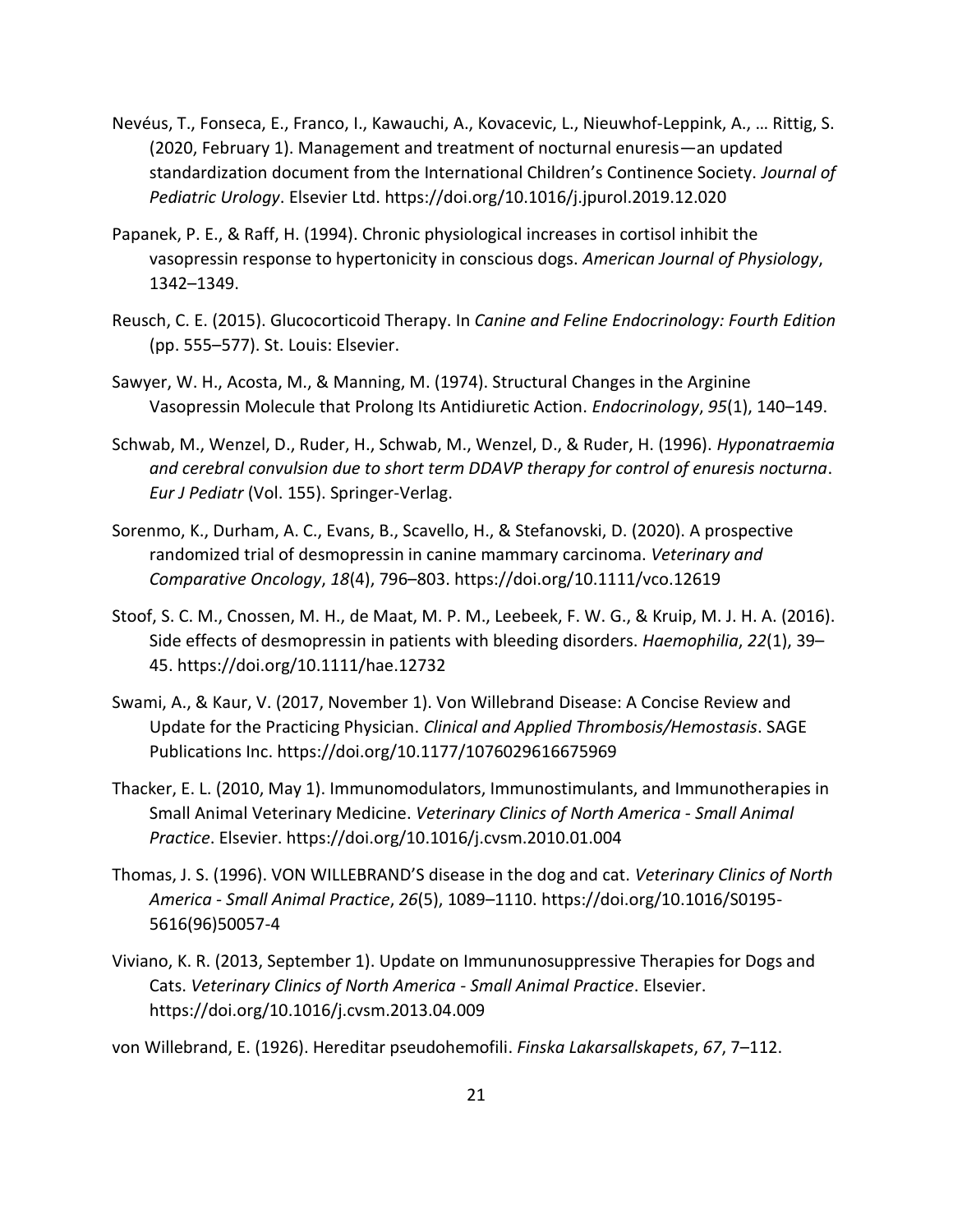Wang, C. J., Lin, Y. N., Huang, S. W., & Chang, C. H. (2011). Low dose oral desmopressin for nocturnal polyuria in patients with benign prostatic hyperplasia: A double-blind, placebo controlled, randomized study. *Journal of Urology*, *185*(1), 219–223. https://doi.org/10.1016/j.juro.2010.08.095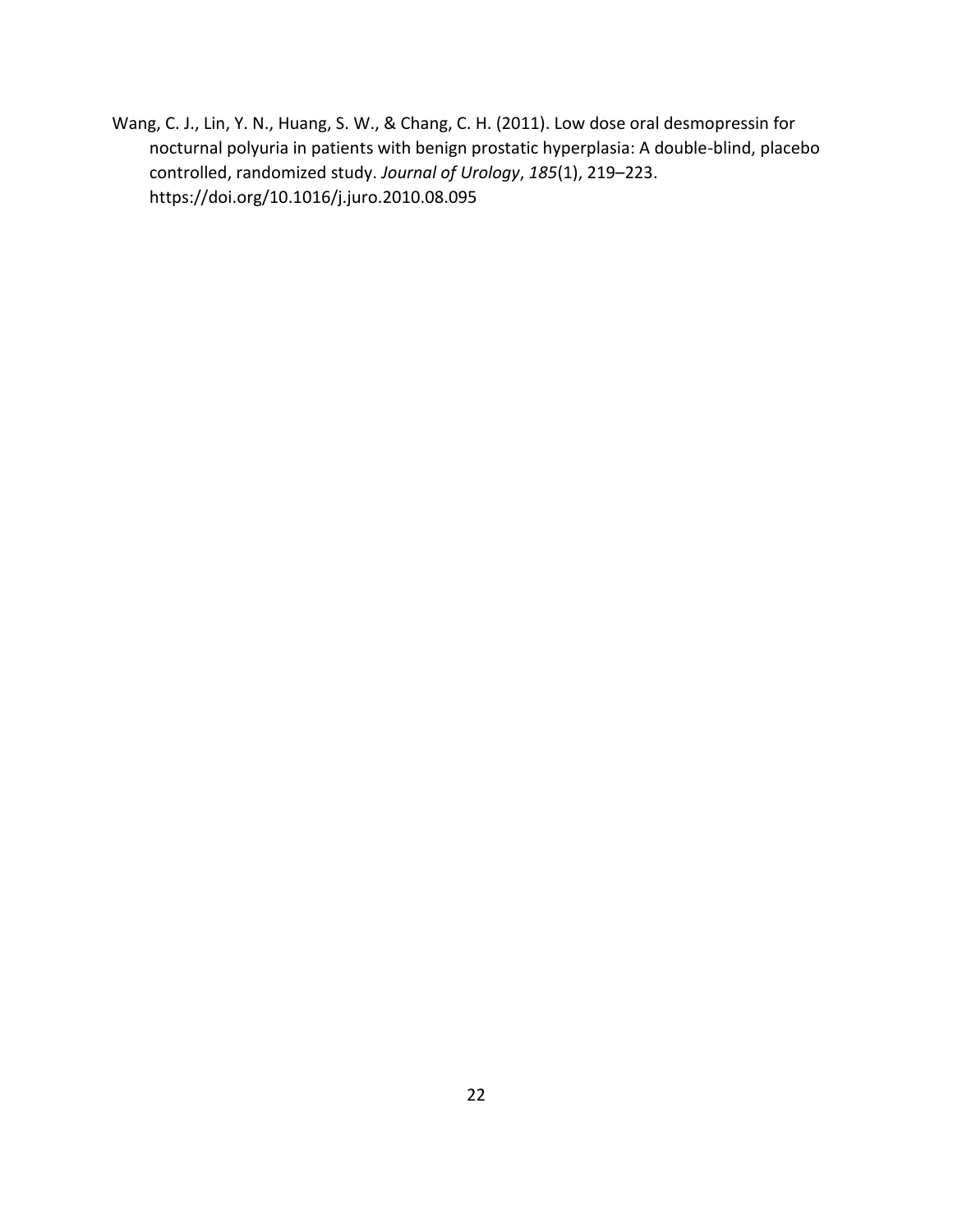#### CHAPTER III

# <span id="page-31-0"></span>EFFECTS OF DESMOPRESSIN ACETATE ADMINISTRATION IN HEALTHY DOGS RECEIVING PREDNISOLONE

#### **Introduction**

<span id="page-31-1"></span>Glucocorticoids, including prednisolone, are used in the treatment of many diseases in veterinary medicine (Elkholly et al., 2020)(Blois & Matthews, 2017)(Archer, 2017). These include, but are not limited to, dermatologic diseases in which anti-inflammatory effects are beneficial in providing patient comfort, as well as immune-mediated diseases in which higher doses are used for immunosuppression (Reusch, 2015)(Archer, 2017). Anti-inflammatory activity is mediated mainly through reducing the production of several interleukins. When used at immunosuppressive doses, glucocorticoids exert their activity by decreasing phagocytosis and IL-1 production by macrophages, decreasing antigen presentation, and reducing extravasation of white blood cells (Viviano, 2013)(Whitley & Day, 2011)(Reusch, 2015)(Archer, 2017). Like any drug, however, glucocorticoids have adverse effects, including polyphagia, muscle wasting, and, perhaps most bothersome to owners, polyuria and polydipsia (Archer, 2017; Elkholly et al., 2020; Goggs, 2020; Whitley & Day, 2011). For many, these may become a quality of life issue for both owners and their pets (Lau et al., 2019). Because these side effects are dose-related, owners may independently decrease dosages or discontinue medications in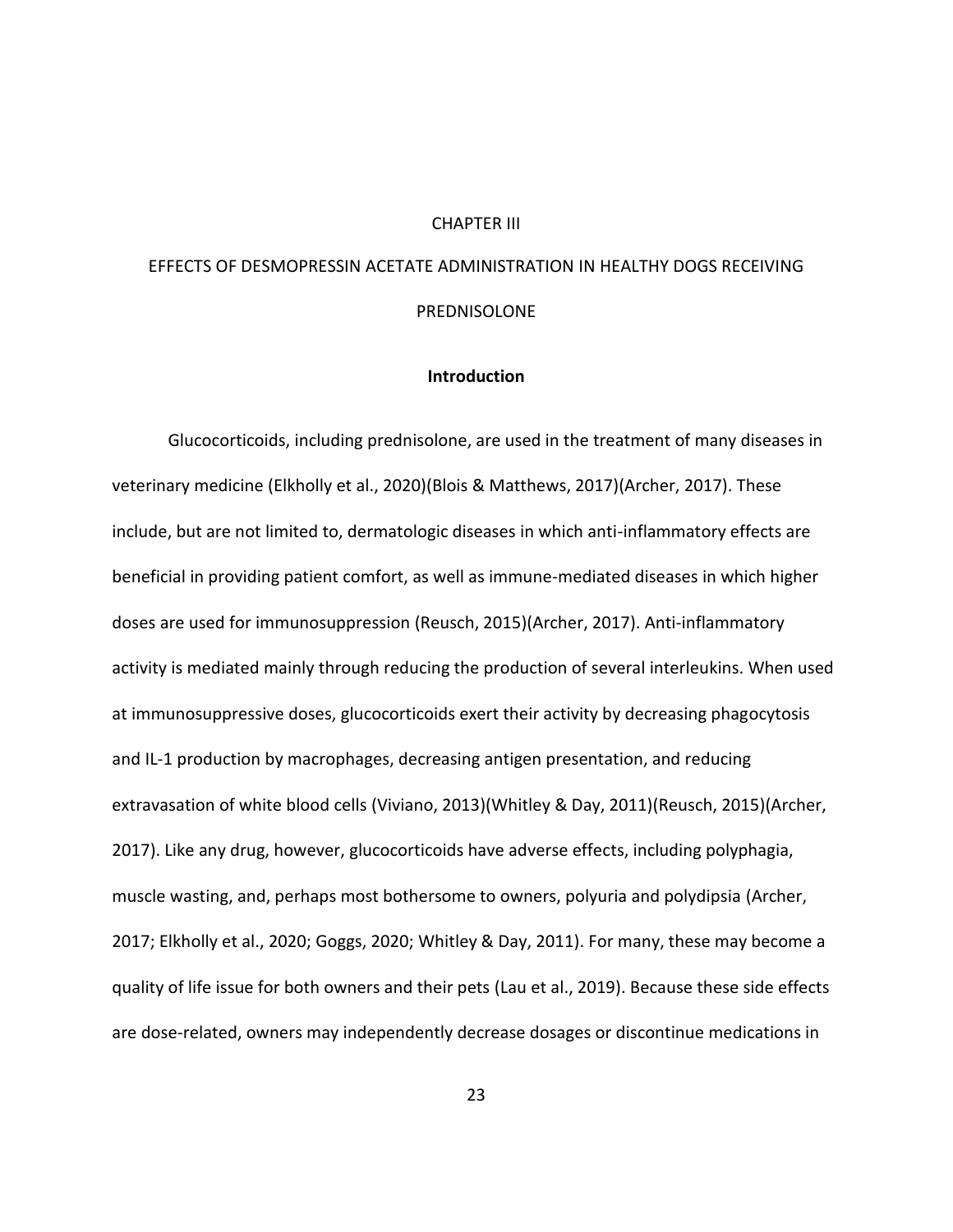order to alleviate side effects. Doing so, however, can lead to a lack of treatment response or disease relapse.

Proposed mechanisms for the polyuria and polydipsia induced by glucocorticoids include primary polydipsia and antagonism of the anti-diuretic hormone (ADH) receptor (Nelson, 2003)(Reusch, 2015). ADH, or arginine vasopressin, is a peptide hormone secreted by the posterior pituitary gland to maintain homeostasis regarding extracellular fluid osmolality and blood pressure and volume (Nelson, 2015). Its main action is to promote reabsorption of free water in the collecting ducts of the kidneys. Following binding of ADH to the V2 receptors on the basolateral membrane of renal tubular cells in the collecting duct epithelia, water channels (aquaporin-2) are inserted into the apical membrane, allowing free water to enter the cell and then diffuse down its concentration gradient into the medullary interstitium. The net effects include free water being extracted from the glomerular filtrate, resulting in a decrease in urine volume and an increase in urine concentration.

Desmopressin, a synthetic analogue of ADH, has been used to treat central diabetes insipidus, a disease in which ADH production is deficient (Nelson, 2015). It has also been used successfully in the treatment of nocturia in children (VANDE WALLE et al., 2006), most often by oral administration sixty minutes prior to bedtime (Nevéus et al., 2020). The efficacy is often evident immediately, and approximately 2/3 of children will have an intermediate to full response (Robson, Nørgaard, & Leung, 1996). To the authors' knowledge, however, its use as an adjunctive treatment to decrease polyuria and polydipsia in dogs being treated with exogenous glucocorticoids has not yet been explored.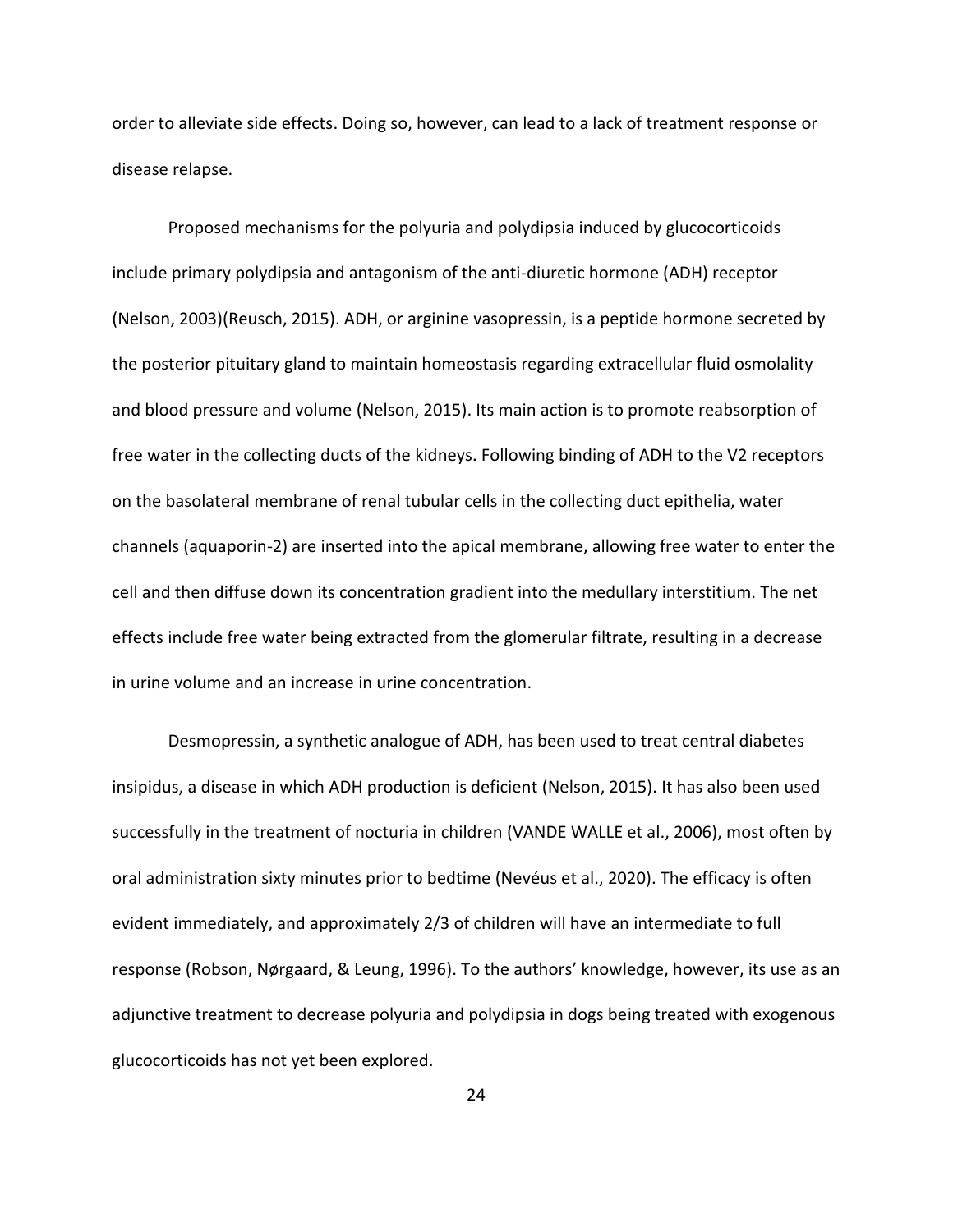The aim of this study was to determine whether concurrent administration of desmopressin during prednisolone therapy would lead to a decrease in water consumption and increase in urine specific gravity. A secondary aim was to assess the safety of administration of desmopressin, specifically in relation to serum sodium concentrations.

# **Materials and methods**

#### <span id="page-33-1"></span><span id="page-33-0"></span>**Study design**

Experiment and animal care protocols were approved by Mississippi State University Institutional Animal Care and Use Committee. Mississippi State University is accredited by the Association for Assessment and Accreditation of Laboratory Animal Care.

Seven adult Walker hounds, members of a healthy research dog colony, underwent screening prior to drug administration via a full physical exam as well as a CBC, chemistry, and urinalysis; no significant clinical abnormalities were identified. In one dog, a urine specific gravity (USG) rather than a full urinalysis was performed due to insufficient sample quantity. Water intake per day and USG once daily (at noon) were measured for each dog. To measure the water intake per day, a large water bowl (secured to the chain linked walls of the run) was filled with a known amount of water measured with a large, graduated cylinder. Each morning, the water left in the bowl was measured to determine the amount drunk in the previous 24 hours, and the bowl refilled with a known amount of water. In addition to urinating in their kennels and while walked in the morning and evening, the dogs were walked within one hour of noon daily, and a body weight and free catch urine sample collected. If urine could not be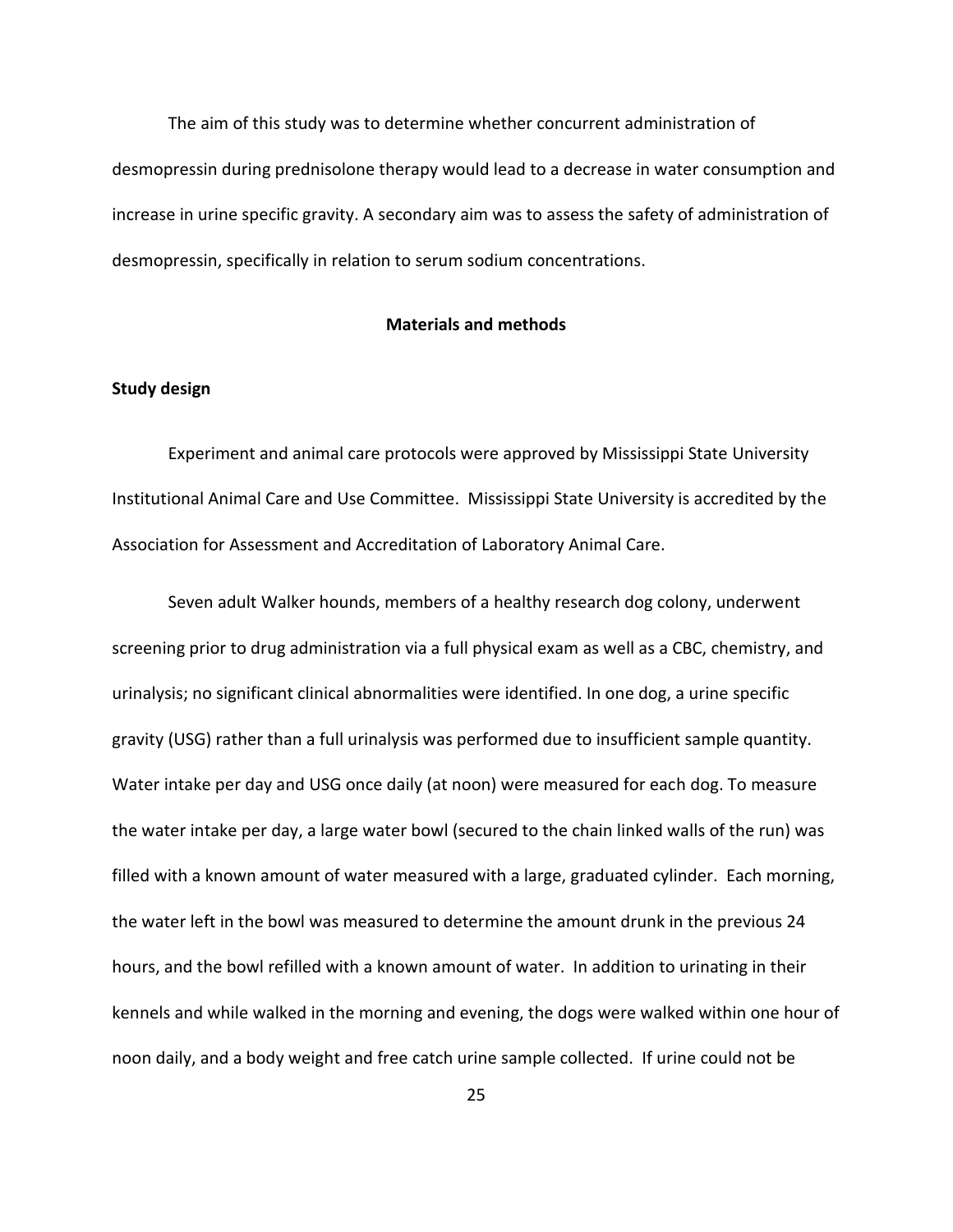collected at this time, it was obtained either during an addition walk prior to 5 pm, or from a sample collected from the floor in the dog's run. The USG was measured on these noon samples with a standard refractometer (Reichert Vet 360). These procedures were followed for 5 days prior to administration of any medication to the dogs. This period was considered the control (C) period.

# <span id="page-34-0"></span>**Treatment**

Starting on day 6, prednisolone (PrednisTab, Lloyd, Inc. of Iowa) was administered to each dog as 0.5 mg/kg *per os* every 12 hours, for a total daily dose of 1 mg/kg/day. Medication administration occurred in the morning at approximately 7am and in the evening at approximately 7pm. Daily water intake and USG were then measured as described for days 1-5. This was the prednisolone (P) treatment period.

Blood was collected via jugular venipuncture into red top tubes for measurement of serum sodium, starting on day 3 of prednisolone treatment and performed every 72 hours thereafter to ensure significant hyponatremia did not develop.

After 7 days of oral prednisolone therapy, desmopressin acetate (Sun Pharma, Cranbury, New Jersey) administration was started in 6 out of 7 dogs, at a dose of 5 mcg every 12 hours subcutaneously for 5 days. This was the prednisolone plus desmopressin treatment period (PD). During this time period, daily water intake as well as daily USG were measured as previously described.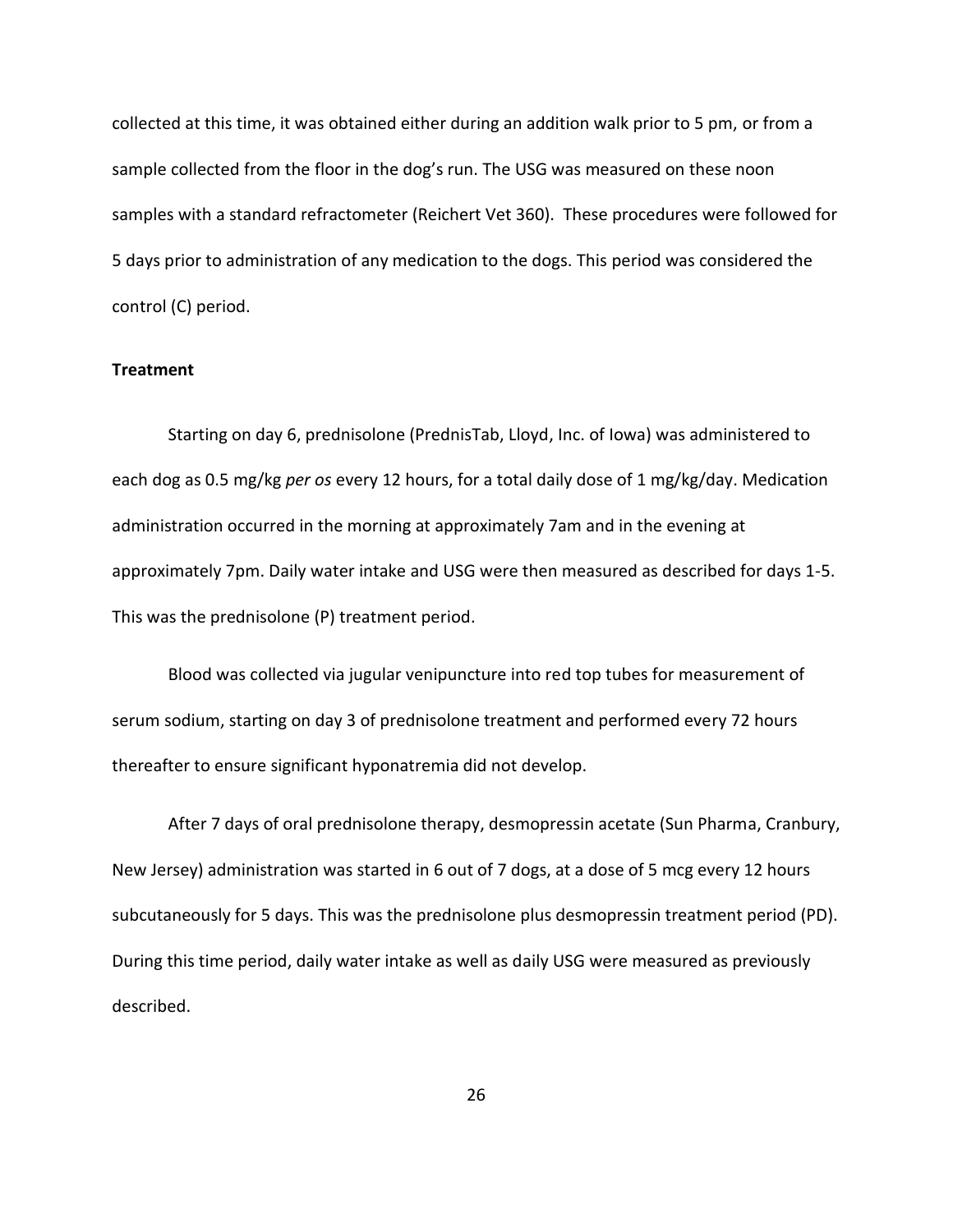After finishing the desmopressin treatment, daily prednisolone therapy was continued and daily water intake as well as daily USG were measured as previously prescribed for 5 additional days. This was the prednisolone after desmopressin treatment period (PAD).

#### <span id="page-35-0"></span>**Statistical methods**

Descriptive and inferential statistics were performed using commercially available statistic software (SAS for Windows v. 9.4, SAS Institute, Inc. Cary, NC). For each dog, a mean urine specific gravity (USG) and mean water intake was calculated for each treatment period, using the values for the last three days of each treatment. Sodium concentration was measured once for each dog during each treatment period. The effect of treatment on the mean value of USG and water intake, and sodium concentration was assessed using a generalized linear mixed model within PROC MIXED. For each model, patient I.D. was considered a random variable. Inspection of conditional residuals was used to assess if model assumptions were met. The model of water intake did not meet the assumptions of homoscedasticity and normality of the residuals, so the data for outcome water intake was log 10 transformed. For each model, least square means were calculated for each level of treatment, and the following sequential comparisons among treatment levels were made: control (C) vs prednisolone (P), prednisolone (P) vs prednisolone plus desmopressin (PD), prednisolone plus desmopressin (PD) vs prednisolone after desmopressin (PAD), prednisolone (P) vs prednisolone after desmopressin (PAD), and control (C) vs prednisolone plus desmopressin (PD). The least squares means are presented in Table 1. Dog body weight at the beginning of the treatment period, compared to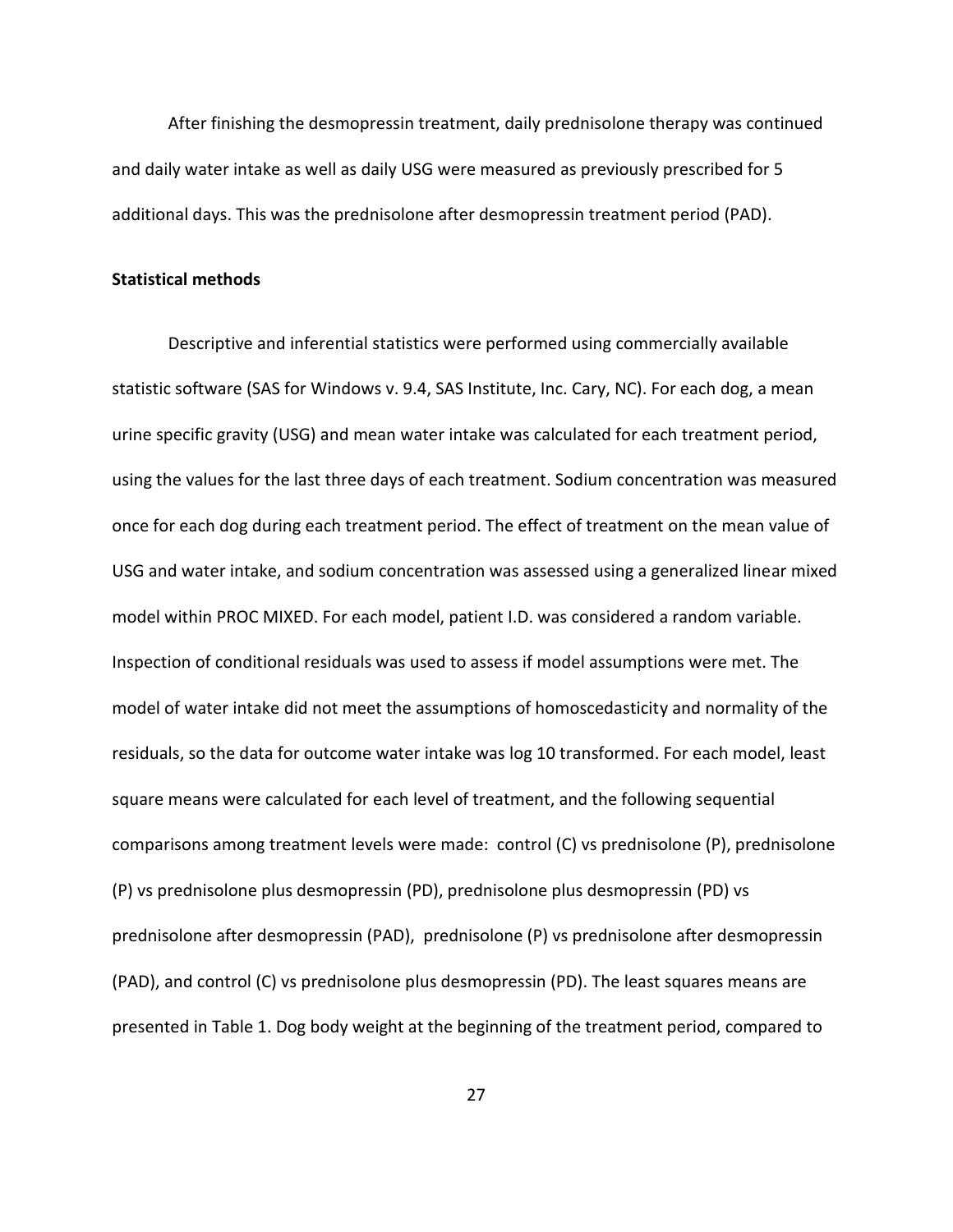body weight at the end of the treatment period, was evaluated using a paired sample t-test in PROC TTEST. An alpha level of 0.05 was used to determine statistical significance.

# <span id="page-36-1"></span><span id="page-36-0"></span>**Results**

#### *Baseline characteristics of study subjects*

Seven dogs were initially enrolled. All received prednisolone as described. Six of seven dogs received desmopressin injections as described. Desmopressin was withheld from one dog because this individual dog did not become polydipsic or polyuric during the prednisolone treatment period. Her 3 day mean water intake was 56 mL/kg/day, and her urine remained concentrated with a 3-day mean specific gravity of 1.033. Therefore, concern for development of significant free water overload and hyponatremia following administration of desmopressin precluded safe administration. Data from this dog was excluded from analysis of serum sodium levels.

# *Effect of treatment on USG and water intake*

<span id="page-36-2"></span>Administration of desmopressin significantly decreased and increased water intake and urine specific gravity. Treatment least squares means and their standard errors for each of the outcomes are presented in Table 1. Treatment was significantly associated with USG (p<0.001),  $log_{10}$  water intake (p<0.001), and sodium concentration (p<0.001). Sequential comparisons of least squares mean estimates of treatment levels were performed for each outcome. When compared to the previous treatment, each dog had a significant change in USG (Figure 3.1). In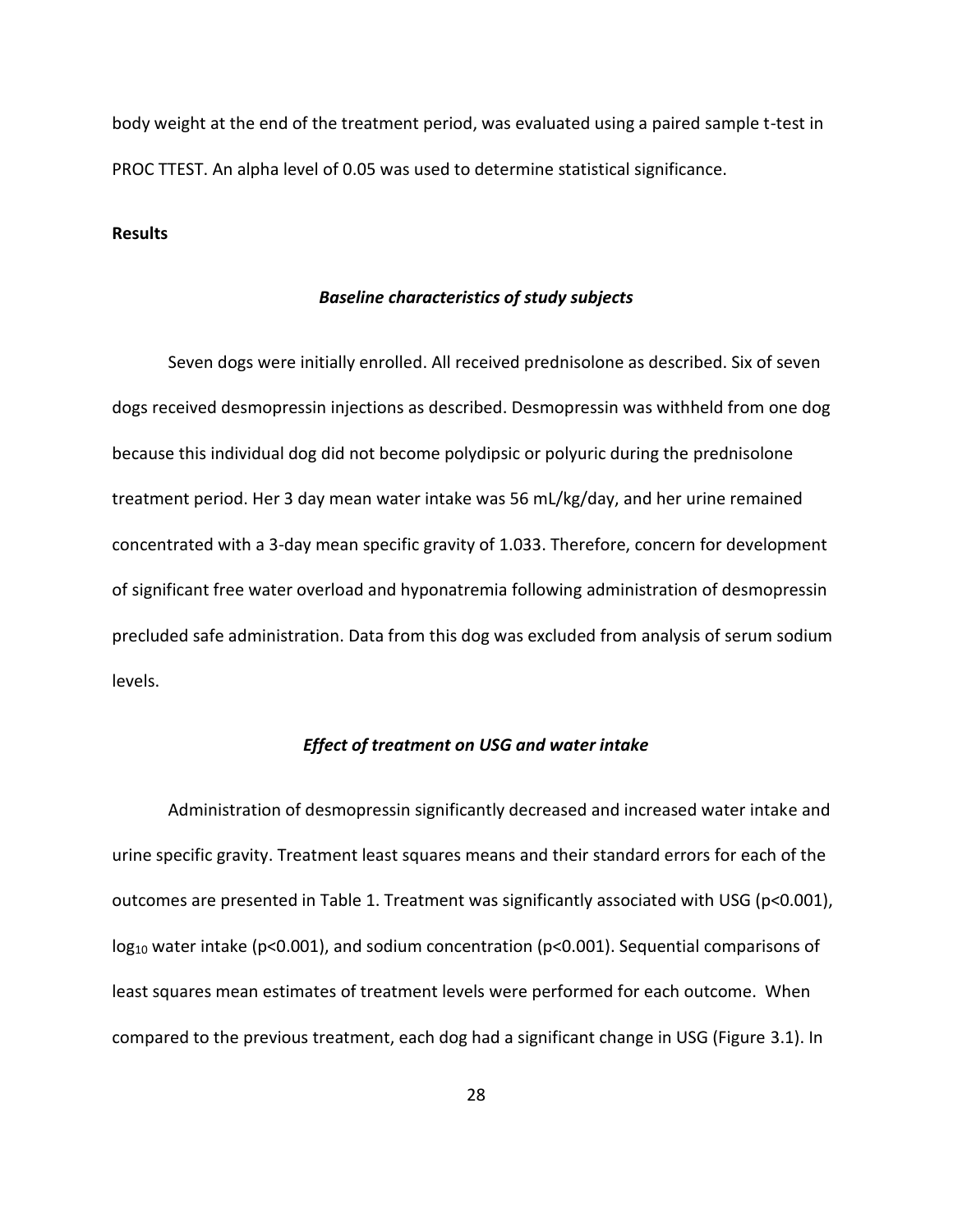the model of USG, treatment level comparisons of least square means were as follows: C vs P (p=0.014), P vs PD (p<0.001), PD vs PAD (p<0.001), P vs PAD (p=0.479), and C vs PD (p=0.022). In the model of logH2Oml/kg, treatment level comparisons of least square means were as follows: C vs P (p<0.001), P vs. PD (p=0.007), PD vs PAD (p<0.001), P vs PAD (p=0.037), and C vs PD (p=0.702) (Figure 3.2).

#### *Effect of treatment on serum sodium concentrations*

<span id="page-37-0"></span>No significant difference was detected when sodium concentration prior to treatment (C) were compared to those following administration of prednisolone (P). There was a significant decrease in serum sodium after administration of desmopressin (PD) and a significant increase 36 hours after desmopressin administration was discontinued (PAD), while the dogs were still receiving prednisolone (Figure 3.3). In the model of sodium concentration, treatment level comparisons of least square means were as follows: C vs P (p=0.985), P vs. PD (p=0.001), PD vs PAD (p<0.001), P vs PAD (p=0.405), and C vs PD (p=0.001).

# *Effect of treatment on weight*

<span id="page-37-1"></span>Dog weight at the start of the treatment period (mean = 27.96, std. dev. = 5.85) was greater than dog weight (mean = 26.39, std. dev. = 5.79) at the end of the treatment period (p<0.001).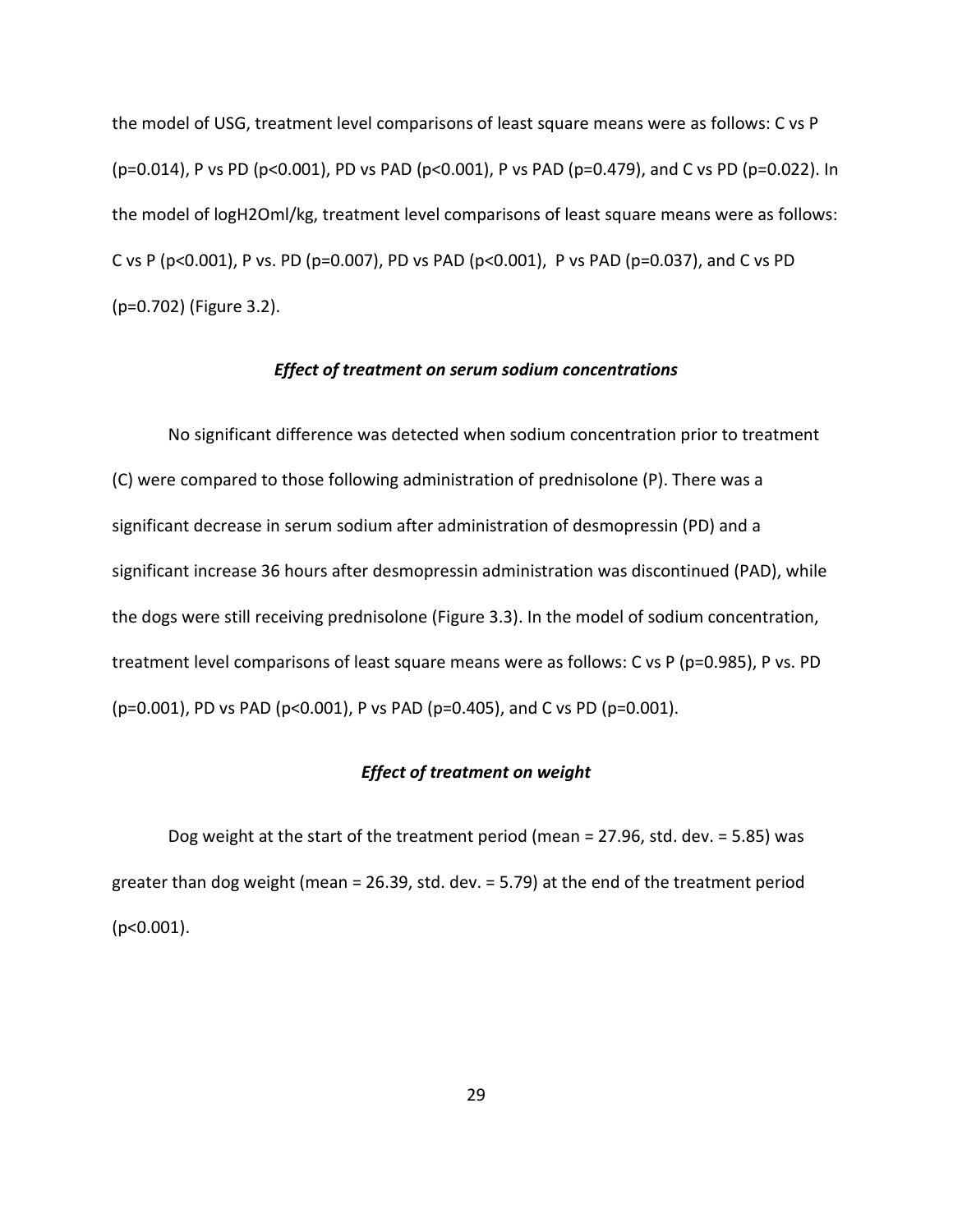# <span id="page-38-0"></span>**Discussion**

Results of this study indicate that administration of desmopressin significantly decreased the polyuria and polydipsia exhibited by dogs during prednisolone administration. This supports the theorythat prednisolone causes polyuria and polydipsia by either inhibiting release of ADH, or antagonizing the action of ADH in the renal tubule.

There was a large amount of individual variation in both the polydipsia induced by prednisolone (P) and the improvement (decreased water consumption) in response to desmopressin (PD). Of the six dogs who were treated with desmopressin, the mean decrease in water consumption was 52.1 mL/kg/day (median: 32.5). This did vary widely, however, from 17.2 mL/kg/day to 177.3 mL/kg/day. Additionally, desmopressin was never administered to one of the seven dogs due to a lack of polyuria and polydipsia after prednisolone administration. This situation may represent the 10% of dogs with hyperadrenocorticism that are not polyuric or polydipsic (Perez-Alenza & Melian, 2017), despite these being considered the main clinical signs associated with the disease.

In all but one dog, the USG was higher in dogs treated with desmopressin when the control (C--no treatment) period was compared to the PD group, and the comparison of least square means showed a significant difference in C vs PD (p=0.022). There was also a significant decrease in Na concentration in the dogs receiving prednisolone when desmopressin was added as a treatment (P vs PD, p=0.001), and the least square means comparison of Na concentration between C and PD showed that there was a significant decrease in the PD group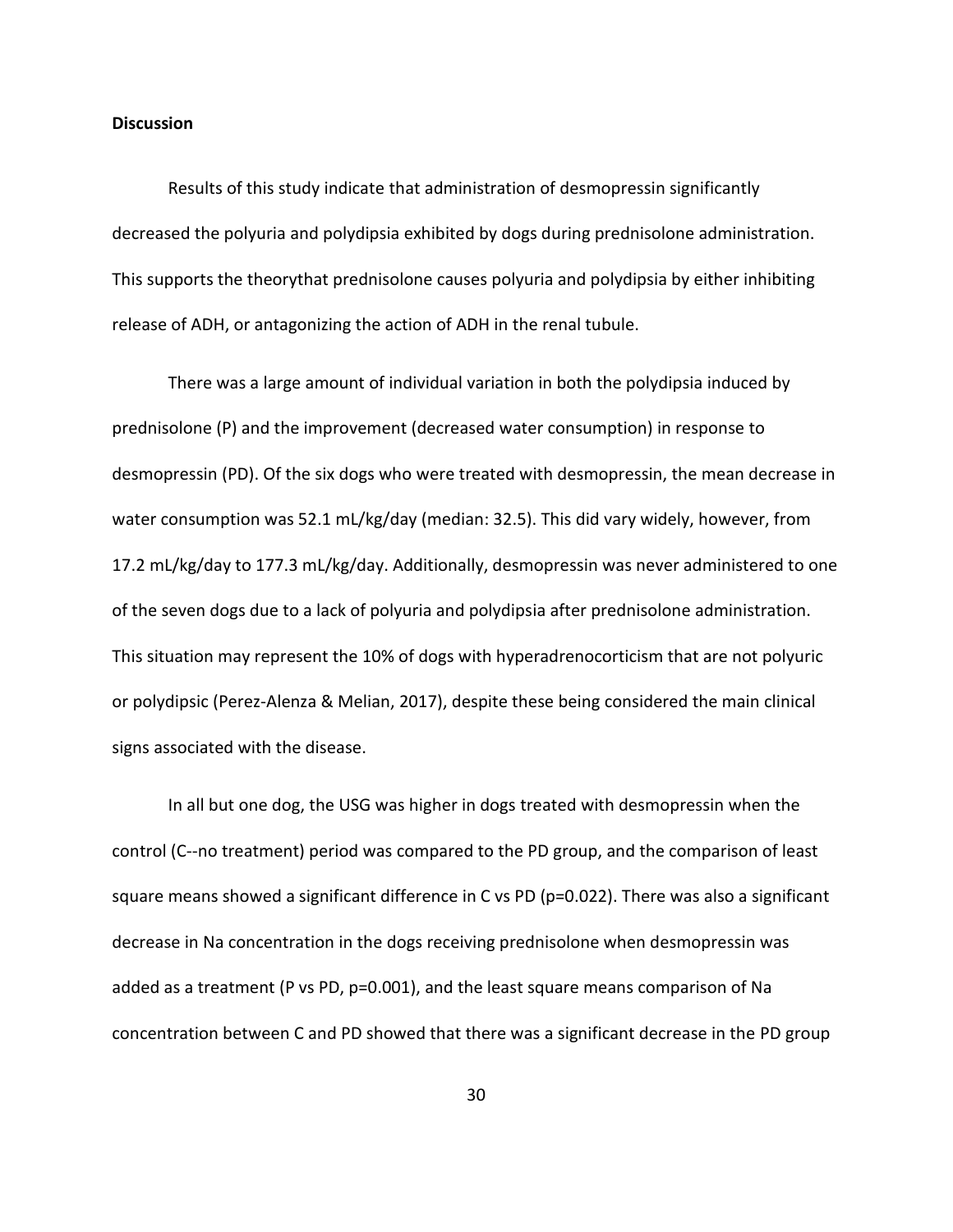(p=0.001). Additionally, the least square means of logH2Oml/kg was not different between C and PD (p=0.702). This means that, when compared to the control period, desmopressin administration normalized the increased water intake caused by prednisolone, and caused the urine to be concentrated excessively compared to control, causing free water retention and a decrease in Na concentration. This is likely due to the renal free water resorption caused by the desmopressin and unrestricted water intake in the dogs. This confirms that the polyuria and polydipsia caused by prednisone is due to inhibition of pituitary secretion or renal tubular action of ADH. A lower dose of desmopressin may have prevented or lessened the decrease in sodium.

The authors have heard (anecdotally) primary polydipsia as an explanation for the cause of PU/PD by prednisolone. Although water intake was not different between the C and PD groups, the Na concentration decreased. In normal dogs, the thirst response should decrease with hyponatremia (and subsequent hypoosmolality), but it did not, so primary polydipsia cannot be ruled out. However, in people treated with desmopressin with diabetes insipidus, hyponatremia is the most common complication. One explanation in people, which may also apply in dogs, is that fluid intake is social and habitual, rather than thirst driven, so fluid intake may be in excess of physiological needs, resulting in hyponatremia (Behan et al., 2015).

The magnitude of decrease in Na concentrations in some of the dogs in the PD group was clinically significant. Although the least square means Na concentration in the PD group was 136 mEq/L, one dog decreased from 142 mEq/L to 131 mEq/L. This decrease took place over a 3-day period. Acute decreases in Na can be detrimental, resulting in seizures and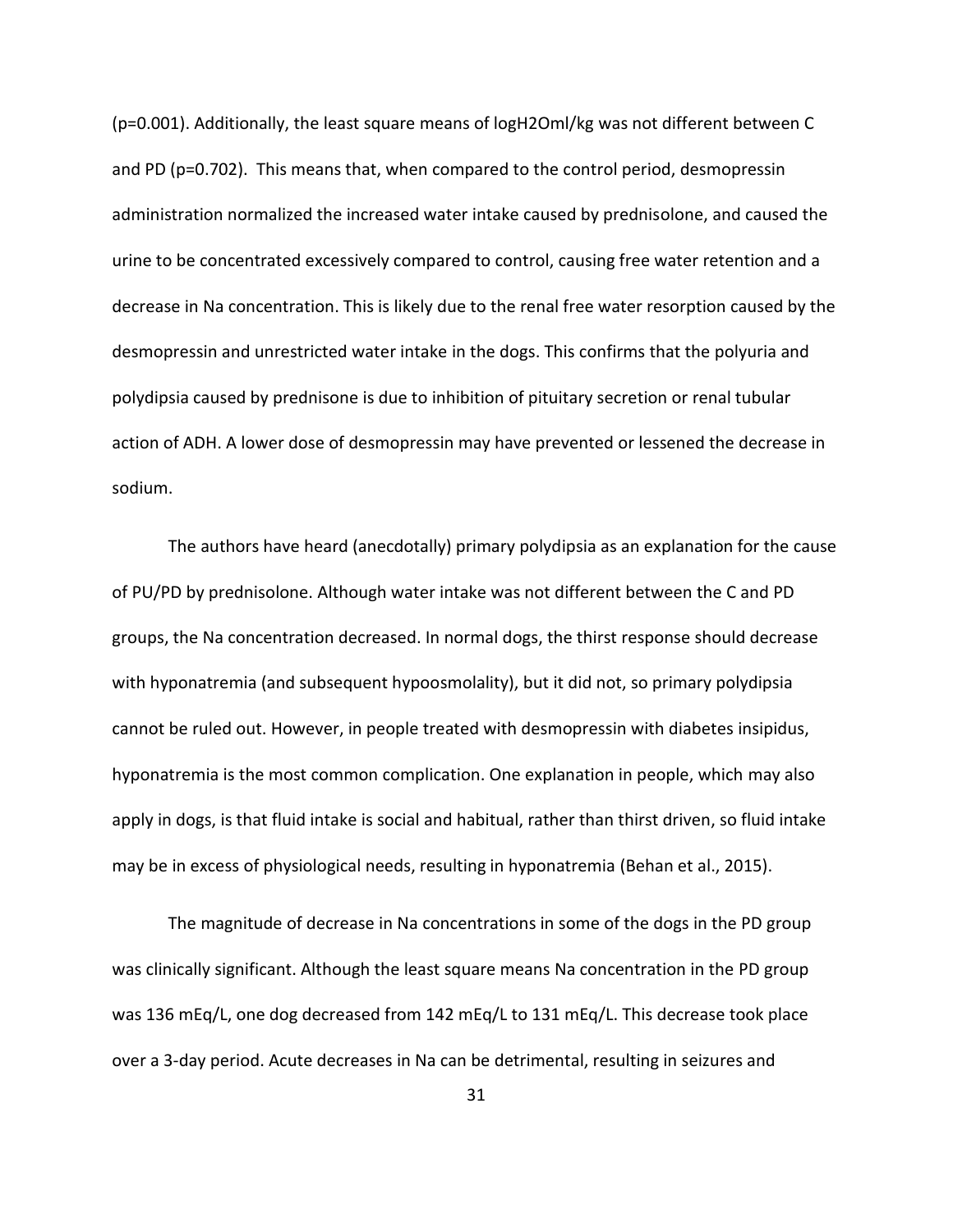cerebral edema (DiBartola, 2012). In severely hypernatremic dogs, it is recommended to decrease the Na concentration by no more than 0.5 to 1.0 mEq/L/hr) to prevent neurologic complications (Silverstein & Hopper, 2015). No clinical signs associated with the Na decrease were noted in any of the dogs in our study. Unfortunately, concurrent desmopressin and prednisolone therapy was only continued for 5 days, so it is difficult to know whether the Na concentrations would continue to decrease more over a longer period of time. Additionally, one dose of desmopressin (5 mcg/dog) was used for all dogs. A lower dose is likely to have resulted in less clinically significant hyponatremia, but this was not studied. Although water restriction would also lessen the severity of hyponatremia, this was not attempted, and is not recommended in clinical patients due to potential complications associated with overrestriction. In people with diabetes insipidus and hyponatremia associated with desmopressin use, one recommendation is to skip one dose of desmopressin per week to allow for aquaresis (Behan et al., 2015).

In this study, prednisolone was chosen as the glucocorticoid administered at a dosage of 1mg/kg/day, representing what many practitioners use as the high end of the antiinflammatory dosage for prednisolone. Administration of higher prednisolone dosages would be expected to result in the same side effects but with increased magnitude. Desmopressin was administered subcutaneously rather than orally or conjunctivally to ensure consistent absorption, as the experience of two of the authors has been that patients with central diabetes insipidus that do not respond to ocular administration of desmopressin may respond to subcutaneous injections.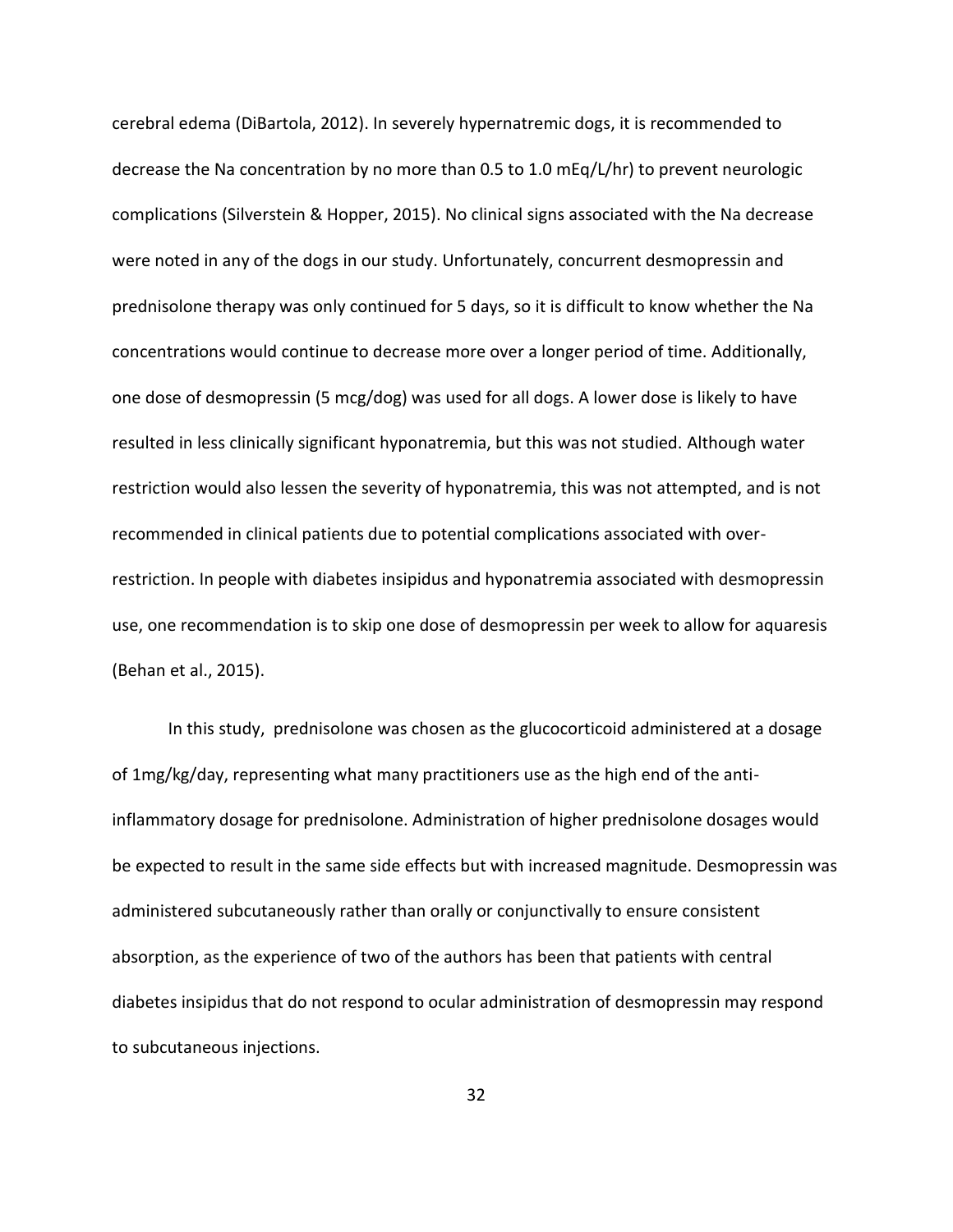Our study had several limitations. Only one breed of dog, the Walker Hound, was utilized; other breeds may respond differently to prednisolone. However, significant variation was noted, even within this breed. Although urine collection was attempted around noon each day, it was not successful in each individual dog and urine samples obtained within a 6 hour window was used in the statistical analysis. Cystocentesis would have allowed more consistency regarding timing of urine collection, but was not pursued due to concerns posed by IACUC regarding daily cystocenteses.

Another weakness is that water intake was not measured after prednisolone was discontinued. Given that the water intake increased following discontinuation of desmopressin while the dogs were still on prednisolone, even though it wasn't a statistically significant increase, it would have been interesting to note if water intake decreased back to baseline values after discontinuation of prednisolone. Unfortunately, this data was not obtained, but should be considered for similar studies in the future.

This is the first study to document a decrease in water intake and increase in urine specific gravity when subcutaneous desmopressin was administered to dogs receiving prednisolone. Sodium concentration also decreased in these dogs. Future studies should include different routes of administration (conjunctival and/or oral) of desmopressin, and adjustment of desmopressin dose based on sodium concentration.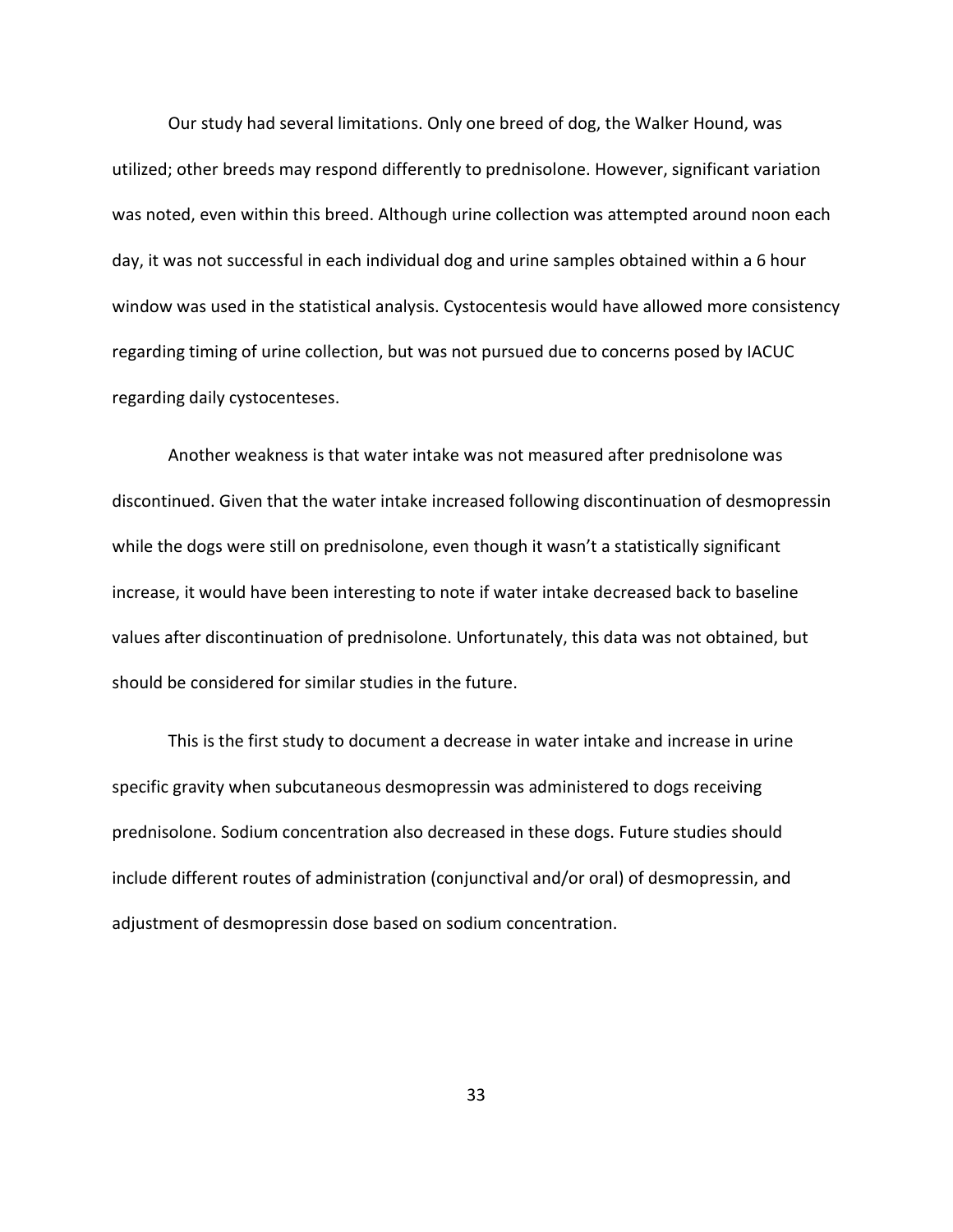<span id="page-42-0"></span>Table 3.1 Treatment least squares means ± standard errors for urine specific gravity, log10 water intake, and sodium concentration.

|                                  | Urine Specific     | Log <sub>10</sub> Water | Sodium           |
|----------------------------------|--------------------|-------------------------|------------------|
| Treatment                        | Gravity            | Intake (ml/kg)          | (mEq/L)          |
| Control                          | $1.034 \pm 0.0038$ | $1.59 \pm 0.058$        | $143.4 \pm 1.13$ |
| Prednisone                       | $1.020 \pm 0.0038$ | $1.93 \pm 0.058$        | $142.9 \pm 1.13$ |
| Prednisone plus<br>Desmopressin  | $1.047 \pm 0.004$  | $1.67 \pm 0.062$        | $136.2 \pm 1.13$ |
| Prednisone after<br>Desmopressin | $1.015 \pm 0.004$  | $2.14 \pm 0.062$        | $145.2 \pm 1.13$ |



<span id="page-42-1"></span>Figure 3.1 Box and whisker plot displaying descriptive statistics for urine specific gravity (USG) for the means of dogs during each phase of treatment. Plot displays minimum, 1st quartile, median, mean (Δ), 3rd quartile, and maximum values.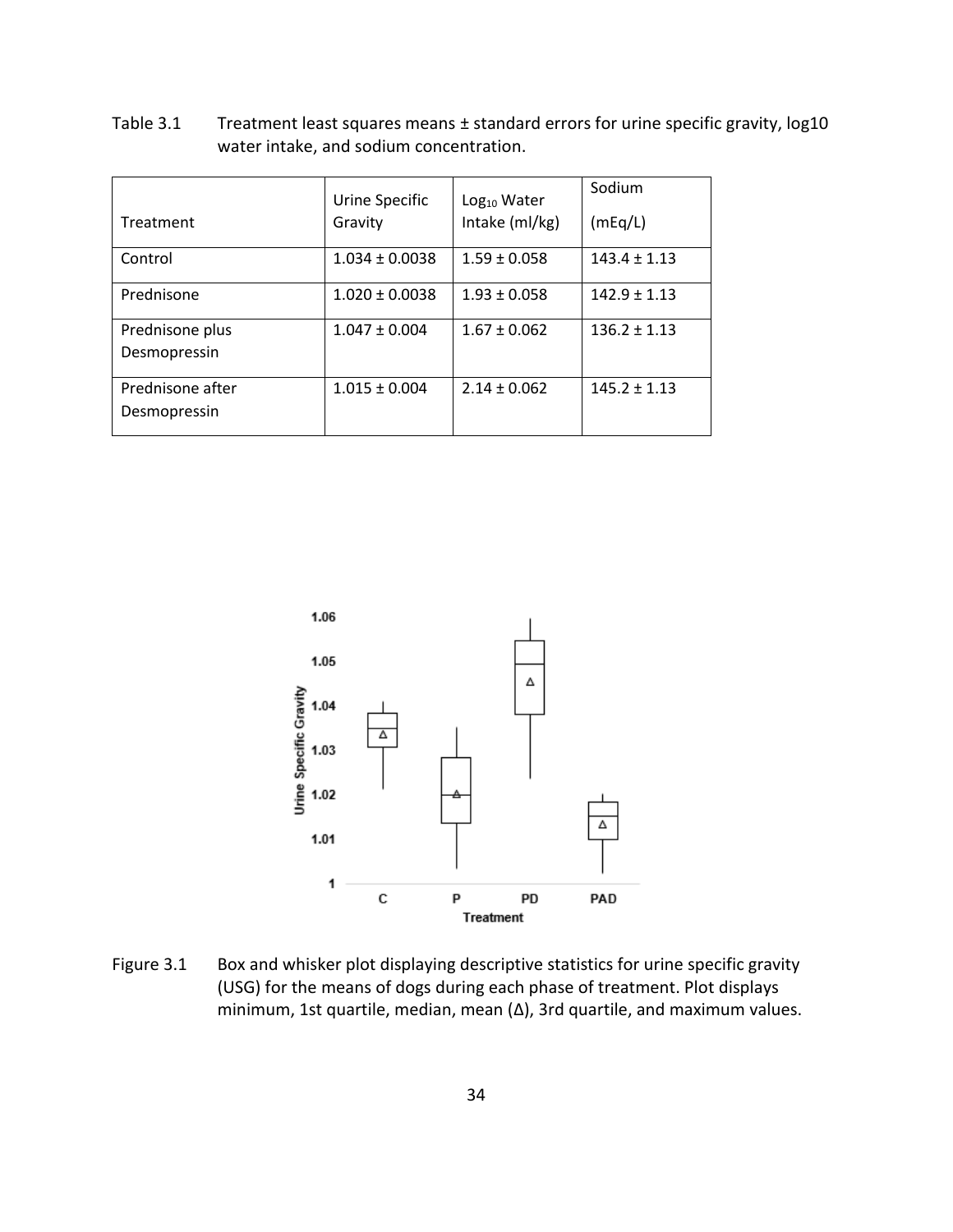

<span id="page-43-0"></span>Figure 3.2 Box and whisker plot displaying descriptive statistics for log10 H2O intake for dogs during each phase of treatment. Plot displays minimum, 1st quartile, median, mean (Δ), 3rd quartile, and maximum values.



<span id="page-43-1"></span>Figure 3.3 Box and whisker plot displaying descriptive statistics of blood sodium concentration during each phase of treatment. Plot displays minimum, 1st quartile, median, mean (Δ), 3rd quartile, and maximum values.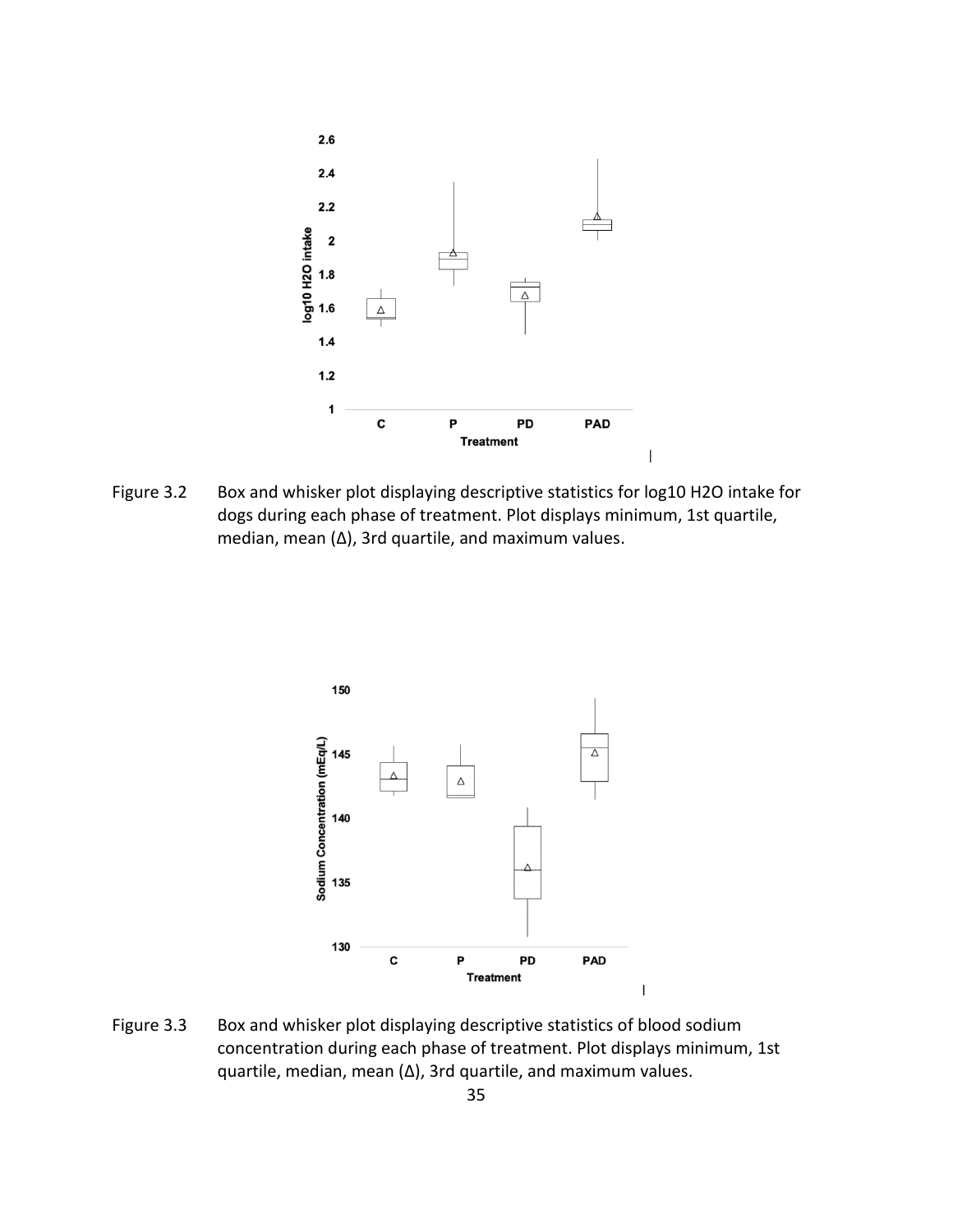#### **References Cited**

- <span id="page-44-0"></span>Archer, T. M. (2017). Immunosuppressive Therapy. In *Textbook of Veterinary Internal Medicine* (8th ed., pp. 700–704). St. Louis: Elsevier.
- Behan, L. A., Sherlock, M., Moyles, P., Renshaw, O., Thompson, C. J. T., Orr, C., … Thompson, C. J. (2015). Abnormal plasma sodium concentrations in patients treated with desmopressin for cranial diabetes insipidus: Results of a long-term retrospective study. *European Journal of Endocrinology*, *172*(3), 243–250. https://doi.org/10.1530/EJE-14-0719
- Blois, S., & Matthews, K. A. (2017). Anti-inflammatory Therapy. In *Textbook of Veterinary Internal Medicine* (8th ed., pp. 695–700). St. Louis: Elsevier.
- DiBartola, S. (2012). *Fluid, Electrolyte, and Acid-Base Disorders in Small Animal Practive* (4th ed.). St. Louis: Elsevier20.
- Elkholly, D. A., Brodbelt, D. C., Church, D. B., Pelligand, L., Mwacalimba, K., Wright, A. K., & O'Neill, D. G. (2020). Side Effects to Systemic Glucocorticoid Therapy in Dogs Under Primary Veterinary Care in the UK. *Frontiers in Veterinary Science*, *7*.
- Goggs, R. (2020, November 1). Therapeutic Strategies for Treatment of Immune-Mediated Hemolytic Anemia. *Veterinary Clinics of North America - Small Animal Practice*. W.B. Saunders. https://doi.org/10.1016/j.cvsm.2020.07.010
- Lau, J., Nettifee, J. A., Early, P. J., Mariani, C. L., Olby, N. J., & Muñana, K. R. (2019). Clinical characteristics, breed differences, and quality of life in North American dogs with acute steroid-responsive meningitis-arteritis. *Journal of Veterinary Internal Medicine*, *33*(4), 1719–1727. https://doi.org/10.1111/jvim.15543
- Nelson, R. W. (2003). The Pituitary Gland. In *Canine and Feline Endocrinology: Fourth Edition* (3rd ed., pp. 1–36). Philadelphia: WB Saunders.
- Nelson, R. W. (2015). Water Metabolism and Diabetes Insipidus. In *Canine and Feline Endocrinology: Fourth Edition* (pp. 1–36). St. Louis: Elsevier.
- Nevéus, T., Fonseca, E., Franco, I., Kawauchi, A., Kovacevic, L., Nieuwhof-Leppink, A., … Rittig, S. (2020, February 1). Management and treatment of nocturnal enuresis—an updated standardization document from the International Children's Continence Society. *Journal of Pediatric Urology*. Elsevier Ltd. https://doi.org/10.1016/j.jpurol.2019.12.020
- Perez-Alenza, D., & Melian, C. (2017). Hyperadrenocorticism in Dogs. In *Textbook of Veterinary Internal Medicine* (8th ed., pp. 1795–1811). St. Louis: Elsevier.
- Reusch, C. E. (2015). *Glucocorticoid Therapy*. *Canine and Feline Endocrinology: Fourth Edition* (Fourth Edi). Elsevier Inc. https://doi.org/10.1016/B978-1-4557-4456-5.00014-6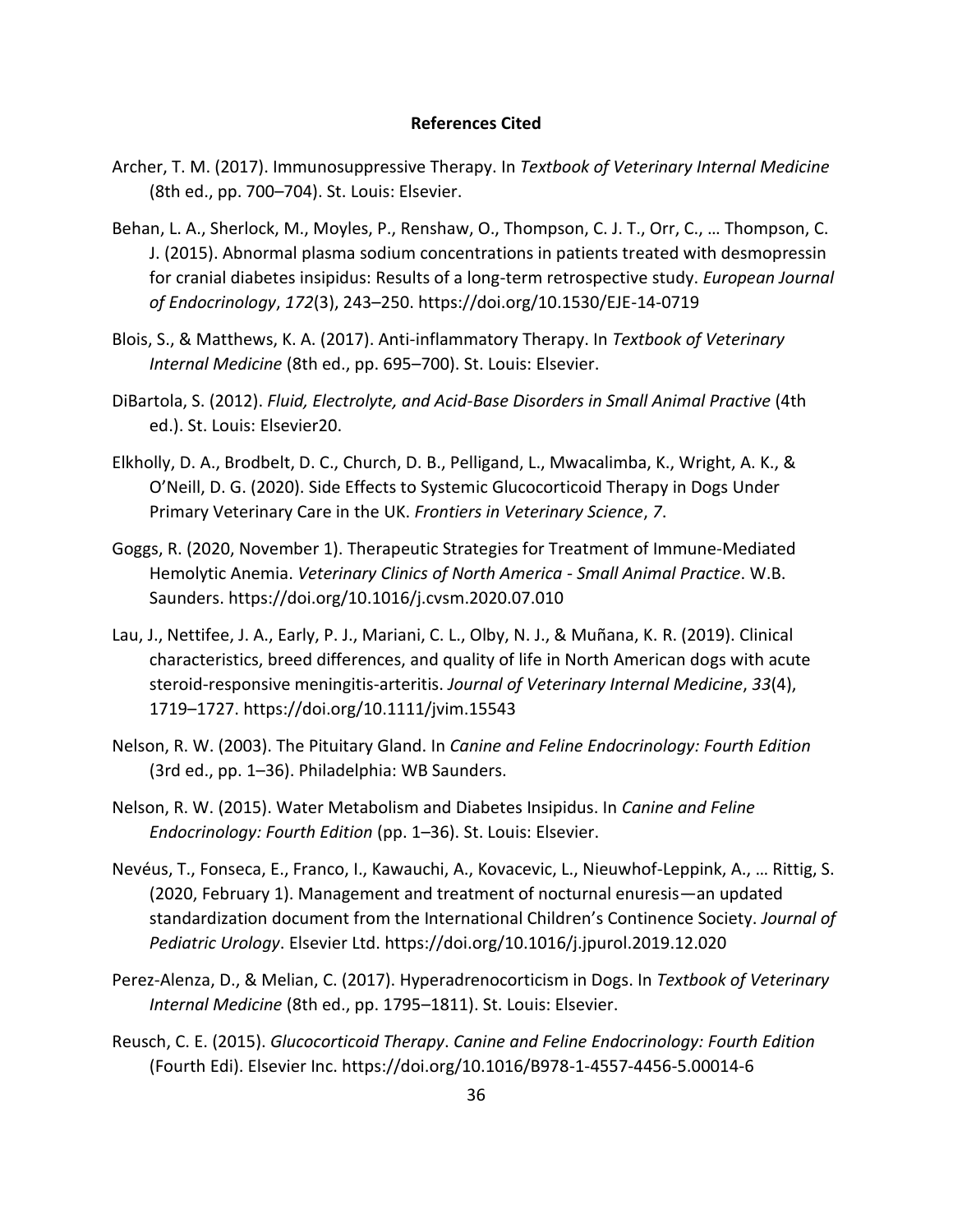- Robson, W. L. M., Nørgaard, J. P., & Leung, A. K. C. (1996). Hyponatremia in patients with nocturnal enuresis treated with DDAVP. *European Journal of Pediatrics*, *155*(11), 959–962. https://doi.org/10.1007/BF02282887
- Silverstein, D. C., & Hopper, K. (2015). *Small Animal Critical Care Medicine* (2nd ed.). St. Louis: Elsevier.
- Vande Walle, J. G. J., Bogaert, G. A., Mattsson, S., Schurmans, T., Hoebeke, P., Deboe, V., & Norgaard, J. P. (2006). A new fast-melting oral formulation of desmopressin: a pharmacodynamic study in children with primary nocturnal enuresis. *BJU International*, *97*(3), 603–609. https://doi.org/10.1111/j.1464-410X.2006.05999.x
- Viviano, K. R. (2013, September 1). Update on Immununosuppressive Therapies for Dogs and Cats. *Veterinary Clinics of North America - Small Animal Practice*. Elsevier. https://doi.org/10.1016/j.cvsm.2013.04.009
- Whitley, N., & Day, M. (2011). Immunomodulatory drugs and their application to the management of canine immune-mediated disease. *Journal of Small Animal Practice*, *52*(2), 70–85.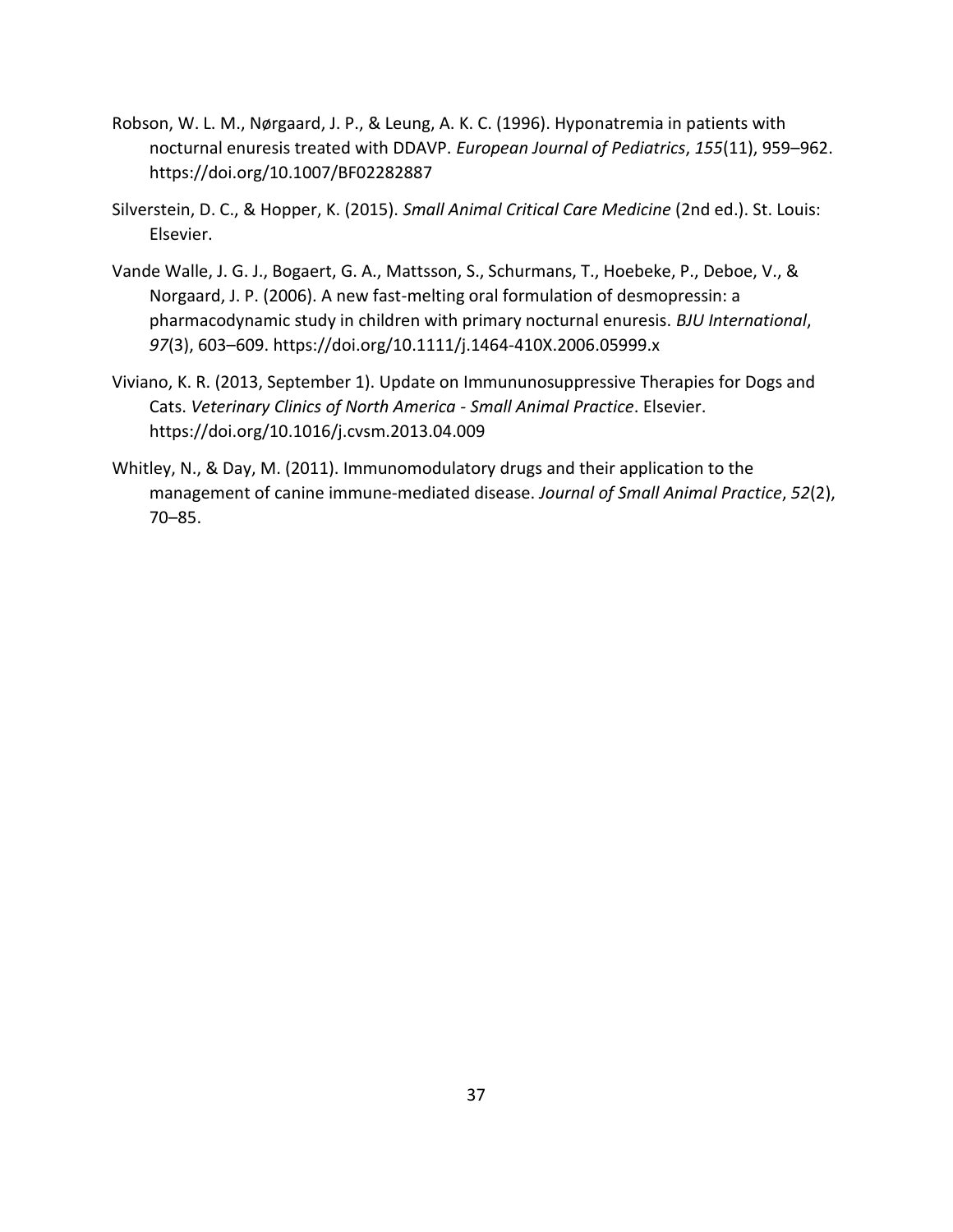### CHAPTER IV

# **CONCLUSION**

<span id="page-46-0"></span>The results of the research investigation discussed in this thesis revealed that the subcutaneous administration of desmopressin acetate at a dose of 5mcg per patient was effective in reducing water intake and increasing urine specific gravity in a small group of dogs that were also administered prednisolone at an anti-inflammatory dose. Subcutaneous administration of desmopressin appeared well-tolerated in the dogs in this study. Twenty-five gauge needles were used, and the small needle gauge likely contributed to patient comfort. It would be reasonable to dispense U-100 insulin syringes to owners to ensure adequate dosing. A tutorial in injection administration could be performed similar to that utilized for owners of diabetic pets.

Concessions such as these will likely enable owners to manage the most common side effects of prednisone and prednisolone, namely polyuria, polydipsia (PU/PD), and polyphagia, while maintaining dogs on glucocorticoid doses that are appropriate for the underlying disease process. It has been our clinical experience that owners will sometimes discontinue glucocorticoids due to excessive PU/PD, without first consulting the clinician, and the cessation of steroids has resulted in exacerbation of the underlying condition, and even death. If the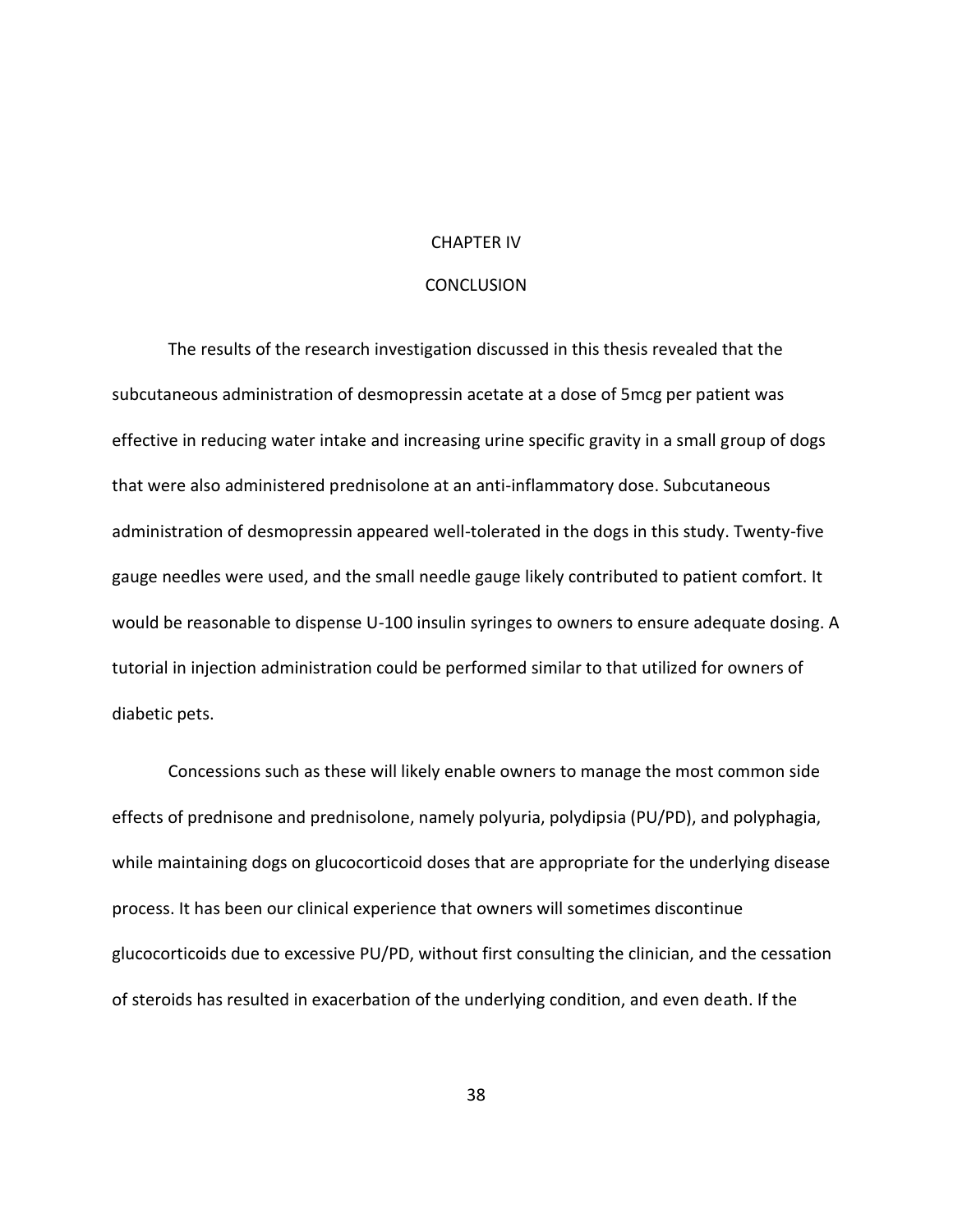owner is aware that there is a simple way to decrease the degree of PU/PD whilst maintaining the beneficial effects of glucocorticoids, these situations may be prevented in the future.

Other options that may decrease PU/PD include use of dexamethasone or methylprednisolone, due to reduced mineralocorticoid activity in comparison to prednisone or prednisolone (Reusch, 2015). Methylprednisolone is however considerably more expensive than prednisone or prednisolone, and dexamethasone may be more ulcerogenic. As glucocorticoids are considered superior to other immunosuppressives in rapidity of onset of action, and sometimes in efficacy, the ability to use prednisolone could improve chances of remission and/or reduce reliance on other immunosuppressive drugs such as modified cyclosporine, azathioprine, mycophenolate, and leflunomide. In some cases, the cost of the aforementioned medications or the required monitoring makes their use problematic for owners.

In contrast, desmopressin is relatively affordable and available in multiple formulations, including oral tablets, nasal sprays, and solutions for injection. Any of these can be obtained from a local human pharmacy, or from a compounding pharmacy. The intranasal preparation of desmopressin acetate, in particular, is considered safe for subcutaneous administration after it's placed in a sterile multi-use vial after being filtered through a bacteriostatic filter(Mansell & Parry, 1991; Nichols, 2000), and a 90-day supply can be purchased for approximately \$50-100 with the use of pharmacy discount programs. These forms of desmopressin can also be purchased through compounding pharmacies such as Wedgewood Veterinary Pharmacy. On the Wedgewood site, the cost of solutions for injection is markedly lower than commercially

39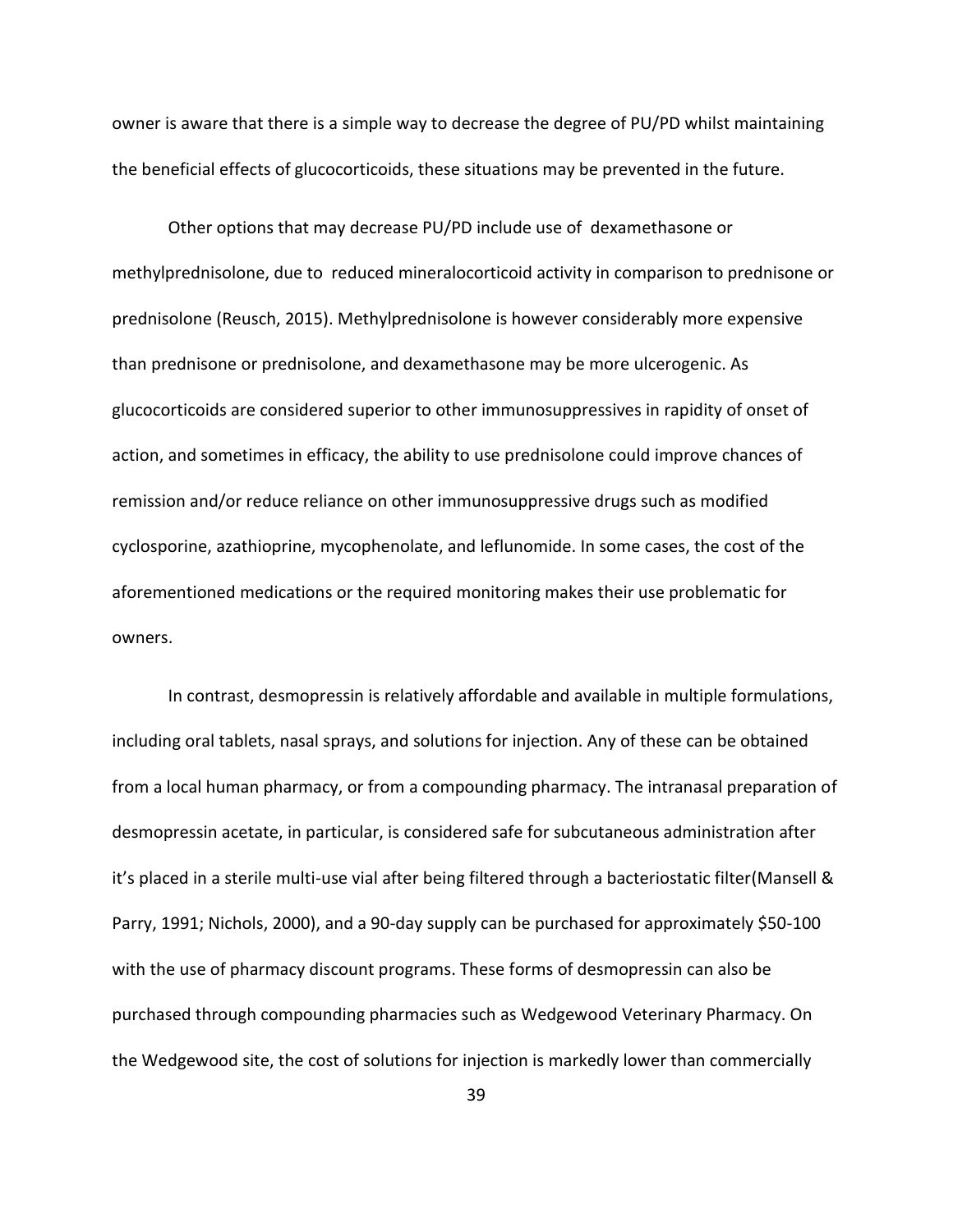available injectable (ie. 5mL of 0.01% solution for \$58) DDAVP, but similar to the cost of the intranasal solution available commercially which is suitable for subcutaneous administration. The compounding pharmacy also has oral liquids available for pets whom may not tolerate tablets, injections, or eye drops. Of course, additional studies using these various formulations would be necessary to ensure the results are similar to those obtained with commercially available formulations.

The most significant drawback to using desmopressin is the potential to cause hyponatremia. Because there was significant drop in serum sodium during desmopressin administration in our study, use in clinical patients would require frequent monitoring of electrolytes. This may represent a hinderance to some owners. It is likely, however, that once a dose is administered for a certain period of time, the frequency of bloodwork to monitor electrolytes could be decreased. Further studies to explore this are indicated in order to guide clinicians in their decision-making.

Similar to desoxycorticosterone pivalate use for mineralocorticoid supplementation in hypoadrenocorticism, desmopressin dose titration "to effect" may be possible. This could mitigate the potential side effects of hyponatremia. Additional studies with varying doses of desmopressin would provide helpful clinical insight and guidance.

There is a vast potential for further study in this field. Subcutaneous administration of DDAVP was used due to perceived improved absorption versus ocular or oral administration. Ocular and oral administration would undoubtedly be easier for owners. Thus, future studies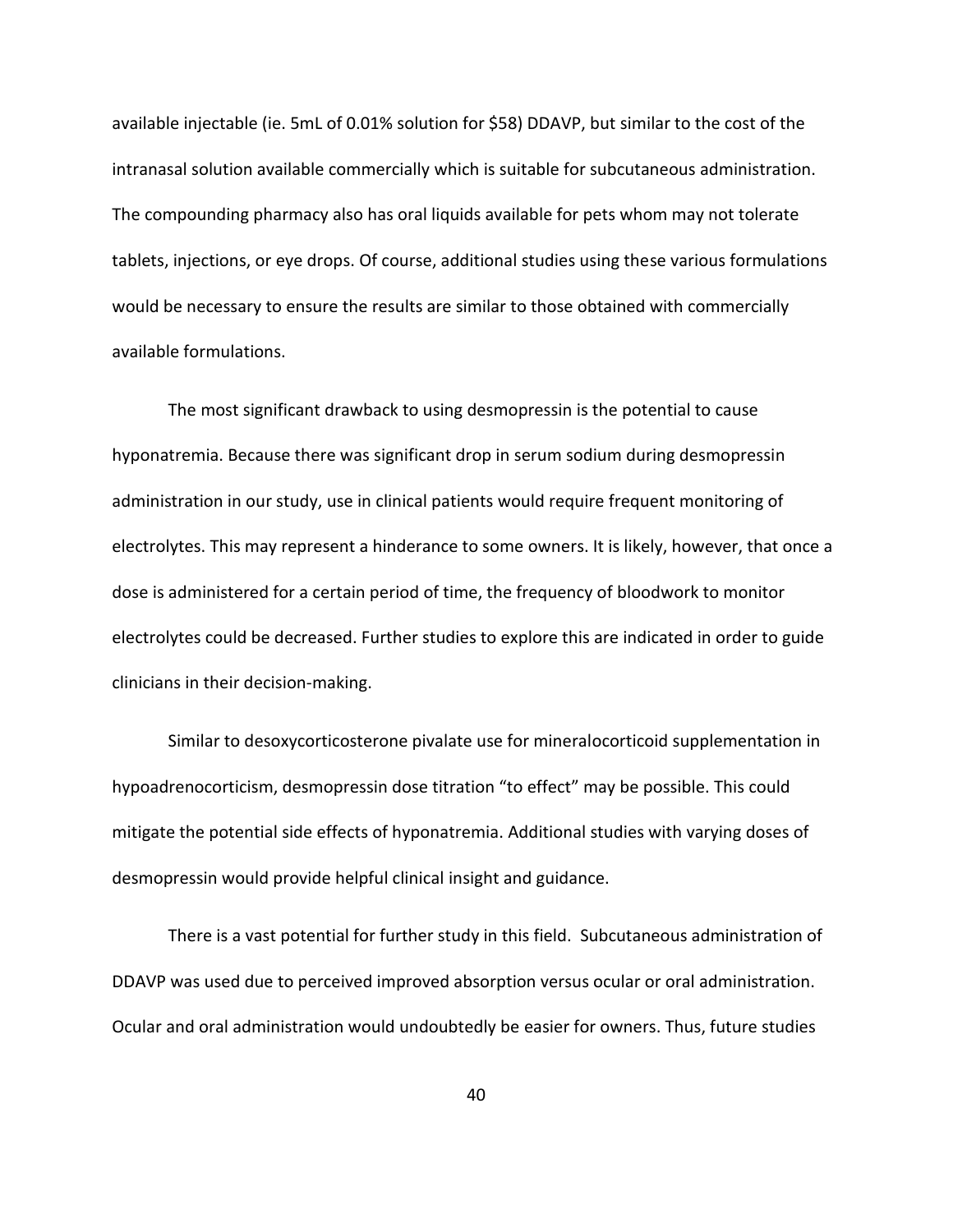should evaluate these routes. Although DDAVP would be expected to have similar effects when used with different glucocorticoids, this is another potential are of study. Lastly, this study was performed in laboratory dogs under controlled conditions. The most clinically relevant followup study would evaluate the use of desmopressin in clinical patients receiving prednisolone or other glucocorticoids for glucocorticoid-responsive conditions.